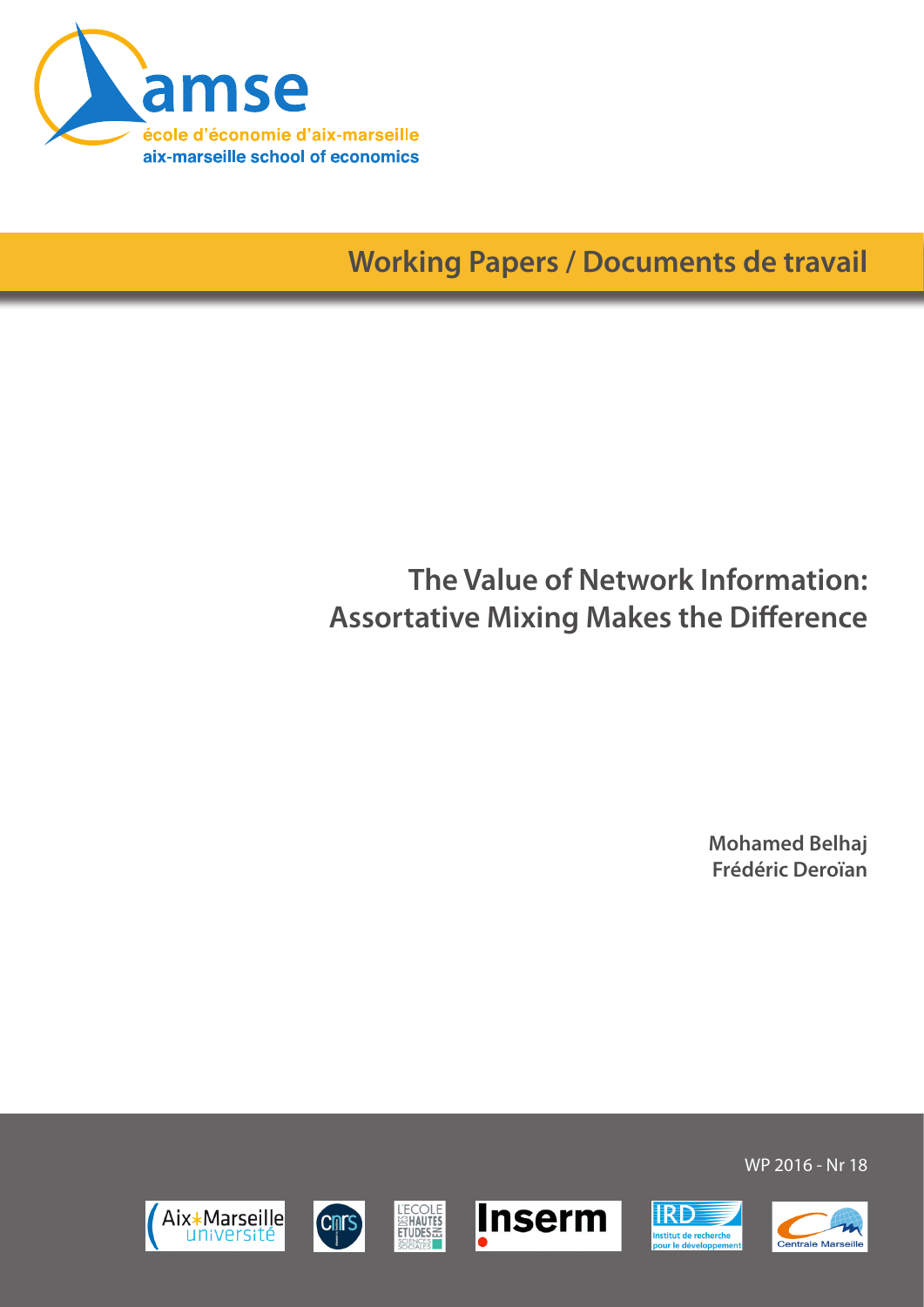# The Value of Network Information: Assortative Mixing Makes the Difference<sup>∗</sup>

Mohamed Belhaj<sup>†</sup> and Frédéric Deroïan<sup>‡</sup>

May 11, 2016

† Centrale Marseille (Aix-Marseille School of Economics), CNRS and EHESS ‡ Aix-Marseille University (Aix-Marseille School of Economics), CNRS and EHESS

#### Abstract

We study the value of network information in a context of monopoly pricing in the presence of local network externalities. We compare a setting in which all players, i.e. the monopoly and consumers, know the network structure and consumers' private preferences with a setting in which players only know the joint distribution of preferences, in-degrees and out-degrees. We give conditions under which network information increases profit or/and consumer surplus. The analysis reveals the crucial role played by four properties: degree assortativity, homophily (in preferences), preference-degree assortativity and preference-Bonacich centrality assortativity.

Keywords: Monopoly, Network Effects, Price Discrimination, Bonacich Centrality, Network Information, Degree Assortativity, Homophily, Preference-Degree Assortativity, Preference-Bonacich Centrality Assortativity.

JEL: C72, D85

<sup>∗</sup>The authors thank the French National Research Agency (ANR) for their support through the program ANR 13 JSH1 0009 01. The authors are grateful for support from the A\*Midex project (No. ANR-11-IDEX-0001-02) funded by the "Investissements d'Avenir" French Government program, managed by the French National Research Agency (ANR). E-mail addresses: mohamed.belhaj@centrale-marseille.fr, frederic.deroian@univ-amu.fr.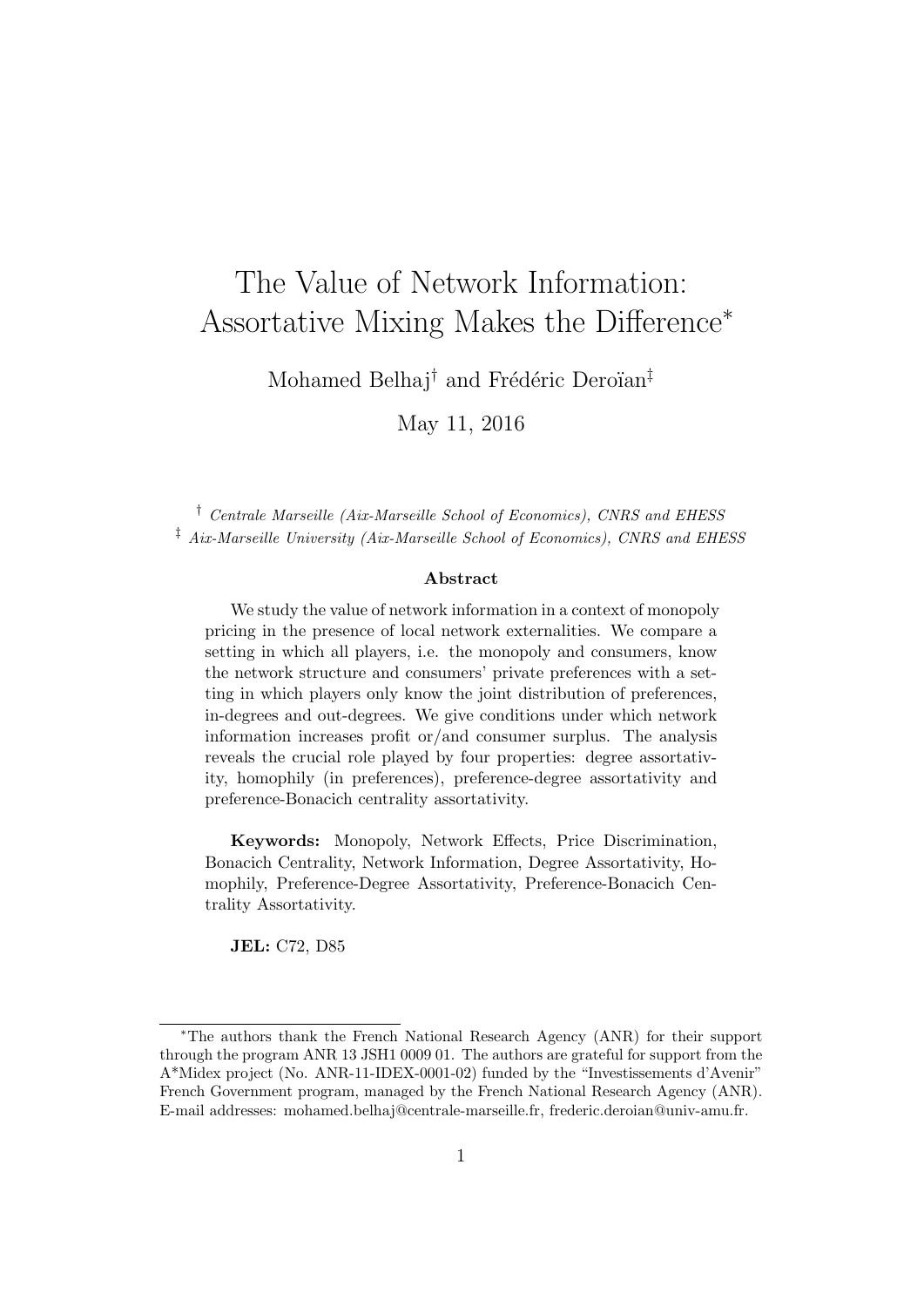# 1 Introduction

In many situations, consumption decisions are interdependent, shaped by network effects. To cite a few: online gaming, the membership to a social club, the access to video-conference technology, Dropbox use, any purchase based on recommendation by peers. Besides, numerical technologies today provide a huge amount of information about consumer characteristics, network relationships and consumer behaviors. This allows firms to exploit big data and use social network analysis softwares and services of Facebook, Twitter, Google, Klout, Toprankmarketing, etc, in order to target consumers. At the same time, consumers have better information about their relationships; for instance, Facebook or LinkedIn allow users to observe friends of friends, their purchase, etc. Incoming information can modify consumption decisions and firms' strategies and, therefore, profit and welfare. This raises the following question: is information about the network structure and consumer characteristics beneficial to firms and consumers?

In this paper we investigate the value of network information in the context of monopoly pricing under network externalities among consumers, in a model  $\dot{a}$  la Candogan, Bimpikis and Ozdaglar (2012) (see also Bloch and  $Qérou$  [2013]). We compare the monopoly's profit and the consumer surplus under two settings. In the first, consumers and the monopolist are fully informed about the network structure and about consumer preferences for the good. In the second, consumers know their own preference for the good, their own in-degree and out-degree, as well as the joint distribution of these characteristics. The monopolist observes these characteristics for each consumer.<sup>1</sup> From all the networks with the same joint degree distributions, we seek to identify those which generate a positive information value, i.e. an increase of profit and/or consumer surplus.

Under incomplete information, profit and consumer surplus can be expressed as functions of simple network statistics, whereas in the game of complete information, outcomes depend on Bonacich centralities. Because these centralities are complex objects, it is difficult to directly compare the outcomes of the two games.<sup>2</sup> The first contribution of this paper is to establish an equivalence between the game of incomplete information and a modified game of complete information. In the modified game, each agent

<sup>&</sup>lt;sup>1</sup>Hence, information rent is not an issue here. In contrast, Fainmesser and Galeotti (2015) study the value of information in a context of information asymmetry between a monopoly and consumers - in their settings, the consumers' information set is fixed while the monopoly's information set can vary.

<sup>&</sup>lt;sup>2</sup>This difficulty has been pointed out by Fainmesser and Galeotti (2015): "There are no general results that map how adding or redistributing links in a network affects the Bonacich centralities of agents, and this is one of the reasons that the models of Bloch and Quérou (2013) and Candogan et al  $(2012)$  are less malleable in performing comparative statics."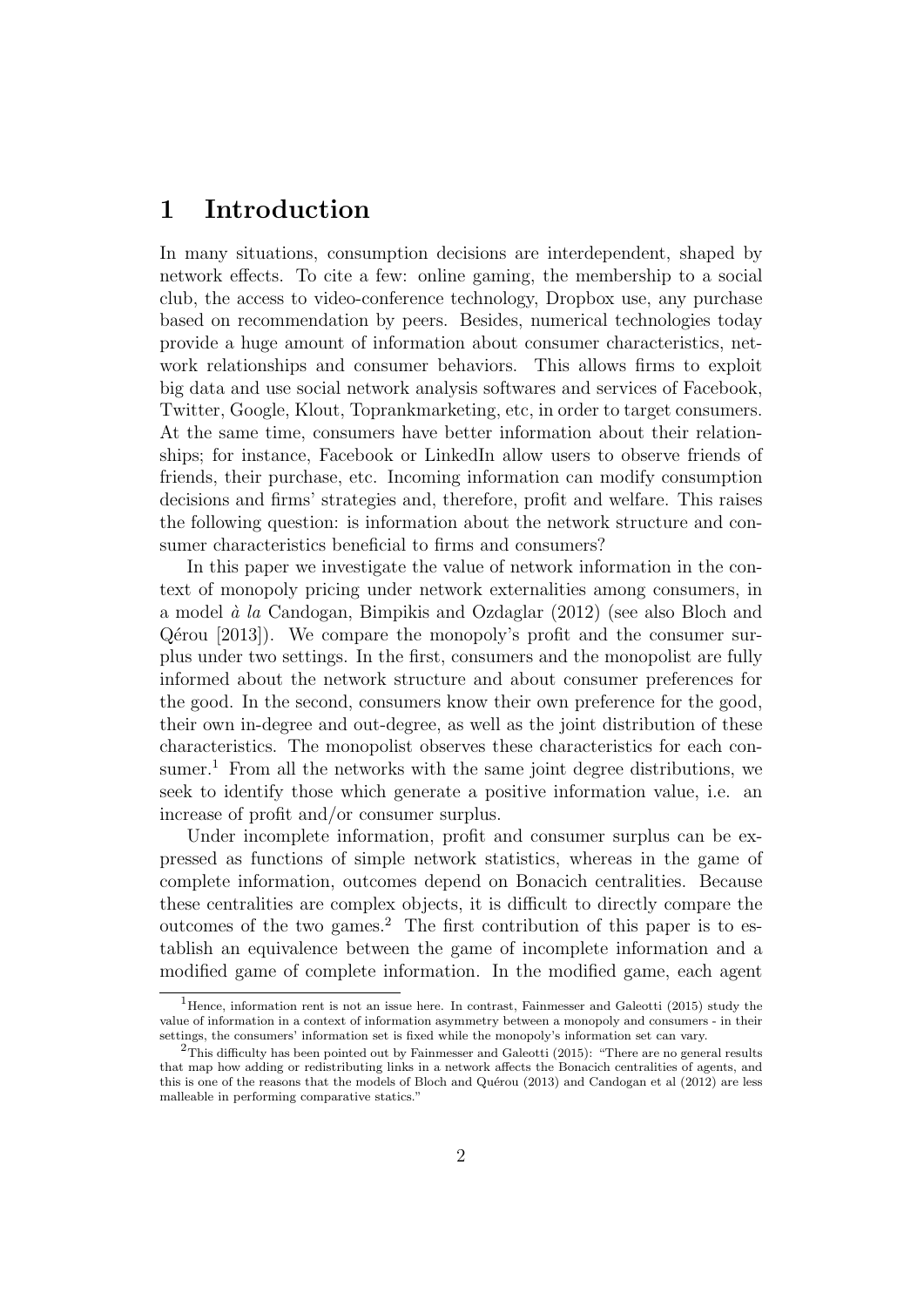is influenced by all other agents, and the intensity of influence is equal to the ratio of the product of agents' in-degrees by neighbors' out-degrees to total number of links. Thus, rather than comparing the outcomes of the initial games directly, we compare the outcomes of two games of complete information, which are expressed as functions of Bonacich centralities.

Assortative mixing is a cornerstone of the analysis. A social network exhibits assortative mixing (Newman [2002]) if there is a positive correlation in the characteristics of people socially connected with each other. The characteristics can be a personal attribute (such as age, education, socio-economic status, physical appearance, and religion), or also a measure of centrality (e.g., degree, betweenness, Bonacich centrality, etc). Four types of assortativities will play a crucial role in the analysis. The first coefficient is the standard degree assortativity coefficient (Newman [2002]), which measures the likelihood of consumers with similar degrees to be linked with each other; we shall refer to degree assortativity when the coefficient is positive. The second one is the coefficient of assortative mixing by private preference, and measures the likelihood of consumers with similar preferences to be linked with each other (Newman [2003]); we will then speak about homophily when the likelihood is positive.<sup>3</sup> The last two coefficients are novel and based on a generalization of assortative mixing to two characteristics. We call, by coefficient of preference-degree assortative mixing, the coefficient measuring the likelihood of consumers with high (resp. low) preferences to be linked with consumers of high (resp. low) degrees. We also call, by coefficient of preference-Bonacich centrality assortative mixing, the coefficient measuring the likelihood of consumers with high (resp. low) preferences to be linked with consumers of high (resp. low) Bonacich centrality. Our second contribution is to express those assortativity coefficients as functions of the difference between the interaction matrices of the game of complete information and the modified game of complete information.

Our third contribution is to link the value of information to assortative mixing. We start by analyzing the benchmark case of homogenous agents. We begin with symmetric networks. Prices being independent of network structure in this context, outcome variations are exclusively related to demand effects. More precisely, the profit (resp. consumer surplus) is proportional to the sum (resp. to the sum of squares) of Bonacich centralities. We show that both profit and consumer surplus increase with information for all intensities of interaction, if and only if the network possesses the degree assortativity property. Degree assortativity has rarely been investigated in

 $3$ The notion of assortative mixing by individual characteristics such as age, gender, ethnicity, etc, is also called homophily - see Lazarsfeld and Merton [1954], McPherson, Smith-Lovin and Cook [2001].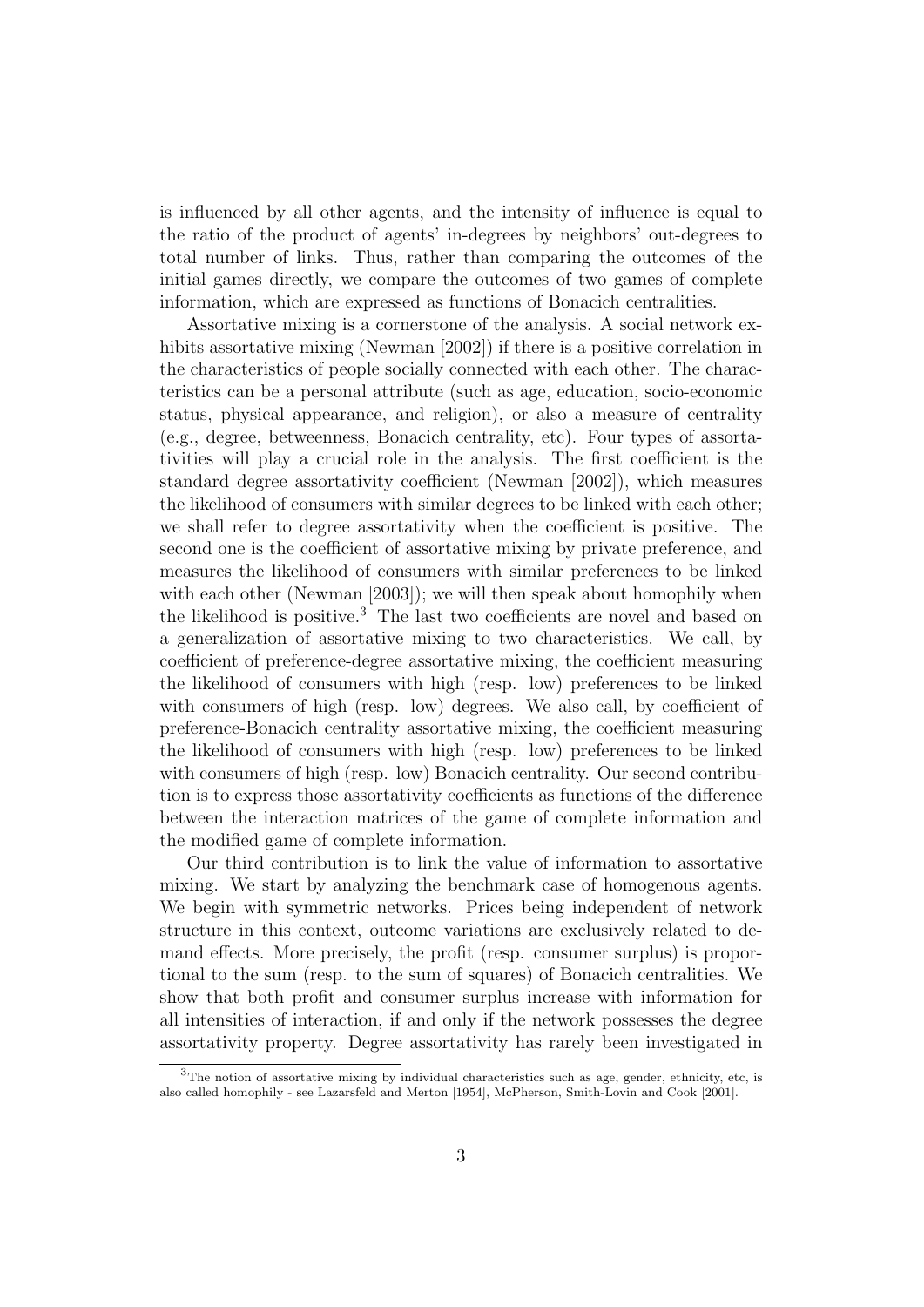the field of network economics. To our knowledge, this paper is the first to link the value of network information with degree assortativity. Herein, we find that degree assortativity positively impacts the value of network information. Importantly, a well-known stylized fact is that social networks generally exhibit degree assortativity.<sup>4</sup>,  $^{5}$ 

Turning to asymmetric networks, we observe that both the monopoly's profit and the consumer surplus depend on the network of averaged bilateral interactions.<sup>6</sup> Introducing this latter network into the analysis, we establish that, when the network of averaged bilateral interactions is assortative by degree, network information induces an increase in both the monopoly's profit and the consumer surplus. This result is, once again, independent of the intensity of the interaction but, unlike the case of symmetric networks, degree assortativity is no longer a necessary condition.

We then enrich the study by incorporating agents' heterogeneity in the private preferences for the good. In this more general framework, it is not only degree assortativity that matters, but also the distribution of preferences on the network. The three following conditions are shown to guarantee that network information increases profit for all intensities of interaction: degree assortativity, homophily and a condition stating that the preference-degree assortativity coefficient should exceed a negative threshold; this threshold is equal to the opposite of the square root of the product of the degree assortativity coefficient by the coefficient of assortative mixing by preference (in particular, preference-degree assortativity fills this latter condition). Yet these conditions do not necessarily imply increased demand, which explains how consumer surplus can fall. We then show that, on top of these three previous conditions, preference-Bonacich centrality assortativity guarantees an increase in consumer surplus. We also identify a class of networks such that homophily alone guarantees that network information increases consumer surplus. This class is such that the average neighbors' degree is the same for all consumers. This class includes, but is not restricted to, regular networks, i.e., networks in which all agents have the same degrees.

We also discuss some limitations and extensions of the model, by examining two modifications of the information structure. We first consider the monopoly's profit when consumers know the distribution of in-degrees but have no information about out-degrees (they assume no correlation between in-degrees and out-degrees). Assuming homogenous preferences for simplic-

<sup>&</sup>lt;sup>4</sup> See Newmann [2002], Table I, p. 2, or Serrano, Boguñá, Pastor-Satorras and Vespignani [2007].

<sup>&</sup>lt;sup>5</sup>Interestingly, degree assortativity has become a hot topic in network analyses in physics, in biology and in the social sciences. For instance, degree assortativity is known to play an important role in diffusion processes and has an impact on connectivity properties of networks.

<sup>6</sup>The adjacency matrix of this network is the average between the adjacency matrix of the network and its transpose.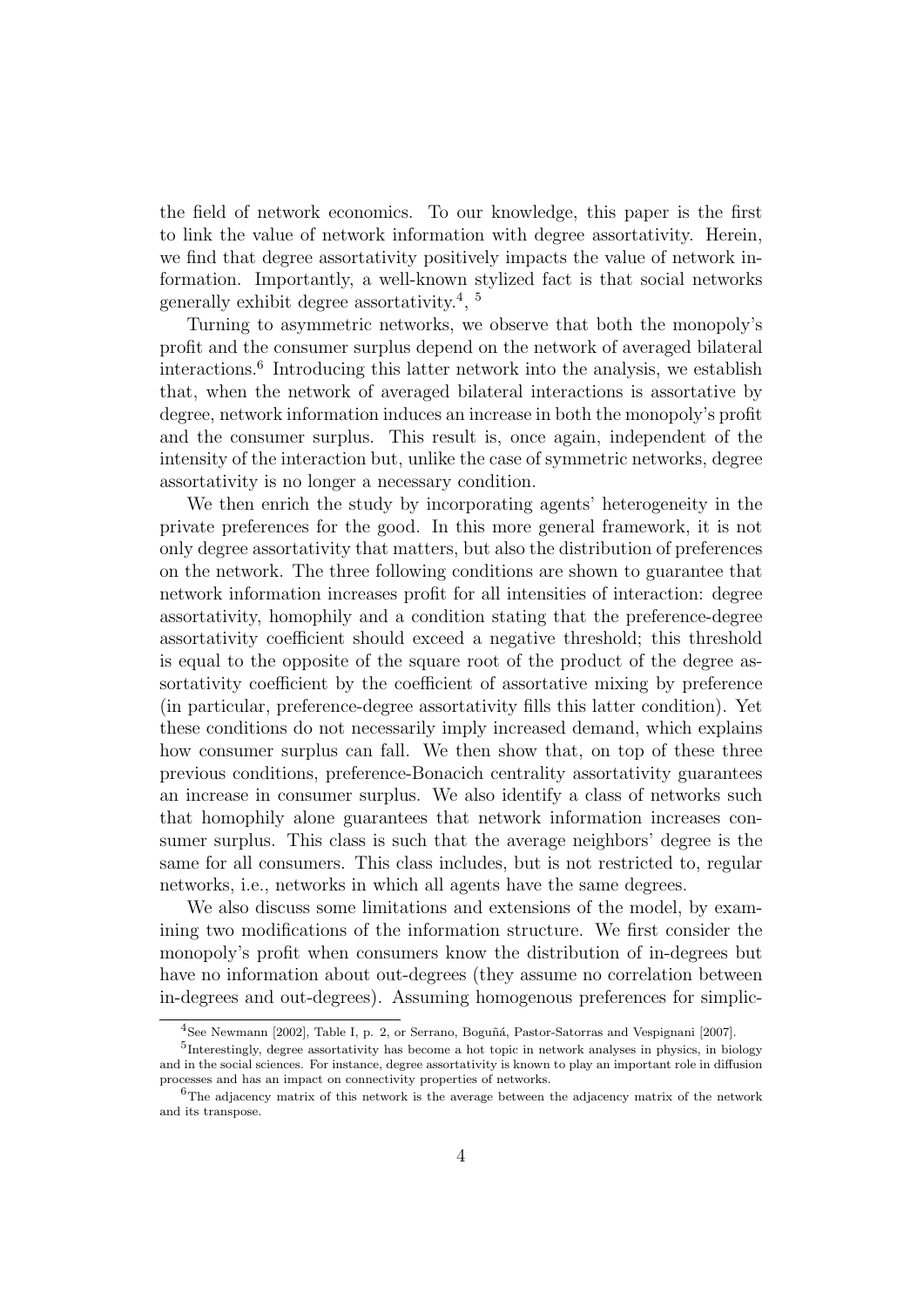ity, meeting two conditions guarantees that profit increases with information: in-degree assortativity, i.e. the tendency for consumers to be influenced by consumers of similar in-degrees, and positive correlation between in-degrees and out-degrees. Second, we check the robustness of our results to partial information: in the real world, firms and consumers may not know the full detail of the network due, for instance, to laws protecting privacy. Almost all results apply to the setting where agents know the number of links between each pair of types rather than the full network structure; again, key for the analysis is the equivalence, that we established before, between the game of incomplete information and the corresponding modified game of complete information.

Related literature. This paper fits into the classical IO literature on network effects initiated by Farrell and Saloner (1985) or Katz and Shapiro  $(1985).$ <sup>7</sup> Recently, both Candogan et al  $(2012)$  and Bloch and Quérou  $(2013)$ study monopoly pricing under local network effects. In their setup agents are fully informed about the structure of the network of interaction. Fainmesser and Galeotti (2015) consider a model of incomplete network information. Consumers only know the distribution of in-degrees and out-degrees in the network. The authors study the impact of increased information for the monopoly on both the monopoly's profit and the welfare.<sup>8</sup> Mainly, there are three differences with our setup. First, we compare situations in which consumers have distinct information sets. By doing so, we introduce the possibility of negative information value. Second, our work takes into account the network structure whereas theirs only considers degrees.<sup>9</sup> We also introduce consumer heterogeneity.

This paper also fits into the literature on network games. Ballester, Calv $\ddot{\text{o}}$ -Armengol and Zenou (2006), considering network effects in a game of linear-quadratic utilities under complete information, establish a relation between equilibrium play and Bonacich centrality. Jackson and Yariv (2005, 2007) study diffusion of behavior and equilibrium properties in a network game with incomplete information. Galeotti, Goyal, Jackson, Vega-Redondo and Yariv (2010) take this a step further, discussing strategic equilibrium in a wide set of network games.<sup>10</sup> Considering utility functions concave in

<sup>7</sup> See also Economides (1996) for an extensive survey of this literature.

<sup>&</sup>lt;sup>8</sup>In section 5 of their paper, Candogan et al (2012) consider both the case where the monopolist ignores network effects and the case of complete information, and examine the (positive) impact of network information to the monopolist.

 $9$ The degree distribution is not a comprehensive description of the network structure.

 $10$ Charness, Fery, Meléndez-Jiménez and Sutter (2014) perform some experimental economics and test network games with incomplete information. Other theoretical papers on network game with incomplete information are Sundararajan (2008), who studies local network effects and network structure in the context of the adoption of product innovation, and Kets (2011), in which agents cannot know the exact network size, nor can they know type correlations of their neighbors. More recently, Acemoglu, Malekian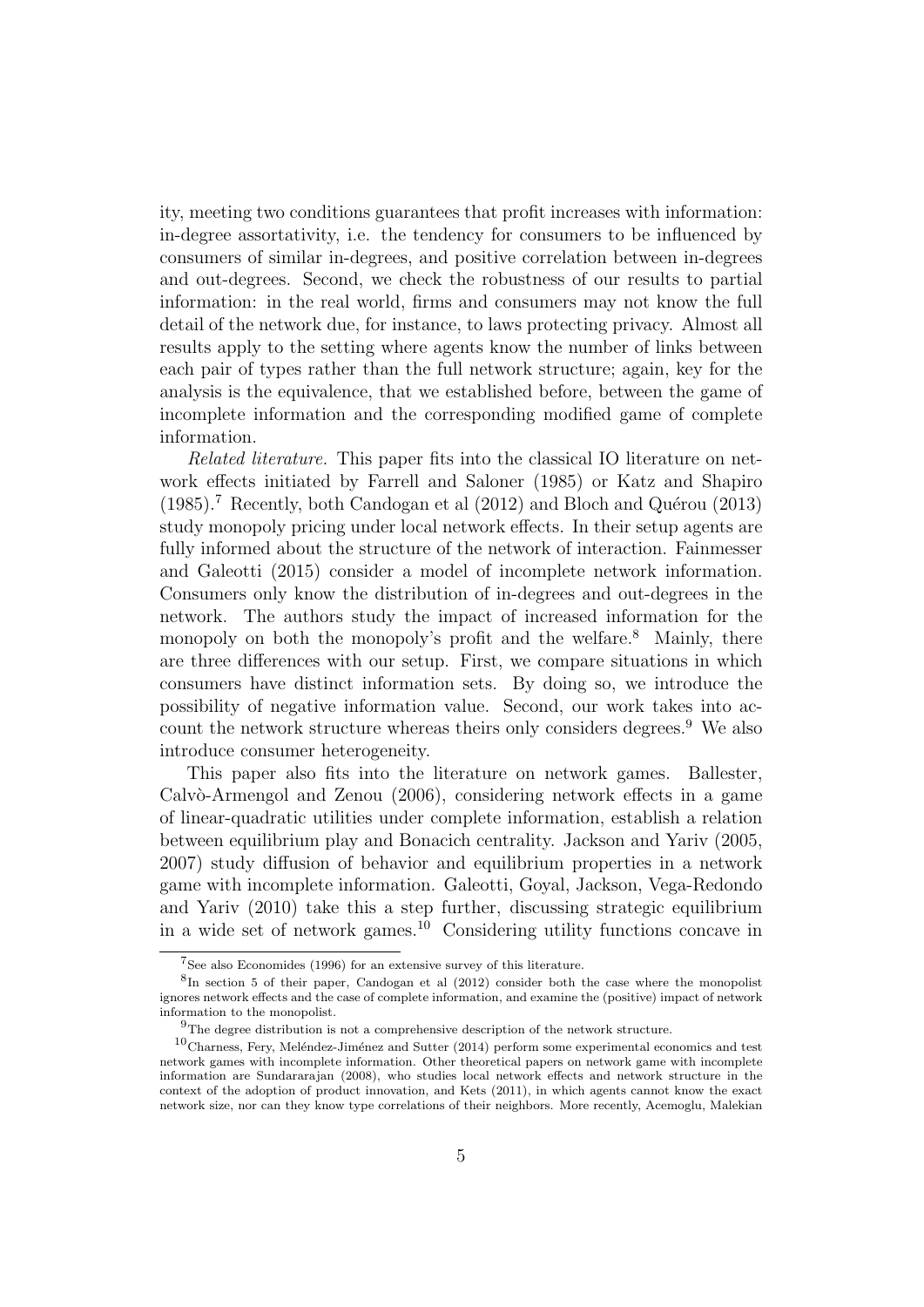degrees, their paper compares outcomes from different degree distributions under positive local affiliation. Since we compare networks with the same joint degree distributions, first-order stochastic dominance is not an issue here. Furthermore, we reveal the impact of degree assortativity, which is less demanding than positive local affiliation.

The analysis of the impact of degree assortativity in economic outputs has so far received little attention.<sup>11</sup> Rather, the literature examines network formation precesses generating degree assortativity. Jackson and Rogers (2007) propose a network formation process mixing random and networkbased searching. The dynamic aspect of the model produces assortativity, since older nodes are both more likely to be linked to each other and more likely to have a higher degree. Bramoullé, Currarini, Jackson, Pin and Rogers (2012) introduce individual heterogeneity to the framework of Jackson and Rogers (2007), and study how homophily affects network integration. König, Tessone and Zenou (2010) consider a dynamic model of network formation where agents form and sever links based on the centrality of their potential partners, and show by simulations that the existence of capacity constraints in the number of links an agent can maintain introduces a transition from disassortative to assortative networks.<sup>12</sup>

The notion of homophily is now widely studied in network economics; see for instance Currarini, Jackson and Pin (2009) for the formation of friendship networks, or Golub and Jackson (2012) in the context of learning. Recently, Galeotti and Rogers (2013) study the impact of (dis)assortative mixing in group characteristics on strategic immunization incentives. Cabrales, Gottardi and Vega-Redondo (2014) investigate the trade-off between the risksharing gains enjoyed by more interconnected firms and the costs resulting from increased risk exposure. They establish a link between the nature of shock distribution and optimal network segmentation, showing that when firms are heterogenous, optimality requires perfect homophily in a compo-

and Ozdaglar (2013) present a network game in which investment decisions are based on the realization of a random network formation process. It is also worth mentioning that, in network games, uncertainty may be related to other dimensions. See de Marti and Zenou (2015) for a model where the individual reward or the strength of interactions is only partially known by the agents and references therein.

 $11$ In an unpublished note, Feri and Pin (2016) study the impact of degree assortativity on the relationship between efforts and degrees in network games under incomplete information established in Jackson et al (2010).

 $12\text{\AA}$  current trend in physics is to study the formation of random networks, aiming to reproduce some stylized statistics inherent to real world networks (for a recent survey, see Pin and Rogers [2015]). Starting from the seminal model of Erdös and Rényi (1960), of special interest for economists are the so-called configuration models, which focus on random network formation with pre-determined degree distribution (see for instance Molloy and Reed [1995]). However, there has been recent emphazis on network formation models able to reproduce other statistics. Whereas Barabasi-Albert's preferential attachment random process generates a null coefficient of assortative mixing by degree for large populations (see Table I in Newman [2002]), recent models capture degree assortativity as an outcome of the network formation process (see for instance Hagberg and Lemmons [2015] and references therein).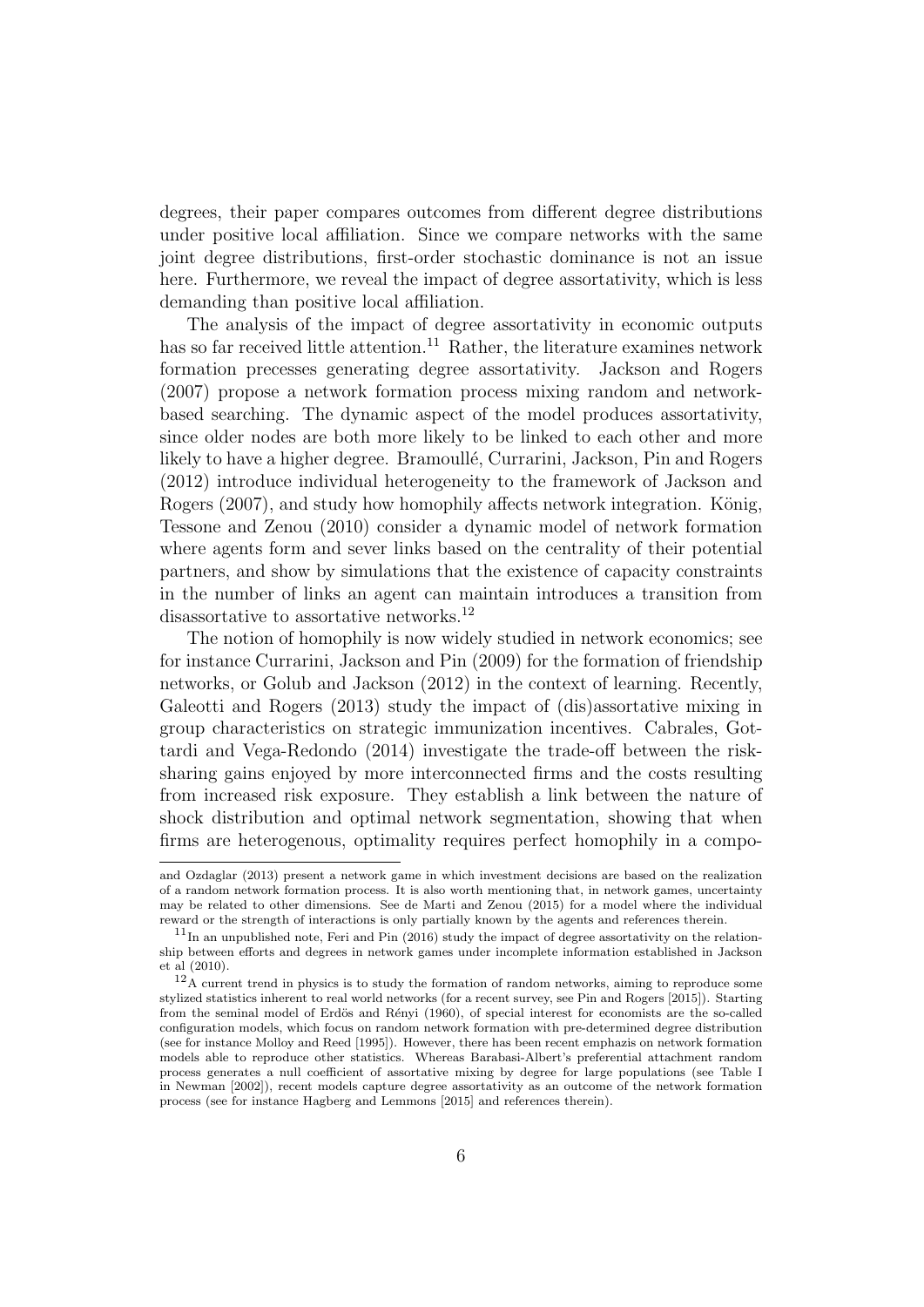nent. Our paper, which combines heterogeneity with network effects, stresses the impact of both homophily, degree assortativity, and, originally, of the coefficients of preference-degree and preference-Bonacich centrality assortative mixing.

Our paper also echoes the literature studying the efficiency of stratification under complementarities. Becker (1973) studies the marriage market and mainly finds that assortative matching is efficient. Durlauf and Seshadri (2003) show that assortative matching is efficient if groups have the same size, and if agents' productivities are independent of the group composition. Bénabou (1996) discusses the short run versus long run impact of assortative matching on growth and inequalities. Our approach mainly departs from this literature by introducing a network structure between interacting agents.

The paper is organized as follows. In section 2, we present the model and characterize Nash equilibrium of both games of complete and incomplete information. In this section, we establish the relationship between the game of incomplete information and a modified game of complete information. We also introduce assortative mixing, and express assortativity coefficients as functions of the difference between the interaction matrices of the game of complete information and the modified game of complete information. Section 3 studies the sign of the value of information; we first present homogenous consumers' characteristics, and then introduce heterogeneity. Section 4 discusses the limitations and extensions of the results and section 5 concludes. The outcomes of the game of incomplete information are analyzed in Appendix A, and Appendix B gathers all the other proofs.

## 2 The model

We present a model in which a monopolist charges linear prices in the presence of local network effects among consumers. We will consider two situations: full information and incomplete information.

## 2.1 The game

We consider a two-stage game  $\dot{a}$  la Candogan et al (2012). In the first period, the monopolist sets prices and in the second period, consumers buy a divisible quantity of the good. We let  $x_i \in [0, +\infty)$  represent the quantity purchased by consumer *i*. The monopolist selects a vector  $P = (p_1, p_2, \dots, p_n)$  of prices where  $p_i \geq 0$  represents the price charged to consumer i for one unit of the good. The monopoly incurs a constant cost  $c$  for each unit of the good produced. For convenience, we define  $C = c1$ , where symbol 1 represents the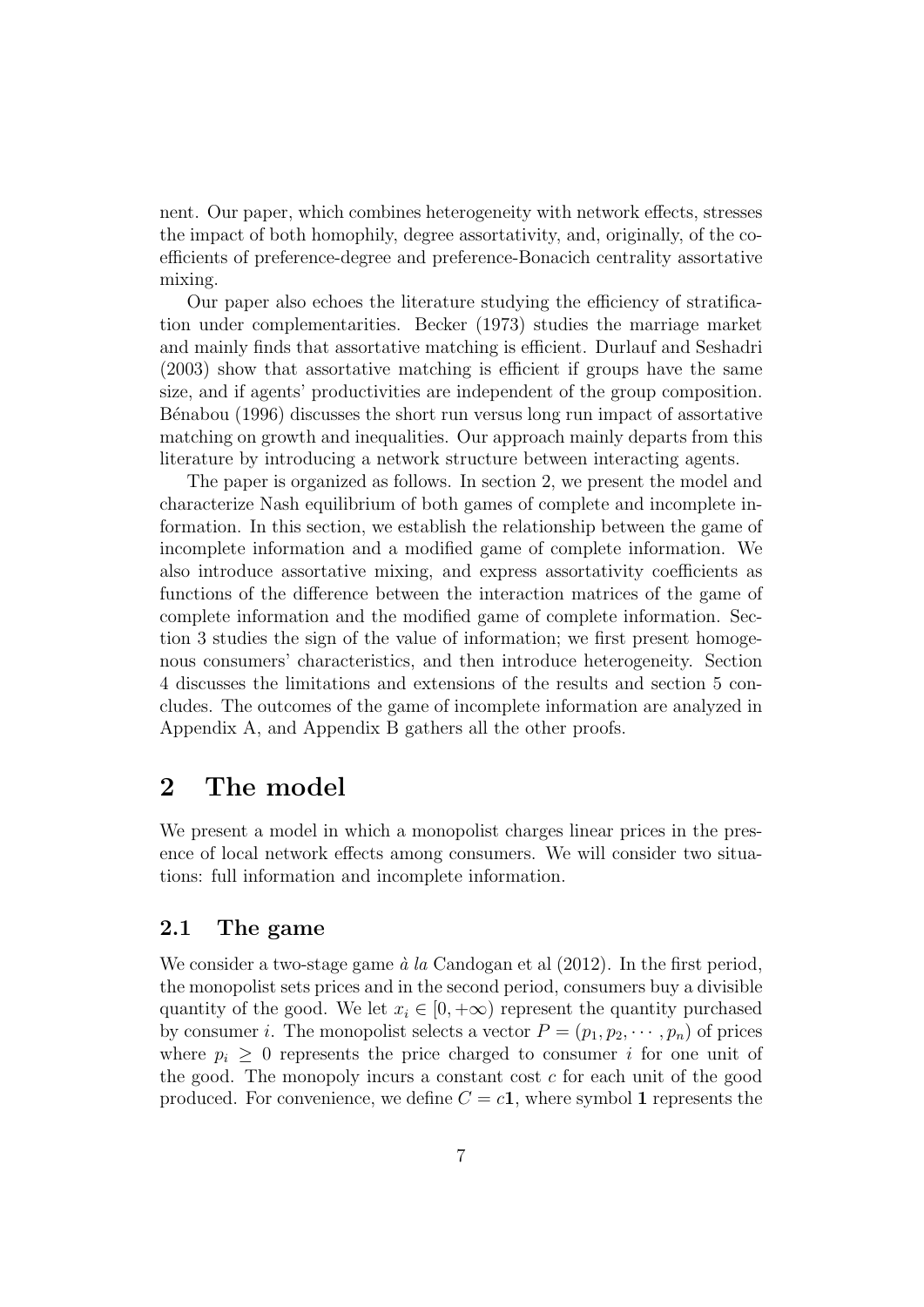$n$ -dimensional vector of ones. In this context, the monopoly's profit is given by  $\sum_i (p_i - c)x_i$ .

There is a set  $N = \{1, 2, \dots, n\}$  of consumers organized in a social network. The  $n \times n$  matrix  $G = [g_{ij}]$ , with  $g_{ij} \in \{0, 1\}$ , represents the network of interaction between consumers (we will refer to it as network  $G$ ). We let  $g_{ij} = 1$  whenever agent i is influenced by agent j.<sup>13</sup> By convention,  $g_{ii} = 0$ for all  $i$ . We let  $I$  denote the *n*-dimensional identity matrix. We define the profiles  $K = G1, L = G<sup>T</sup>1$ , where the respective entries  $k_i, l_i$  denote agent i's in-degree and out-degree in network G, we let  $g = \mathbf{1}^T G \mathbf{1}$  be the sum of in-degrees (or out-degrees) in network  $G, d = \frac{g}{n}$  $\frac{g}{n}$  denote the average in-degree.

We let parameter  $a_i$  represent consumer is private preference for the good, and we let  $A = (a_1, a_2, \dots, a_n)$  represent the profile of preferences. The utility that agent i derives from consuming quantity  $x_i$  of the good is given by:

$$
u(x_i, x_{-i}) = a_i x_i - \frac{1}{2} x_i^2 + \delta \sum_{j \in N} g_{ij} x_i x_j - p_i x_i
$$

The present utility specification, introduced by Ballester et al (2006), presents the following features. First, there is an idiosyncratic component composed of private preference for the good, and a satiety effect (or usage cost) which fixes some finite optimal consumption level even under zero price. Second, there are peer effects. Peer consumption levels entail local positive externalities: consumers' utilities increase with neighbors' consumption levels. Moreover, there are local complementarities: the higher the consumption level of neighbors, the greater the incentive for agent  $i$  to increase his consumption level.

Under complete information, consumers and the monopoly are fully informed about network structure and preferences. Now we turn to the game of incomplete network information. Each consumer knows the joint distribution of in-degrees, out-degrees and preferences, as well as her own private preference, in-degree and out-degree. In this situation, consumers are naturally typed by the triplet  $(a, k, l)$ . We define by  $\mathcal{T} = \{(a, k, l)\}\)$  the set of consumer types, and and we let characteristics  $(a_t, k_t, l_t)$  corresponds to type t.

The monopoly knows every consumer's type, as well as the joint distribution of types. We let  $s_t$  represent the number of consumers of type  $t \in \mathcal{T}$ 

 $13$ In the real world, the nature of interactions can differ substantially according to the economic context. For instance, for communication goods such as games, mobiles devices and phones, computers, bilateral interactions between consumers are essentially symmetric. Conversely, for experience goods like cultural goods, or for fashion goods, bilateral influence may not be symmetric. While my friend's view strongly influences my likelihood of purchasing a book or seeing a movie, it may be that my own view does not influence this friend. Our setting encompasses all these types of interactions.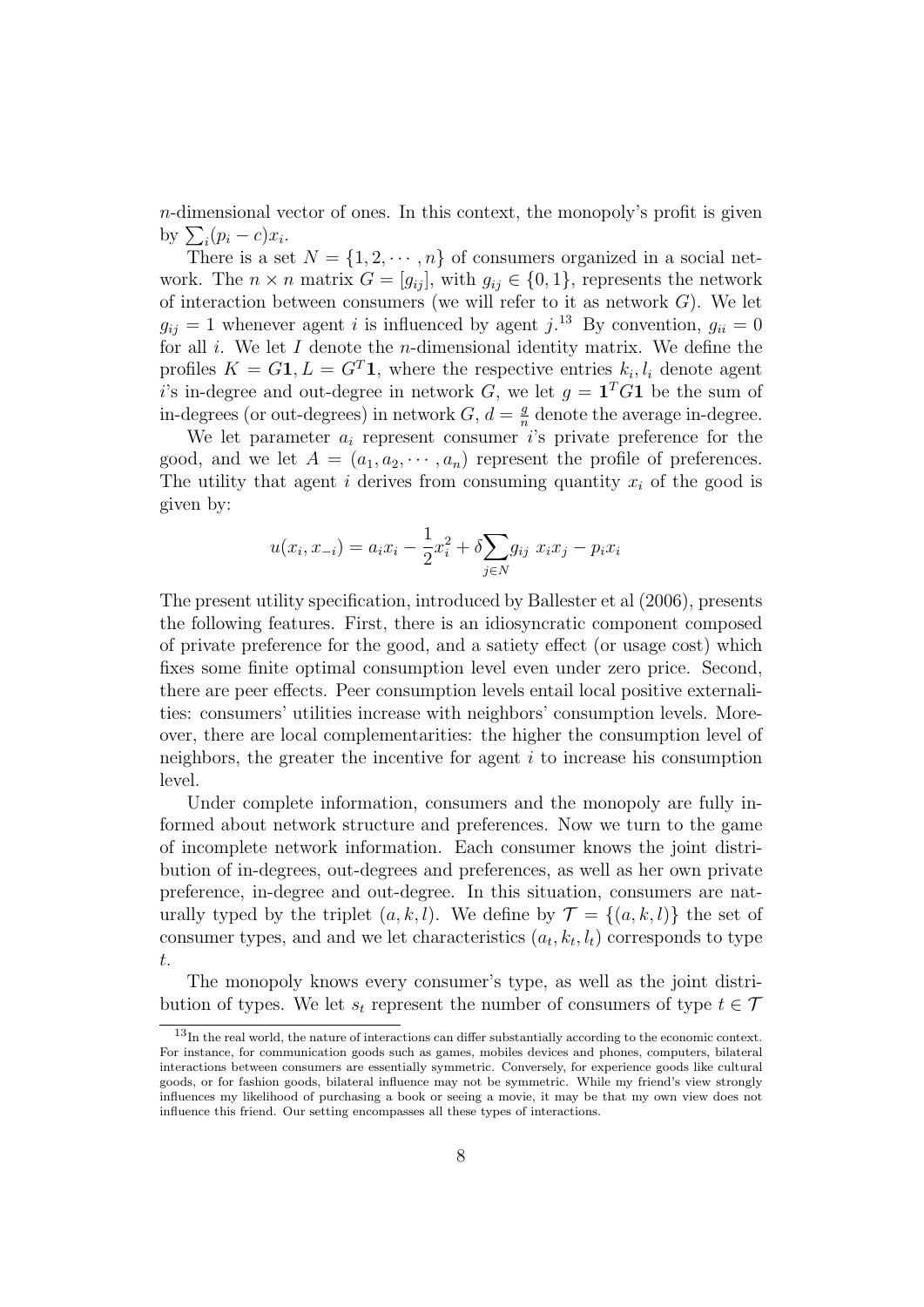in network  $G$ . We assume that consumers of the same type  $t$  choose the same consumption level, generically called  $x_t$  (this assumption is standard in the literature, see Jackson et al [2010]). Following Fainmesser and Galeotti  $(2015)$ , the expected utility of consumer *i* is given by

$$
EU_i(x_i, x_{-i}) = (a_i - p_i)x_i - \frac{x_i^2}{2} + \delta x_i k_i AV(X)
$$

where  $AV(X)$  refers to the average consumption of neighbors. In order to compute the probability of a neighbor's type to be t, consumers should consider all networks with the same joint distribution of types as network  $G$ . Importantly, they do not take into account correlation between types of linked consumers. We also assume that the joint distribution of types does not provide further information on the network structure.<sup>14</sup> When the network is sufficiently large, this probability can be approximated by  $l_t s_t/q$ . This result is common in the literature on incomplete information on networks (see for instance Jackson et al [2010], or recently Fainmesser and Galeotti [2015]). The expected average consumption level of neighbors is thus equal to  $\sum_{t\in\mathcal{T}}\frac{l_{t}s_{t}}{g}$  $\frac{e^{i s} t}{g} x_t$ . Now, we observe that

$$
\sum_{t \in \mathcal{T}} l_t s_t x_t = \sum_{j \in N} l_j x_j
$$

Defining matrix  $H = \frac{K L^T}{a}$  $rac{L^T}{g}$  (so  $h_{ij} = \frac{k_i l_j}{g}$  $\frac{i}{g}$  for all  $i, j$ , consumer i's expected utility is written:

$$
u_i(x_i, x_{-i}) = (a_i - p_i)x_i - \frac{x_i^2}{2} + \delta x_i \sum_{j \in N} h_{ij} x_j
$$

Hence, the Bayesian Nash equilibrium of the second stage of the incomplete information game played on network G generates the same consumption profile as the Nash equilibrium of the (virtual) game with complete information played on network  $H$ , where the impact of consumer j on consumer i's expected utility depends on agent *i*'s in-degree  $k_i$  and agent *j*'s out-degree  $l_j$ . Note that both  $G$  and  $H$  have the same in-degree distribution.

Consider a non-negative matrix W. We let  $\mu(W)$  denote the largest eigenvalue of matrix  $W$ . We impose the following assumptions throughout the paper:

Assumption 1. 
$$
\delta < \frac{1}{\max\left(\mu(\frac{G+G^T}{2}), \ \mu(\frac{H+H^T}{2})\right)}
$$

 $14$ For instance, the degree distribution of a star network reveals the full network structure.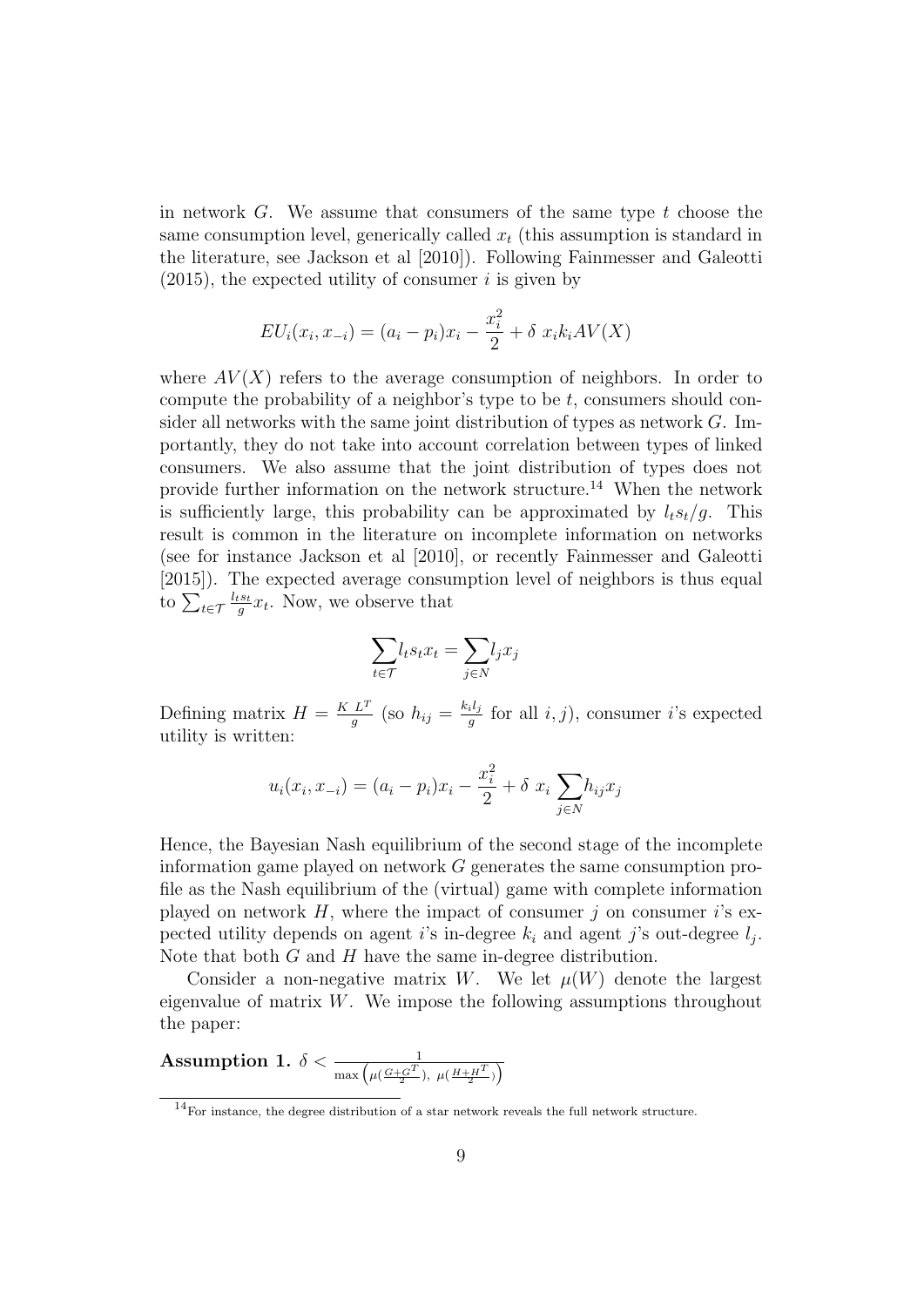Assumption 2.  $c < \min \{a_1, a_2, \cdots, a_n\}$ 

Together, assumptions 1 and 2 guarantee that both games admit unique and interior solutions: the latter guarantees a positive equilibrium demand, the former guarantees that optimal consumption levels are finite.

For a given price vector, the first-order condition on the demand of consumer  $i$  on network  $W$  is written:

$$
x_i^{BR} = a_i - p_i + \delta \sum_{j \in N} w_{ij} \ x_j \tag{1}
$$

The optimal profit and consumer surplus can therefore be expressed as functions of the position of agents on the network through centrality indexes defined as follows. We let the profile  $B(W, \delta) = (I - \delta W)^{-1}$  1 represent the Bonacich centrality of network W under decay parameter  $\delta$ . The quantity  $b_i(W, \delta)$  represents the number of weighted paths from agent i to others, where the weight of a path of length k from agent i to agent j is  $\delta^k$ . The profile  $B_Z(W, \delta) = (I - \delta W)^{-1} Z$  represents the *Bonacich centrality* of network W weighted by vector Z. Assumption 1 guarantees  $(I - \delta W)^{-1} > 0$ . For convenience, we will omit reference to parameter  $\delta$  in centralities, profit and consumer surplus. We also introduce the euclidian vectorial norm  $||Z|| =$  $\sqrt{Z^TZ}$ . We recall:

Proposition 1. When consumers interact on network W, the optimal profit of the monopoly is written

$$
\Pi(W) = \frac{1}{4} (A - C)^{T} B_{A - C} \left( \frac{W + W^{T}}{2} \right)
$$

and the consumer surplus is written

$$
CS(W) = \frac{1}{8} \|B_{A-C}\left(\frac{W+W^T}{2}\right)\|^2
$$

Moreover, prices are written

$$
P(W) = A - \frac{1}{2}(I - \delta W)\left(I - \delta \frac{W + W^{T}}{2}\right)^{-1}(A - C)
$$

and consumption levels are equal to

$$
X(W) = \frac{1}{2} \left( I - \delta \frac{W + W^{T}}{2} \right)^{-1} (A - C)
$$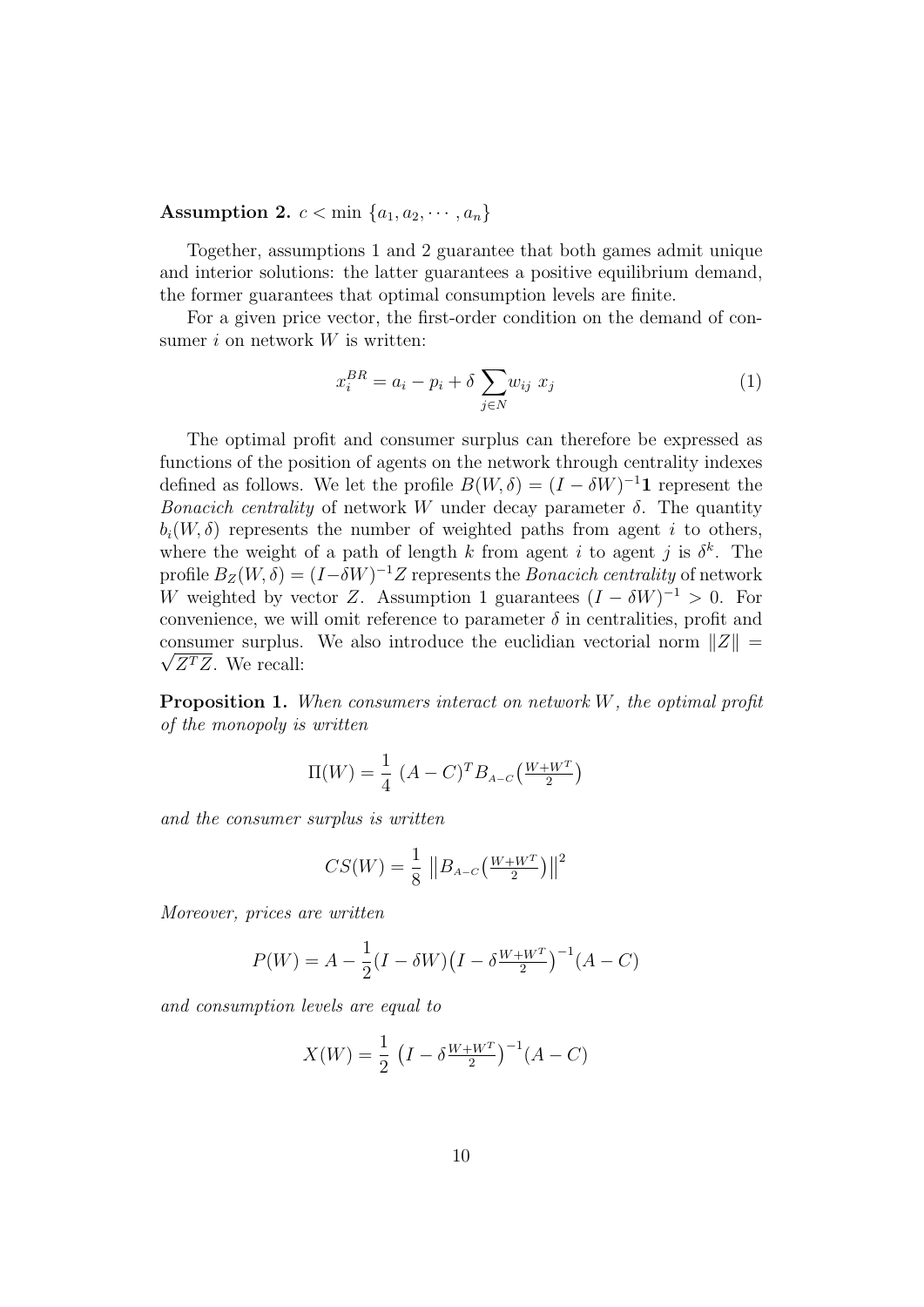Thus, for network W, both the profit and the consumer surplus depend on the network  $\frac{W+W^T}{2}$ . Moreover, when  $W=W^T$ , the price vector  $P(W) = \frac{A+C}{2}$ is independent of the network structure.

For the incomplete information game, we can obtain outcomes as functions of the statistics of the distribution of types (see Appendix A). Comparing these expressions to the outcomes of the complete information game is tricky. Expressing equilibrium outcomes as Bonacich centralities proves key to comparing the monopoly's profit and the consumer surplus in the games of complete and incomplete information.

## 2.2 Assortative mixing

Newman (2003, eq. 21) defines a coefficient of assortative mixing by a characteristic, which measures the tendency for agents to be linked to agents with similar characteristics. Here we generalize this coefficient to two scalar characteristics.

We consider two scalar characteristics of respective supports  $C_1, C_2$ , and two vectors  $Z \in \mathcal{C}_1^N, Z' \in \mathcal{C}_2^N$ . We define assortative mixing between characteristics  $Z$  and  $Z'$  on network  $G$  as follows:

$$
r_{z,z'}(G) = \frac{\sum\limits_{z \in \mathcal{C}_1, z' \in \mathcal{C}_2} z z'(e_{zz'} - a_z b_{z'})}{\sigma_a \sigma_b}
$$

where  $e_{zz}$  is the fraction of all edges in network G that join together vertices of characteristics z and  $z'$ ,  $a_z$  represents the fraction of edges that start with characteristics  $z, b_{z'}$  represents the fraction of edges that end with characteristics  $z'$ ,  $\sigma_a$  and  $\sigma_b$  the standard deviations of the distributions  $a_z$  and  $b_{z'}$ . Note that if there is no assortative mixing between the characteristics of two linked agents, the fraction  $e_{zz'}$  should be equal to  $a_zb_{z'}$ . We say that a network has the property of assortativity (resp. disassortativity) between characteristics Z and Z' whenever  $r_{Z,Z'}(G) > 0$  (resp. < 0).

We present now an alternative expression of the coefficient  $r_{z,z'}(G)$ , which proves crucial to the analysis:

**Proposition 2.** Consider network G, let  $H = \frac{KL^{T}}{a}$  $\frac{L^2}{g}$  and let  $\Theta = G - H$ . For any pair of scalar characteristics  $Z, Z'$ , we have

$$
r_{z,z'}(G) = \frac{1}{g \sigma_a \sigma_b} Z^T \Theta Z'
$$
 (2)

Assortative mixing by a single characteristic corresponds to the case where  $Z = Z'$ , and we call  $r_Z(G) = r_{Z,Z}(G)$  for convenience. Four coefficients, all of which apply to symmetric network, will play a key role in the paper: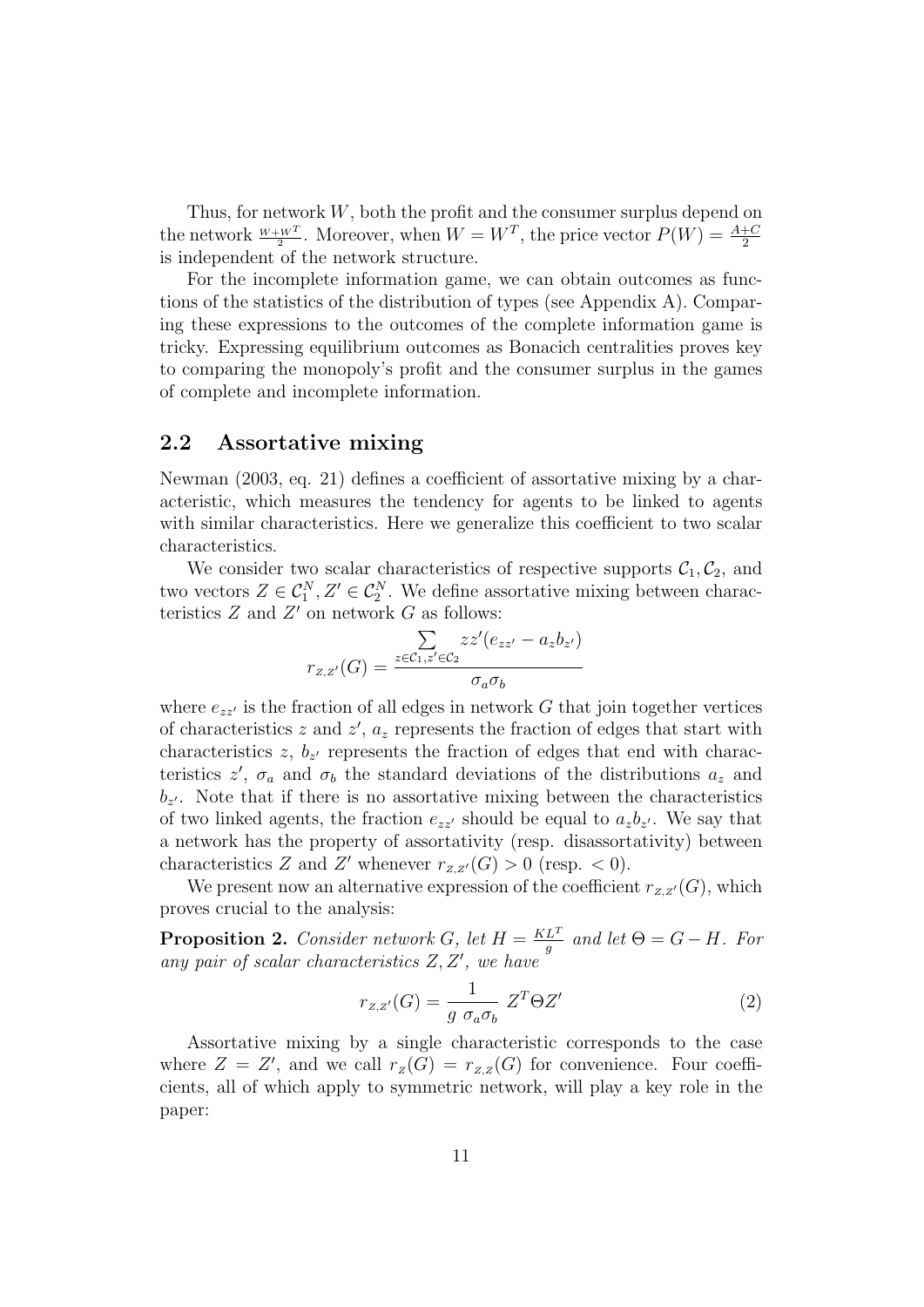• The first coefficient is  $r_D(G)$  (where  $D = G1$  represents the profile of individual degrees). Degree assortativity holds whenever  $r_p(G) > 0$ , which indicates that consumers are more likely to be linked to consumers with similar degrees.<sup>15</sup> By Proposition 2, we have  $r_p(G) > 0$  whenever  $D^T\Theta D > 0$ 0. This means that the number of paths of length  $3$  in network  $G$  exceeds the number of weighted paths of length 3 in network  $H^{16}$ . Moreover, assortative mixing by degree can be characterized in terms of paths in network G only. Letting  $g^{(k)} = \mathbf{1}^T G^k \mathbf{1}$  represent the number of paths of length  $k \geq 1$  in network  $G$ , we get

$$
r_D(G) > 0
$$
 if and only if  $g^{(1)}g^{(3)} > (g^{(2)})^2$ 

i.e., the product of twice the number of links by the number of paths of length 3 exceeds the square of the number of paths of length 2.

• The second coefficient,  $r_A(G)$ , measures the level of (dis)assortative mixing by characteristic A. Homophily then refers to the case in which  $r_A(G) > 0$  (i.e.,  $A^T \Theta A > 0$ ), and indicates that consumers are more likely to be linked to consumers with similar preferences.

• The third coefficient is  $r_{A,D}(G)$ . It measures the tendency of highpreference consumers to be linked to high-degree consumers. When  $r_{A,D}(G)$ 0 (i.e.,  $A^T \Theta D > 0$ ), there is preference-degree assortativity.

• The fourth coefficient is  $r_{A,B(G)}(G)$ . It measures the tendency of highpreference consumers to be linked to high-Bonacich centrality consumers. When  $r_{A,B(G)}(G) > 0$  (i.e.,  $A^T \Theta B(G) > 0$ ), there is preference-Bonacich centrality assortativity.

## 3 The value of network information

In this section, we compare both the monopoly's profit and the consumer surplus in the game with complete network information and the game under incomplete network information. Generally speaking, under incomplete information, consumers do not know the true type of their neighbors, simply inferring expected neighbors' consumption levels from their knowledge about the distribution of types. Once agents obtain information about the structure of the network of interaction, consumers modify their consumption levels and the monopoly may change prices. This results in a variation in both the profit and the consumer surplus.

<sup>15</sup>As extreme cases, the Pearson coefficient of a complete bipartite network, including the star network, takes the value −1 (however, in general non-complete bipartite networks can be assortative). By contrast, the Pearson coefficient of the union of two regular components with at least two distinct degrees takes the value 1.

 $^{16}\rm{We}$  did not identify any such characterization of degree assortativity in the literature.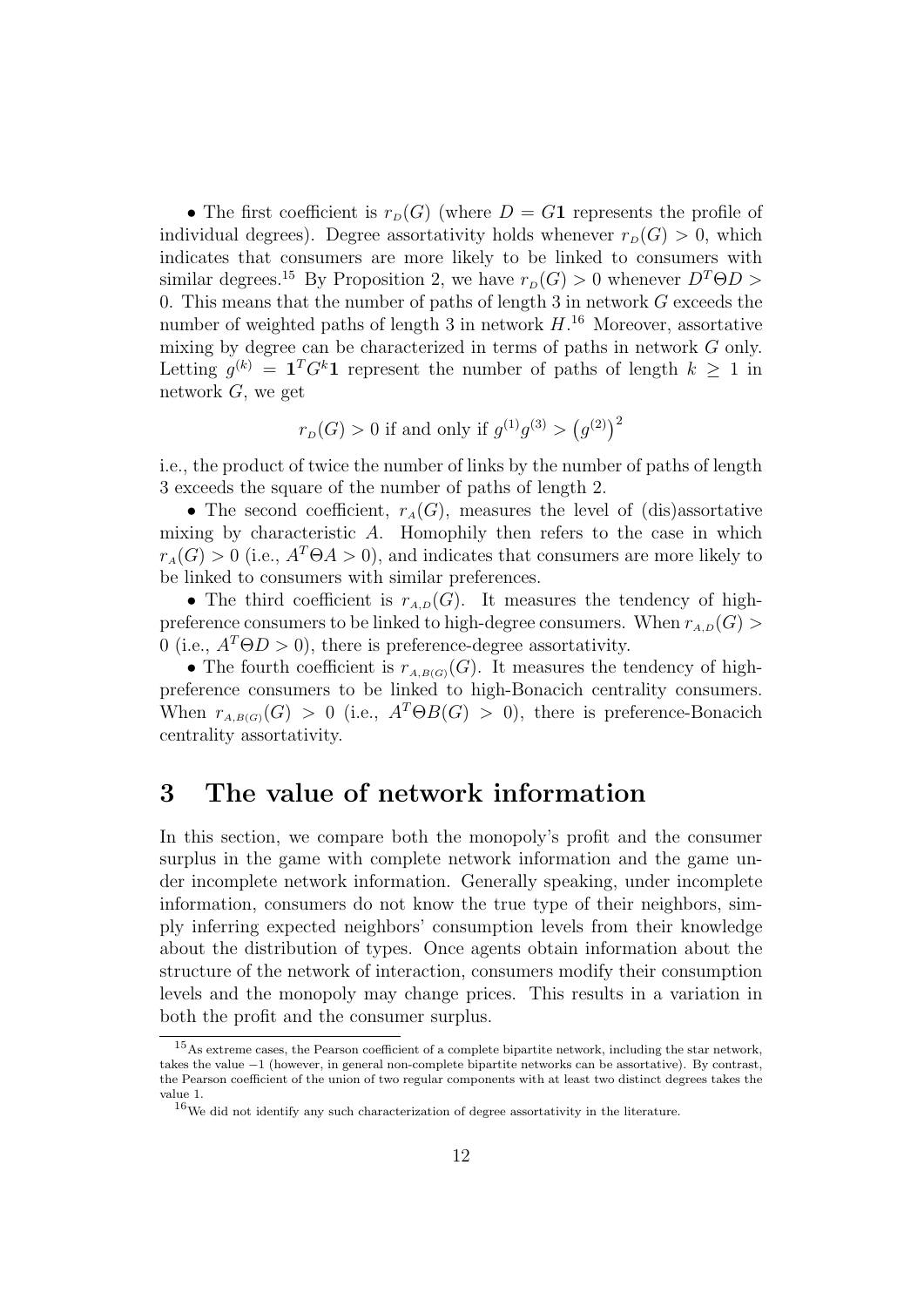To understand the role of the network structure, we start with the benchmark case of homogenous consumers. Then we incorporate heterogeneity.

## 3.1 Homogenous preferences

In this subsection, we consider homogenous preferences and we set  $A = 1$ . In this setting, the monopoly's profit is proportional to the sum of Bonacich centralities, and consumer surplus is proportional to the sum of squares of centralities. To determine the sign of the value of network information, we have to compare Bonacich centralities corresponding to the games played on networks  $G$  and  $H$ , both of which have the same degree distribution. In general, both positive and negative information values are possible outcomes.

We start by examining the case of symmetric networks, i.e. we assume  $G<sup>T</sup> = G$ . We note that prices are unchanged since network G is symmetric, meaning that outcome gaps are the result of a pure demand effect. As a first observation, it is easily seen that the value of information is null on regular networks (where all agents have the same degree), because centralities are homogenous and identical in both networks.

Figure 3.1 depicts two networks with the same number of consumers, the same degree distribution, and with two classes of consumers in terms of structural positioning (in the figure, black nodes represents consumers with degree 3, white nodes consumers with degree 2). Vector  $X$  (resp.  $Y$ ) is the consumption profile in the game of complete (resp. incomplete) information. For  $\delta = 0.2$ , network  $G_1$  represented in Figure 3.1-Left (resp.  $G_2$  in Figure 3.1-Right) generates a negative (resp. positive) profit gap. In network  $G_1$ (resp.  $G_2$ ), consumers with the highest degrees decrease (resp. increase) their consumption level with information, while consumers with the lowest degrees increase (resp. decrease) their consumption level. In total, in network  $G_1$  (resp. network  $G_2$ ) information generates a decrease (resp. increase) in aggregate consumption and profit. It can be seen that in network  $G_1$ , highdegree consumers tend to be linked with low-degree consumers, while in network  $G_2$  consumers with equal degrees are exclusively linked with each other. The example suggests that degree assortativity matters.

Actually, when there is degree assortativity, central consumers tend to underestimate their neighbors' consumption levels under incomplete information (while peripheral consumers tend to overestimate their neighbors' consumption levels). Therefore, by complementarities, central consumers increase their consumption level with information, while peripheral consumers decrease their consumption level. However, it is unclear which effect dominates, although the example suggests that information is beneficial for the network satisfying degree assortativity.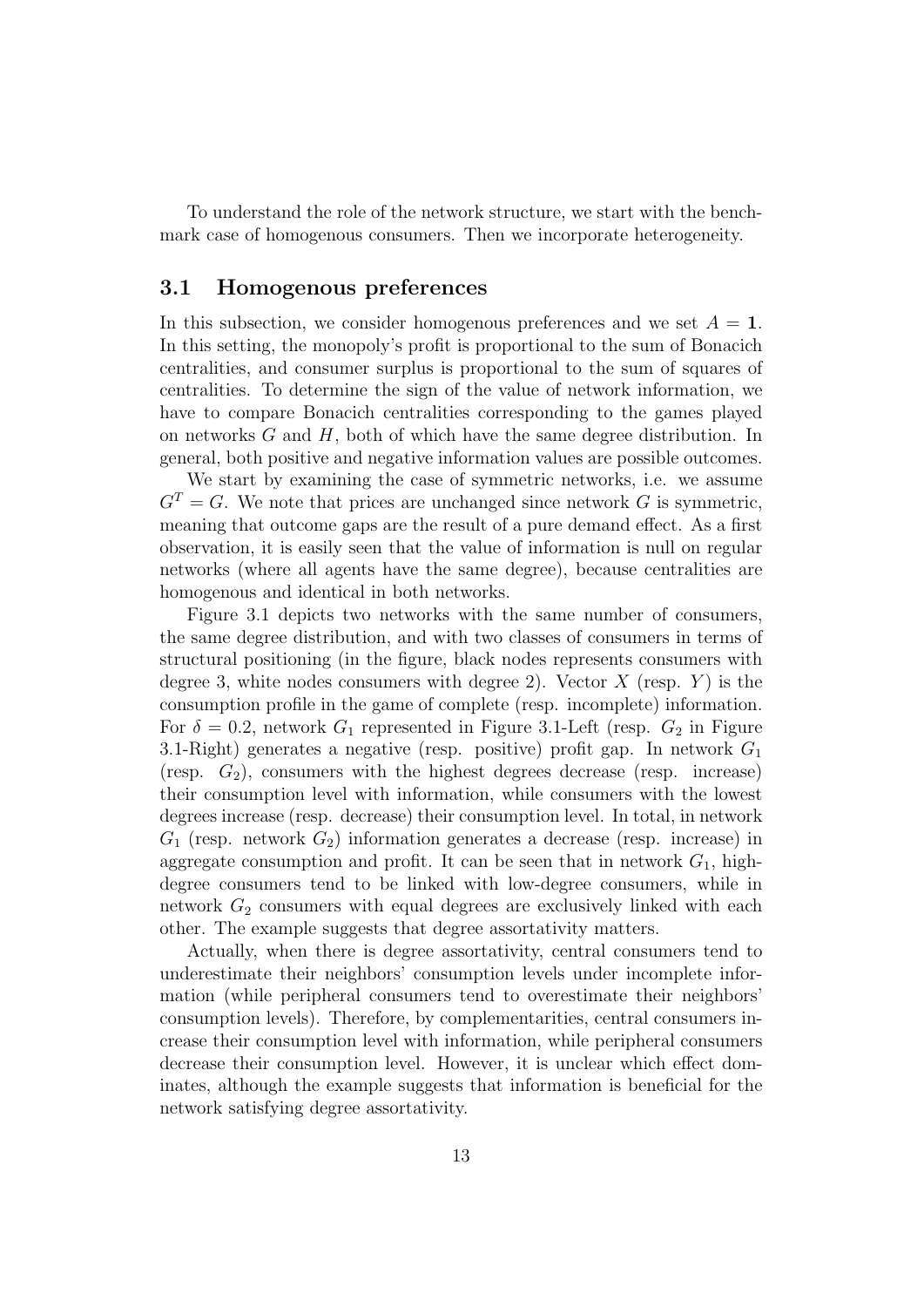

Figure 1: Two networks with the same number of consumers and the same degree distributions. Black consumers have degree 3, white consumers have degree 2. Left (resp. Right) is disassortative (resp. assortative) by degree.

We will see that, indeed, the sign of  $r_D(G)$  is crucial in determining the sign of the profit gap. To grasp an intuition, we begin with the case where the intensity of interaction is close to zero. Recall that in order to assess the variation in consumption we need to compare aggregate Bonacich centralities in the two networks  $G$  and  $H$ . Given that the numbers of paths of length 1 and 2 in networks  $G$  and  $H$  are identical, the sign of the gap in aggregate centralities is the same as the sign of the difference between the numbers of paths of length  $3$  in networks  $G$  and  $H$  when the intensity of interaction is sufficiently low. Now, as explained above, this difference is precisely equal to  $D^T \Theta D$ <sup>17</sup> Therefore, for a symmetric network G, when the intensity of interaction is sufficiently low, we have both  $\Pi(G) > \Pi(H)$  and  $CS(G)$  $CS(H)$  if  $r_D(G) > 0$ .

Does this result hold for higher intensities of interaction? Paths of lengths greater than 3 can no longer be ignored. But degree assortativity is still relevant:

#### Theorem 1. Consider a network G.

When  $\Theta D \neq 0$ , we have both  $\Pi(G) > \Pi(H)$  and  $CS(G) > CS(H)$  for all  $\delta \in ]0, \frac{1}{\mu(\delta)}$  $\frac{1}{\mu(G)}$  if and only if  $r_D(G) \geq 0$ .

When  $\Theta D = 0$ , we have both  $\Pi(G) = \Pi(H)$  and  $CS(G) = CS(H)$  for all  $\delta \in ]0, \frac{1}{\mu(\delta)}$  $\frac{1}{\mu(G)} \big[$ .

<sup>17</sup>Actually,  $\mathbf{1}^T(G^3 - H^3)\mathbf{1} = D^T\Theta D$  because  $H\mathbf{1} = G\mathbf{1}$ .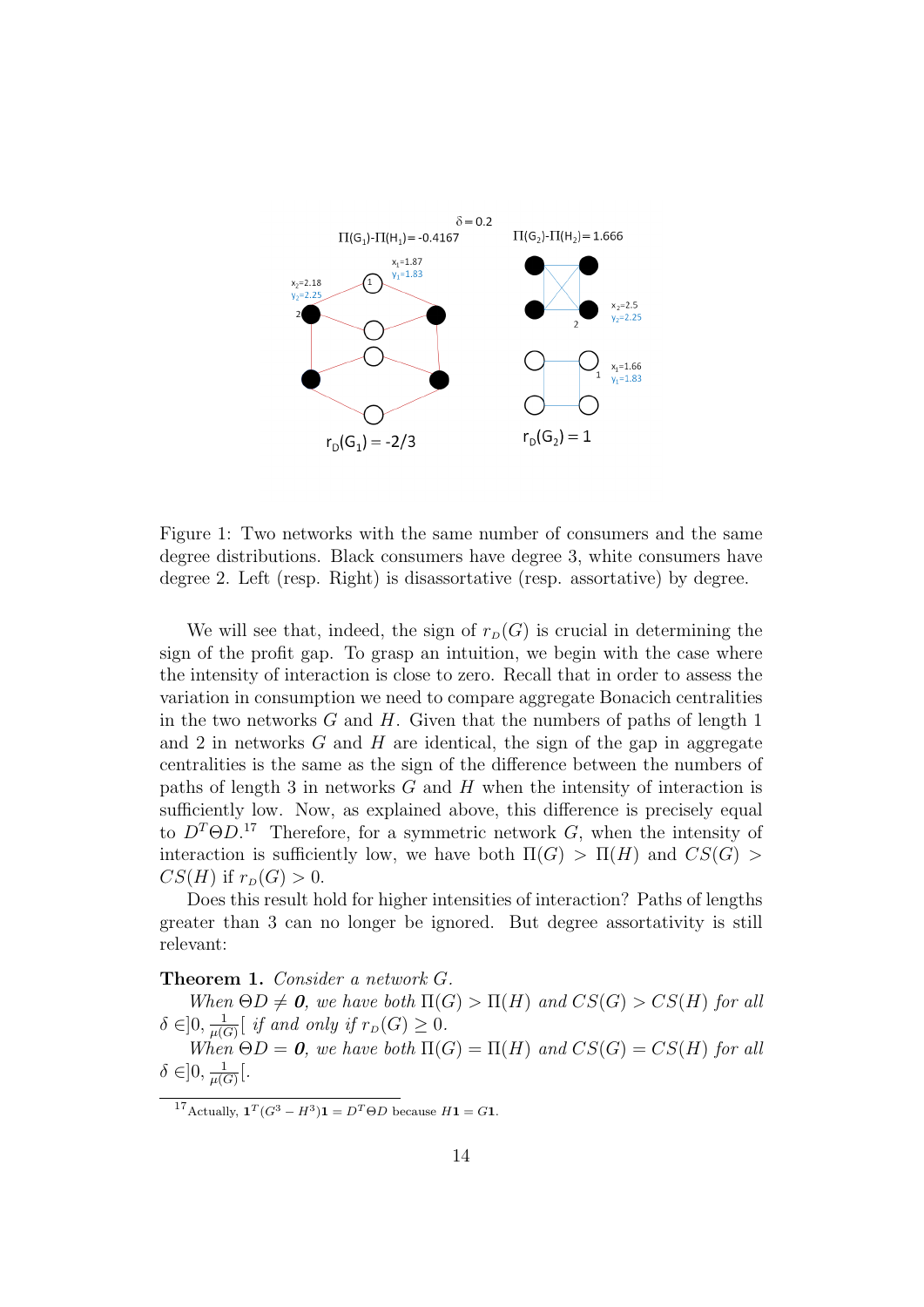Theorem 1 is powerful because the assortativity condition is independent of the intensity of interaction. Moreover, it is worth mentioning that it is not possible to obtain a finer condition that is independent of the intensity of interaction, because the sufficient condition becomes necessary too when the intensity of interaction is sufficiently low.

For the class of networks satisfying  $\Theta D = 0$ , the two games have the same outcomes, and even the same consumption levels, so this class corresponds to the degenerate situation in which network information does not affect behaviors. A network satisfies  $\Theta D = 0$  if the average neighbors' degree is the same for all consumers. Moreover, there is no assortative mixing by degree in these networks. This class of networks includes regular networks, but also some other network structures, as illustrated by the twelve-consumer sixteen-link network depicted in figure 3.1:



Figure 2: A non-regular network such that  $\Theta D = 0$ . Black consumers have degree 4, white have degree 2.

Theorem 1 is silent about networks such that  $r_D(G) < 0$ . For sufficiently small intensity of interaction, degree disassortativity involves a negative information value. But the sign of the information value on the same network differs according to the intensity of interaction. Generally speaking, for high intensity of interaction, a disassortative network can generate a positive outcome gap. Let  $\lambda_{min}(G)$  represent the minimum eigenvalue of network G. We obtain:

**Proposition 3.** Consider a network such that  $\Theta D \neq 0$ . We have both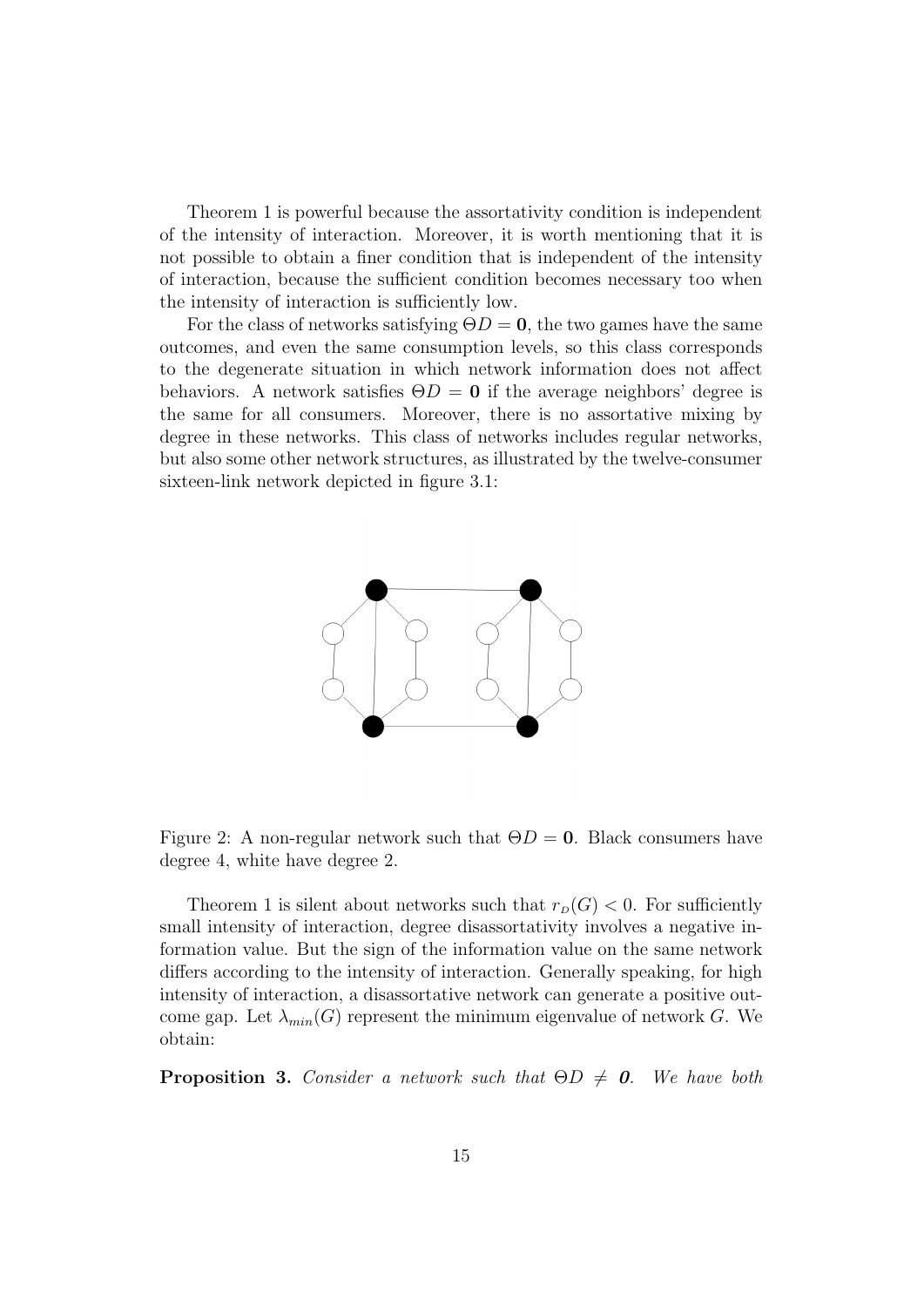$\Pi(G) > \Pi(H)$  and  $CS(G) > CS(H)$  if  $r_D(G) \ge r_c$  with

$$
r_c = -\bigg(\frac{\delta \nu^2}{1-\delta \lambda_{min}(G)}\bigg) \bigg(\frac{g^2 g^{(4)} + (g^{(2)})^3 - 2g g^{(2)} g^{(3)}}{g \sum_i d_i^3 - (g^{(2)})^2}\bigg)
$$

We also examine how the profit gap varies with parameter  $\delta$ . This comparative statics analysis yields an unambiguous conclusion under homogenous preferences:

**Corollary 1.** Consider a network such that  $\Theta D \neq \mathbf{0}$ . When  $r_D(G) \geq 0$ , the profit gap is increasing in parameter  $\delta$ .

Hence, for all network structures, the higher the intensity of interaction between consumers, the higher the profit gap.

We turn to the general case of asymmetric networks. We introduce the intermediary network  $\tilde{G} = \frac{G + G^T}{2}$  $\frac{C}{2}$  of averaged interactions. For convenience, we define  $\tilde{D} = \frac{K+L}{2}$  $\frac{+L}{2}$ . We let matrix  $\tilde{H} = \frac{\tilde{D}\tilde{D}^{T}}{g}$  $\frac{D^2}{g}$  denote the matrix of interaction of the game with incomplete information on network  $\tilde{G}$ . First, we observe that, under complete network information, outcomes are identical on networks G and  $G$ . Second, we show that, for all intensities of interaction, outcomes are larger on the game played on network  $H$  than the game played on network H. Elaborating on these two points, the next theorem emphasizes the role played by degree assortativity on the network of averaged interactions:

**Theorem 2.** Assume  $(\tilde{G} - \tilde{H})\tilde{D} \neq 0$ . Then  $\Pi(G) > \Pi(H)$  and  $CS(G) > 0$  $CS(H)$  for all  $\delta \in ]0, \frac{1}{\mu(\delta)}$  $\frac{1}{\mu(G)}[\; if \; r_{\tilde{D}}(\tilde{G}) \geq 0 \;(i.e.,\; \tilde{D}^T(\tilde{G}-\tilde{H})\tilde{D} \geq 0).$ 

Theorem 2 generalizes Theorem 1 to non-symmetric networks. However, it is important to point out that, because we introduce the intermediary network  $\frac{G+G^{T}}{2}$ , the condition is no longer necessary, in constrast with the case of symmetric networks.

## 3.2 Heterogenous preferences

In this section, we take into account heterogenous private preferences for the good. This adds complexity to the model, because now agents may be distinct both in their position on the network and in their private preference. We assume here  $G<sup>T</sup> = G$ , for simplicity. To get some intuition, we begin with the two polar cases of high and low intensities of interaction.

We start with a low intensity of interaction. Here, network effects are mainly driven by preference parameters. The following proposition shows the crucial role played by homophily: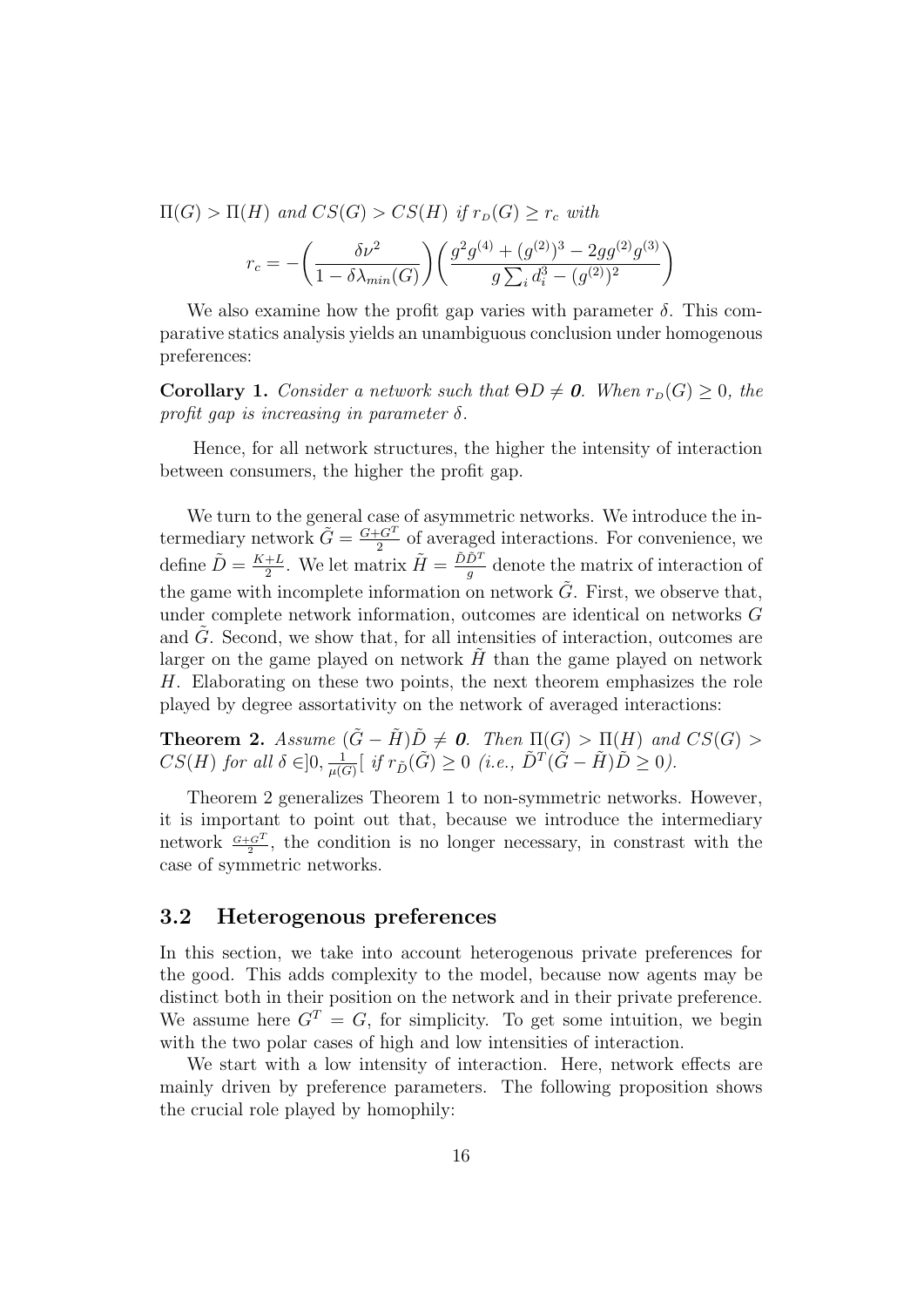**Proposition 4.** Assume that  $\delta$  is sufficiently small. We have both  $\Pi(G)$  $\Pi(H)$  and  $CS(G) > CS(H)$  if  $r_A(G) > 0$ .

We turn to the case where the intensity of interaction is sufficiently high. We have shown that the condition  $r_D(G) > 0$  guarantees that the sum of Bonacich centralities is strictly larger on network  $G$  than on network  $H$  for all intensities of interaction. Moreover, for network  $G$  (resp.  $H$ ), Bonacich centralities tend to infinity when  $\delta$  tends to  $\frac{1}{\mu(G)}$  (resp.  $\frac{1}{\mu(H)}$ ). Thus, we have  $\mu(G) \geq \mu(H)$ . A direct consequence is that, when parameter  $\delta$  tends to  $\frac{1}{\mu(G)}$ , both profit and consumer surplus tend to infinity on network  $G$ , but not on network  $H$ , irrespective of the distribution of vector  $A$  on the network. We therefore obtain the following proposition:

**Proposition 5.** When  $\delta$  tends to  $\frac{1}{\mu(G)}$ , we have both  $\Pi(G) > \Pi(H)$  and  $CS(G) > CS(H)$  if  $r_D(G) > 0$ .

Now, we consider an arbitrary intensity of interaction. We first consider profit. A legitimate question is whether having both degree assortativity and homophily guarantees that profit increases with information. The answer is, it doesn't: when high-preference consumers are rather connected to lowdegree consumers, there can be a negative information value, as illustrated in example 1:

**Example 1.** In this example, we have both  $r_A(G) > 0, r_D(G) > 0$  but  $\Pi(G)$ −  $\Pi(H) < 0.$ 

We set  $n = 5, \delta = 0.2, c = 0$ , and we consider the network and preferences depicted in Figure 1. We find  $r_A(G) \simeq 0.06$ ,  $r_D(G) = 1$ ,  $\Pi(G) - \Pi(H) =$  $-0.1997.$ 

The next theorem shows that the coefficient of assortative mixing between preferences and degrees does matter:

#### Theorem 3. Consider a network G.

When  $\Theta A \neq \mathbf{0}$  or  $\Theta D \neq \mathbf{0}$ , we have  $\Pi(G) > \Pi(H)$  for all  $\delta \in ]0, \frac{1}{\mu(G)}$  $\frac{1}{\mu(G)}$   $\left[$  if  $r_D(G) \geq 0$ ,  $r_A(G) \geq 0$  and  $r_{A,D}(G) \geq -\sqrt{r_A(G) \cdot r_D(G)}$ . When  $\Theta A = \Theta D = \mathbf{0}$ , we have  $\Pi(G) = \Pi(H)$  for all  $\delta \in ]0, \frac{1}{\mu(G)}$  $\frac{1}{\mu(G)} \big[$ .

In short, the three assortative mixing conditions<sup>18</sup> guarantee that degrees and preferences reinforce each other in such a way that the average increase in the consumption level of central consumers dominates the decrease of less

<sup>&</sup>lt;sup>18</sup>Note that the three conditions  $r_D(G) > 0$ ,  $r_A(G) > 0$  and  $r_{A,D}(G) > 0$  do not involve a positive correlation between preferences and degrees.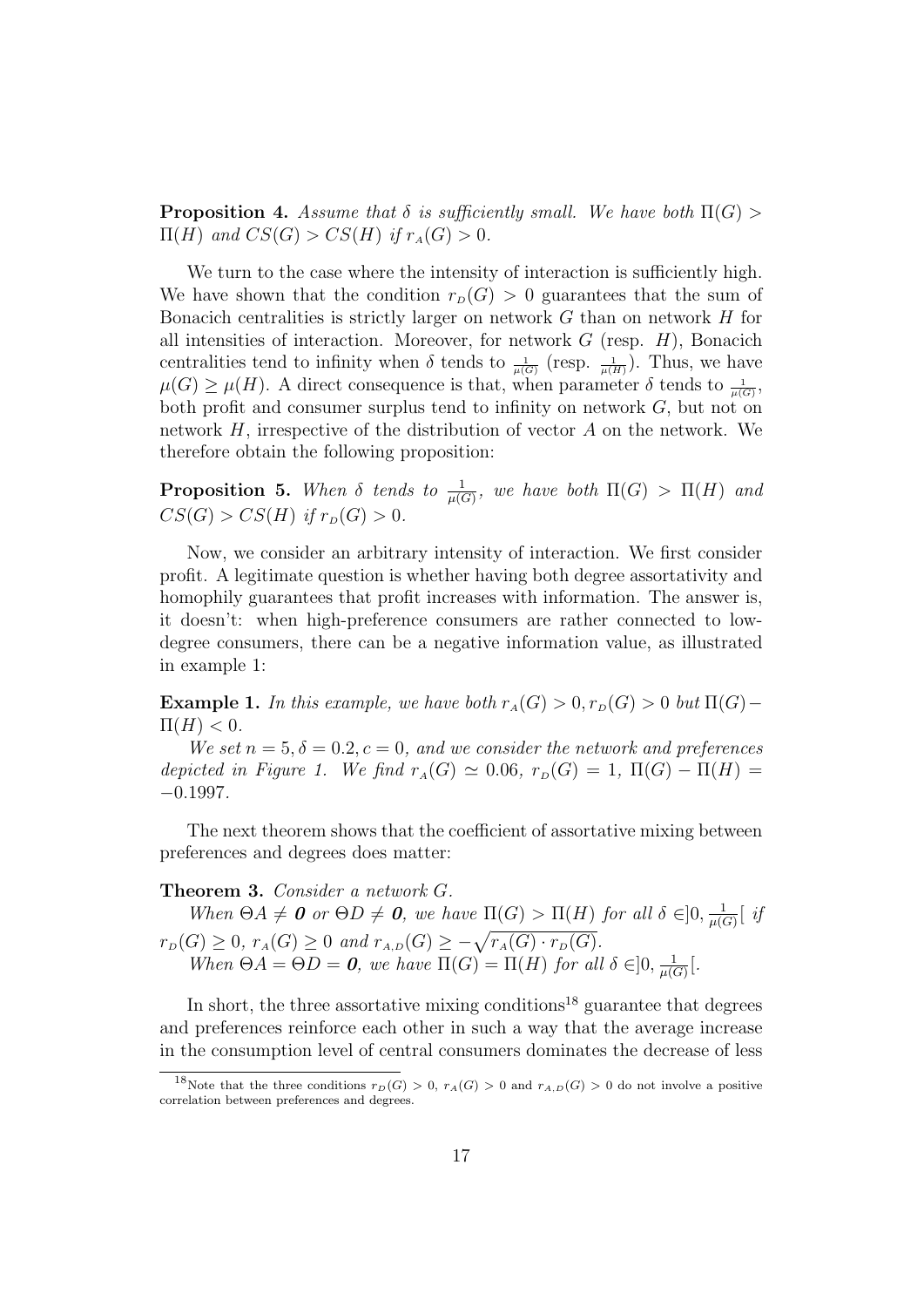

Figure 3: The network, preferences and consumption levels of the two games in example 1.

central consumers. Conversely, when the disassortativity between preferences and degrees is too strong, preferences and degrees are misaligned, which can produce a decrease in profit.

To sum up, under low intensity of interaction, homophily  $(r_A(G) > 0)$ guarantees that profit increases with information. Under very high intensity of interaction, degree assortativity  $(r_D(G) > 0)$  guarantees a positive information value. For intermediate intensity of interaction, not only do these two conditions matter, but in addition, preferences and degrees need to be not too disassortatively mixed (of course, preference-degree assortativity fills this latter condition).

We turn now to consumer surplus. Actually, the three conditions of Theorem 3 do not guarantee an increase in consumer surplus. Example 2 illustrates the point:

Example 2. In this example, we have  $r_A(G) > 0, r_D(G) > 0, r_{A,D}(G) > 0$  $-\sqrt{r_A(G)r_D(G)}$  but  $CS(G) - CS(H) < 0$ .

Consider  $n = 6, \delta = 0.1624, c = 0$ , and consider the network and preferences depicted in Figure 2. Then, we have  $r_A(G) = 0.228$ ,  $r_B(G) = 0.333$ ,  $r_{A,D}(G) = -0.258 > -\sqrt{r_A(G) \cdot r_D(G)} = -0.275$  and  $CS(G) - CS(H) =$  $-0.0087$ . We also have Π(G) – Π(H) = 0.1190 and  $\mathbf{1}^T(X - Y) = -0.0119$ .

In the above 6-consumer example, aggregate demand decreases with network information because high-preference consumers are rather linked to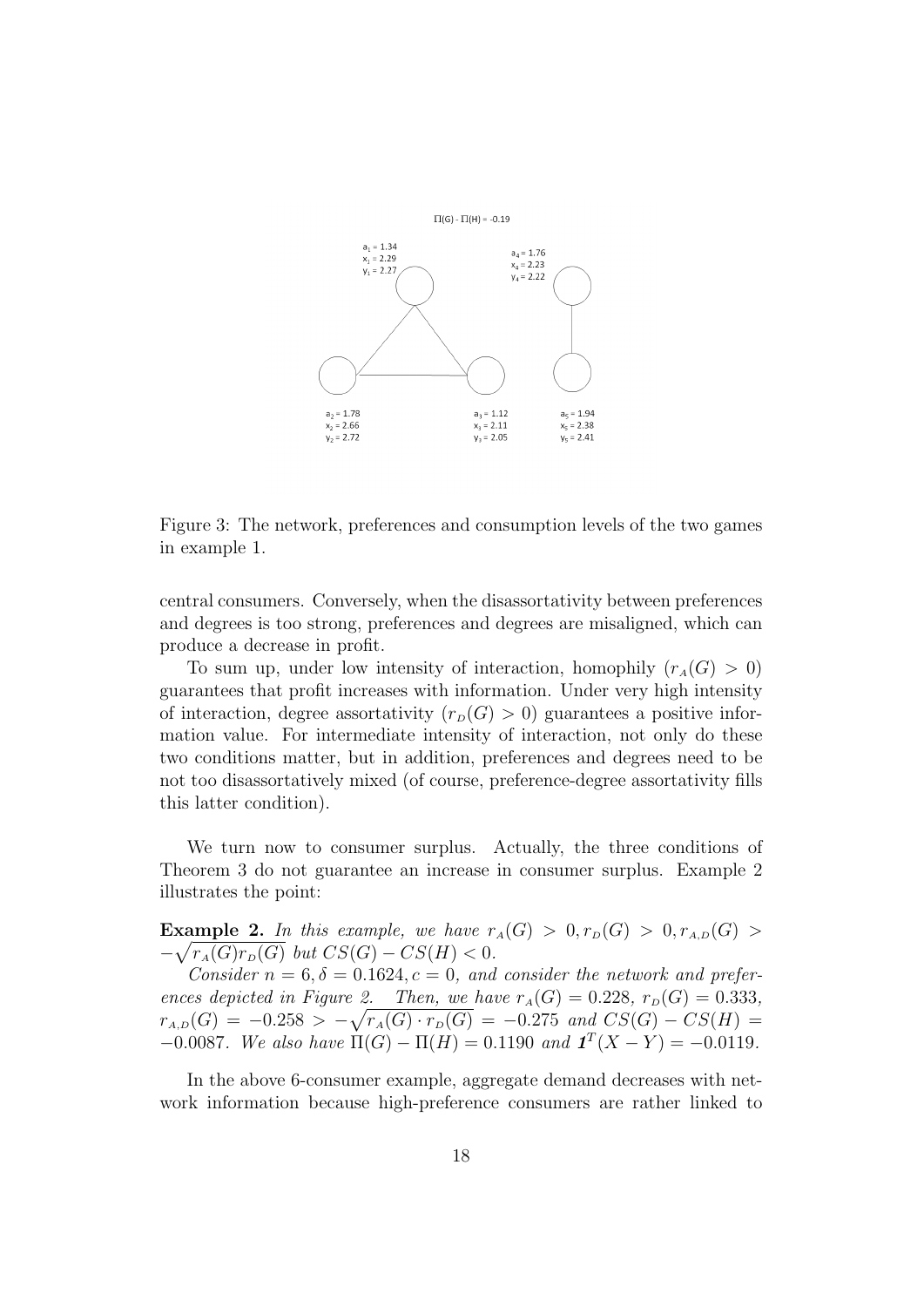

Figure 4: The network and preferences in example 2. Black nodes have degree 3, and white have degree 2.

low-degree consumers. This in turn originates a decrease in the consumer surplus.

We give now conditions under which network information increases the consumer surplus. Recall that  $r_{A,B(G)}(G)$  measures assortative mixing between Bonacich centralities and preferences. We obtain:

#### Theorem 4. Consider a symmetric network G.

When  $\Theta A \neq 0$  or  $\Theta D \neq 0$ , we have  $CS(G) > CS(H)$  if the following conditions hold:  $r_A(G) \geq 0$ ,  $r_B(G) \geq 0$ ,  $r_{A,D}(G) \geq -\sqrt{r_A(G) \cdot r_B(G)}$ , and  $r_{A,B(G)}(G) \geq 0.$ 

When  $\Theta A = \Theta D = \mathbf{0}$ , we have both  $CS(G) = CS(H)$  for all  $\delta \in ]0, \frac{1}{\omega(G)}$  $\frac{1}{\mu(G)}$ .

Key in Theorem 4 is that preference-Bonacich centrality assortativity guarantees increased demand, which in turn, combined with increased profit, garantees an increase in the consumer surplus.

It should be stressed that the condition  $r_{A,B(G)}(G) \geq 0$  depends on the intensity of interaction. This means that, as parameter  $\delta$  varies, the sign of the coefficient  $r_{A,B(G)}(G)$  can change. We explored whether the three conditions  $r_A(G) \geq 0, r_D(G) \geq 0, r_{A,D}(G) \geq 0$  guarantee an increase in consumer surplus (for networks such that either  $\Theta A \neq \mathbf{0}$  or  $\Theta D \neq \mathbf{0}$ ). They do, under both sufficiently low and sufficiently high intensities of interaction. However, for intermediate intensities, the question remains open. One difficulty is that demand can decrease under these three conditions, as shown by example 3: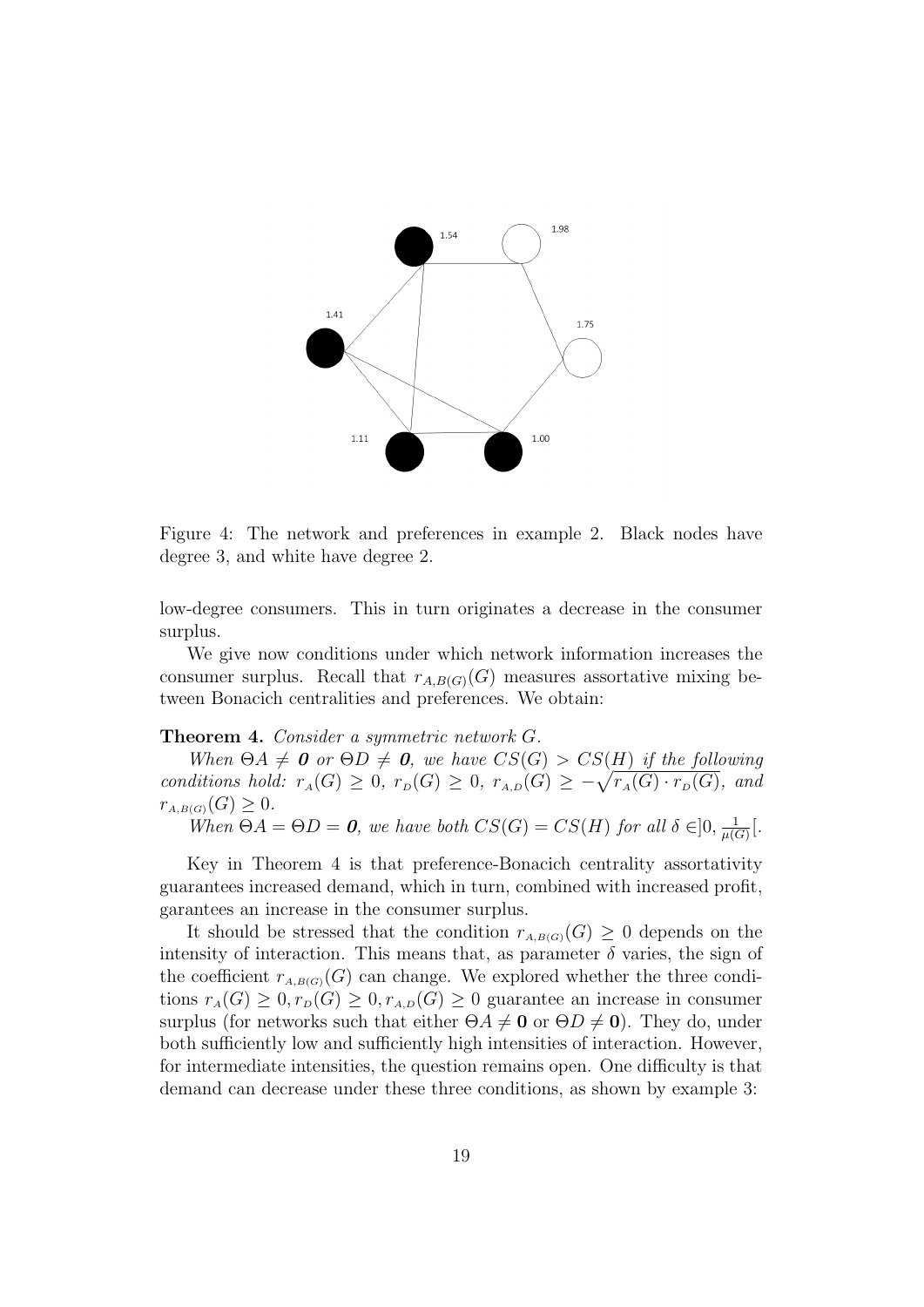**Example 3.** In this example, we have both  $r_A(G) > 0, r_D(G) > 0, r_{A,D}(G) > 0$ 0 but  $\mathbf{1}^T(X - Y) < 0$ .

Consider  $n = 9, \delta = 0.05, c = 0$ , and consider the network and preferences depicted in Figure 3. We find  $r_A(G) \simeq 0.0196$ ,  $r_{A,D}(G) \simeq 0.0087$ ,  $r_D(G) \simeq$ 



Figure 5: The network and preferences in example 3 - Black nodes have degree 4, red have degree 3, and white have degree 2.

0.0233, and  $\mathbf{1}^T(X - Y) \simeq -1.18e - 04$ . Furthermore, we have  $CS(G)$  –  $CS(H) = 0.0048.$ 

Remark: networks satisfying  $\Theta D = 0$  and  $\Theta A \neq 0$ . When the network satisfies  $\Theta D = \mathbf{0}$  (e.g., regular networks), we have  $r_D(G) = r_{A,D}(G)$  $r_{A,B(G)}(G) = 0$ . Proposition 4 and Theorem 3 then show that, when  $\Theta A \neq \mathbf{0}$ , homophily guarantees a positive network information value. We note that the sum of consumption levels is identical in the two games.<sup>19</sup>

Remark: ex post consumer surplus. The consumer surplus describes the sum of equilibrium ex ante utilities, i.e. utilities derived from consumption levels Y on expected network H. Ex post utilities, say  $CS^{ex}$  post, derived from consumption levels  $Y$  on real network  $G$ , also deserve attention. We can easily show that  $CS^{ex\ post} = CS(H) + \delta Y^T \Theta Y$ . Therefore, the conditions guaranteeing a positive profit gap, as given in Theorem 3, also involve that  $CS^{ex\ post} > CS(H)$ . We can also show that under the conditions given in Theorem 4,  $CS(G) - CS(H) > \delta Y^T \Theta Y$  (see equation (24)), which implies that  $CS(G) > CS^{ex\ post}$ .

<sup>&</sup>lt;sup>19</sup>Since un-weighted centralities are homogenous on regular networks,  $\Theta M \mathbf{1} = \mathbf{0}$ , and thus  $\mathbf{1}^T (X-Y) =$  $\delta(M\mathbf{1})^T\Theta Y=0.$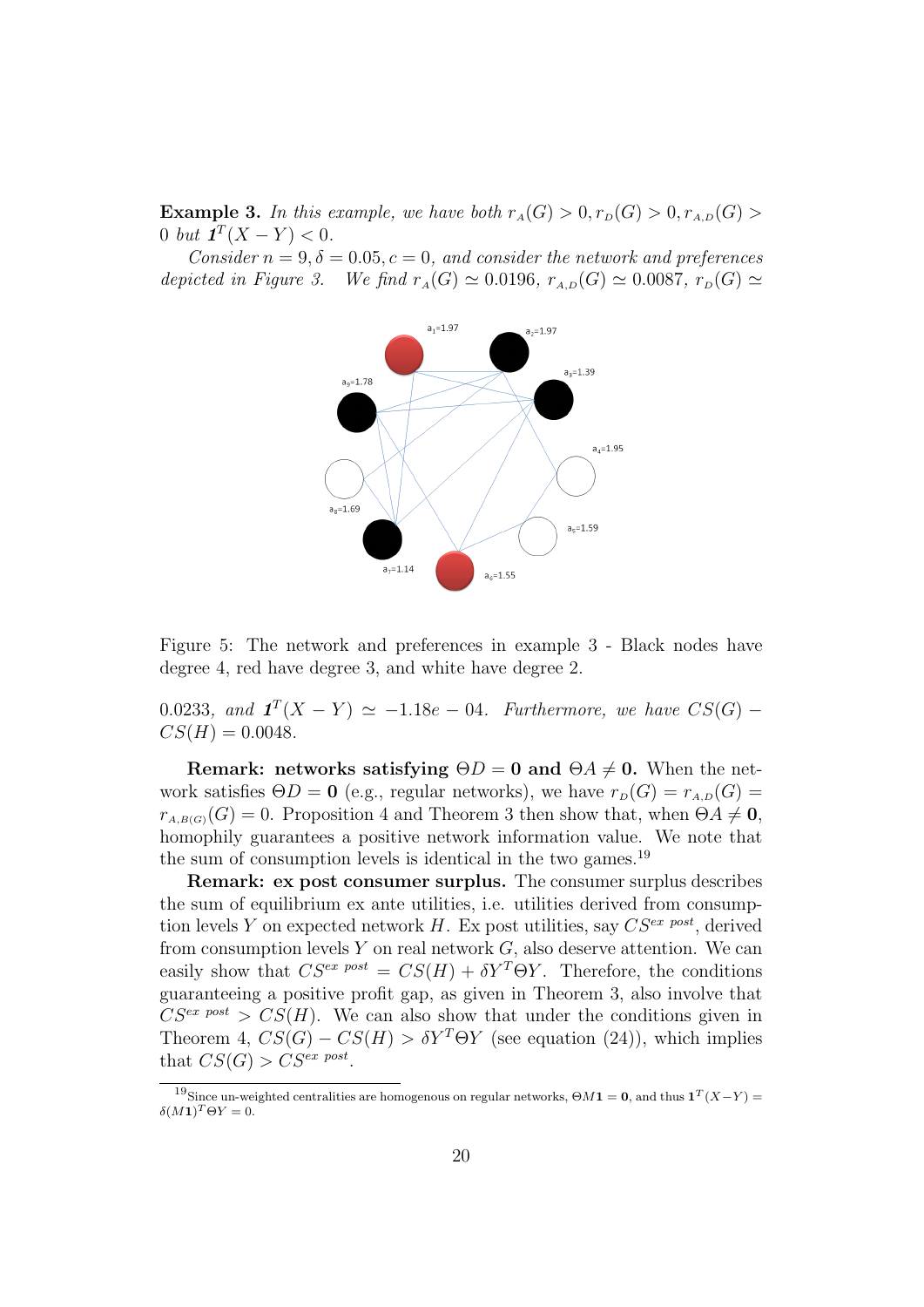## 4 Discussion

In this section, we discuss two modifications of the information structure. We first compare the game with complete information and the game in which consumers only know the in-degree distribution. Second, we examine partial information: we assume that agents know the number of links between each pair of types, instead of the full information about the game.

Knowing in-degrees. We examine the situation in which consumers only know their own in-degree and the in-degree distribution of the network. Agents assume that there is no correlation between in-degrees and outdegrees. To simplify the analysis, we assume that consumers are homogenous.

As in the above cases, we build a matrix of interaction by agent for the game of incomplete information. Since each consumer considers all consumers in the society as potential partners with equal probabilities, the matrix of interaction becomes  $\bar{H} = \frac{K\bar{1}^T}{r}$  $\frac{\overline{\mathbf{1}}^T}{n}$  (so,  $\overline{h}_{ij} = \frac{k_i}{n}$  $\frac{k_i}{n}$  for all  $i, j$ , including the diagonal).

We consider the general case where network  $G$  can be asymmetric. The tendency of consumers to be influenced by consumers of similar in-degrees affects the value of information. We call  $r_K(G)$  the coefficient of in-degree assortativity. We also let  $\rho_{k,l}$  represent the correlation between in-degrees and out-degrees in network G. We obtain:

**Proposition 6.** We have  $\Pi(G) \ge \Pi(\overline{H})$  if both  $r_K(G) > 0$  and  $\rho_{k,l} \ge 0$ .

Proposition 6 shows that in-degree assortativity, combined with a positive correlation between in-degrees and out-degrees, guarantees a positive profit gap. Essentially, positive correlation guarantees high transmission of influence on the network, because big influencees are also more likely to be big influencers. Note that if in-degrees and out-degrees are independent, only in-degree assortativity matters.

Partial information. In many circumstances, the monopolist and consumers do not know the full detail of the network, for instance due to laws protecting privacy.<sup>20</sup> Here we relax the assumption of full information, assuming instead that agents only know the number of links between each pair of types (and, as before, the monopoly observes each consumer characteristic). To fix ideas, we assume a symmetric network G. We let  $\psi_{tt'}$  represent the total number of links between pairs of types  $t$  and  $t'$  (where a type refers

 $^{20}$ Current legislation regarding the protection of privacy on Internet markedly differs across nations, and is under constant debate. For instance, legal protection against private institutions is rather weak in the US (outside the Children's Online Privacy Protection Act), while it is stronger in the EU; e.g., European Convention number 108 for the Protection of Individuals with regard to Automatic Processing of Personal Data, or the role of the Article 29 Data Protection Working Party.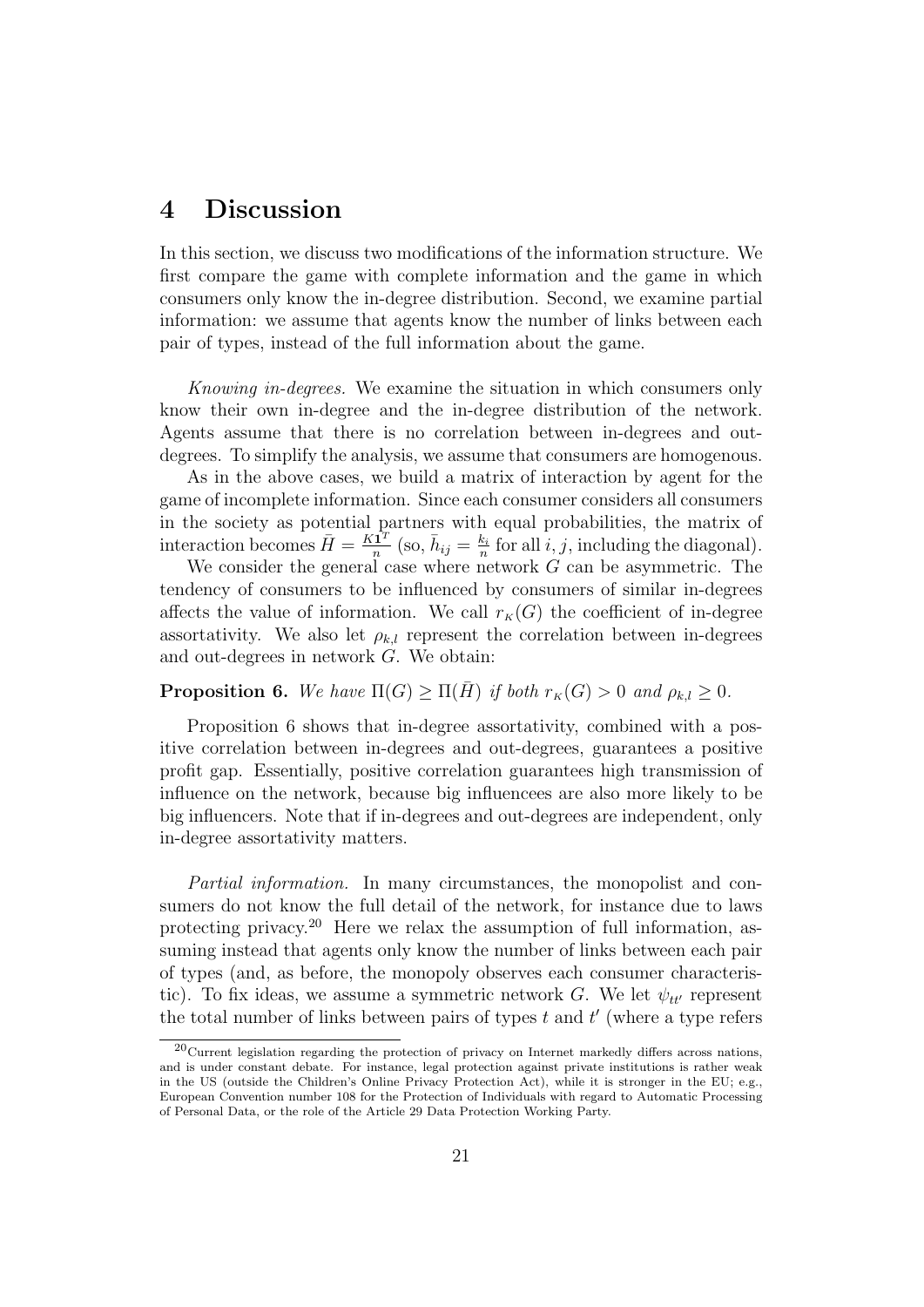to a pair  $(a, d)$ ). Then, if consumer i is of type t and consumer j is of type  $t'$ , we can show that the corresponding matrix of interaction by agent is  $Q$ where  $q_{ij} = \frac{\psi_{tt'}}{s_{ts}}$  $\frac{\psi_{tt'}}{s_{ts_{t'}}}$ , with  $s_t$  being the number of consumers of type  $t^{21}$ . Then, matrix  $Q$  has the same degree distribution and assortativity coefficients as network G, i.e.  $r_A(G) = r_A(Q), r_D(G) = r_D(Q), r_{A,D}(G) = r_{A,D}(Q)$ , so all corresponding results stay valid.

Partial information allows for a second interpretation of our results, where the network is formed after consumer decisions (as in Jackson et al [2010]), Acemoglu et al [2013] or Fainmesser and Galeotti [2015]). In the first situation, agents only know the joint distribution of types and assume no correlation between types of linked agents; in the second situation, they know both the joint distribution of types and public information about the process of network formation summarized by the matrix  $P = [p_{tt'}]$ , where  $p_{tt'}$  represents the probability that a neighbor of an agent of type  $t$  is of type  $t'$ . The corresponding interaction matrix by agent is therefore given by matrix  $Q$ , where  $q_{ij} = \frac{d_t p_{tt'}}{s}$  $\frac{t p_{tt'}}{s_{t'}}$ .<sup>22</sup> We can therefore apply our results to compare outcomes of the games played on networks  $Q$  and  $H$ . Note that the consumption profile of the game played on network Q is a Bonacich centrality and can no longer be characterized by simple network statistics.

# 5 Conclusion

In this paper we considered monopoly pricing in a context where consumers are organized in a network of local complementarities. We explored whether network information is valuable to firms and consumers. Our analysis yields clear-cut results on how network structure affects the value of network information, showing the positive impact of degree assortativity, homophily, preference-degree assortativity and preference-Bonacich centrality assortativity. These results are interesting in the light of the empirically documented properties of social networks: degree assortativity and homophily.

Several questions related to this paper remain open. First, competition among firms deserves attention. For instance, it could be valuable to explore how the fierceness of competition affects the value of information in the presence of network effects.<sup>23</sup> Second, network evolution is an issue. Firms

<sup>&</sup>lt;sup>21</sup>For consumer *i* with degree  $d_i$ , the probability that the type of a neighbor is  $t'$  is given by  $\frac{\psi_{tt'}}{d_i s_t}$ . In order to obtain the system of interaction by agent, we multiply this quantity by  $d_i$  and divide by  $s_{t'}$ , the number of agents of type  $t'$ .

<sup>&</sup>lt;sup>22</sup>Note that  $q_{ij} = \frac{d_t s_t p_{tt'}}{s_t s_{t'}}$  and  $d_t s_t p_{tt'}$  represents the expected number of links between types t and  $t'$ . Therefore, matrix  $Q$  is symmetric.

 $^{23}$ For multiproduct oligopolies, Chen, Zenou and Zhou (2015) show that, in the presence of substitutable goods and under complete information, firms offer lower prices to more central consumers, and firms' profits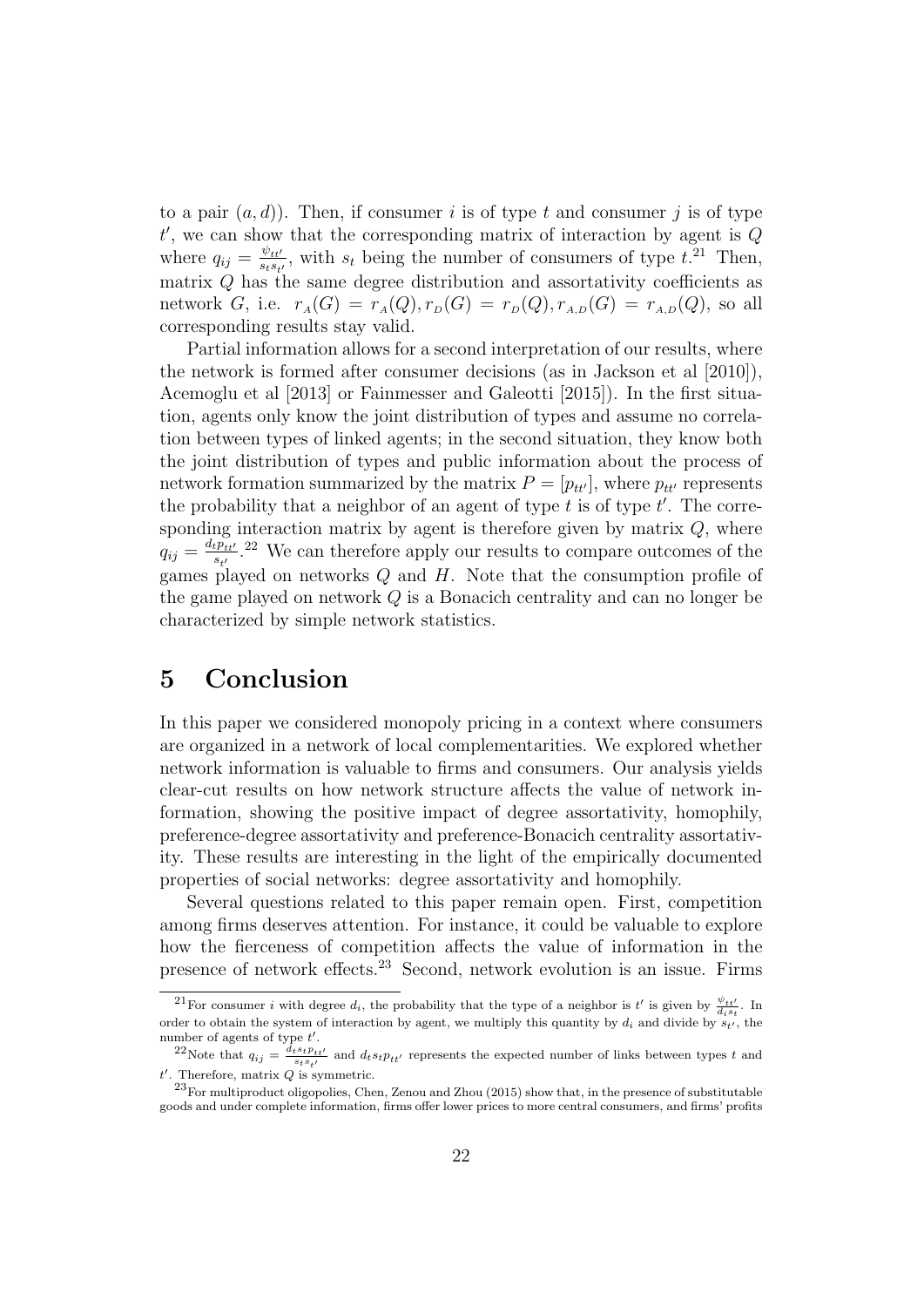often try to influence the network formation, for instance by trying to create opinion leaders or by fostering social relations. In this respect, it would be interesting to explore how network information affects optimal firms' strategies. Finally, information can sometimes be designed.<sup>24</sup> Which information structure to select, and/or how to incite agents to invest in information acquisition, is an interesting issue, which goes far beyond the objective of the present paper and is left for future research.

# 6 Appendix

## 6.1 Appendix A: The game of incomplete information

**Proof of Proposition 1.** We consider  $W \in \{G, H\}$ . For clarity, we write P, X for  $P(W)$ ,  $X(W)$ . Assumptions 1 and 2 guarantee the existence of a unique and interior consumption profile. We provide now a characterization of the equilibrium (these results are known - see Candogan et al [2012]).

The first-order conditions associated with consumers' utilities, for price P, give the relationship between optimal consumer consumption levels and prices:

$$
P = A - (I - \delta W)X\tag{3}
$$

The monopoly's profit is written

$$
\Pi(W) = (P - C)^T X \tag{4}
$$

Plugging equation (3) into equation (4), we get

$$
\Pi(W) = \left[ (A - C)^{T} - X^{T} (I - \delta W)^{T} \right] X \tag{5}
$$

The first order conditions with respect to  $X$  give

$$
X = \frac{1}{2} \left( I - \delta \frac{W + W^{T}}{2} \right)^{-1} (A - C)
$$
 (6)

Plugging X into the profit and exploiting  $X^T(I - \delta W)^{-T}X = X^T((I \delta \frac{W+W^T}{2}$  $\frac{W^T}{2}$  $\Big)^{-1}X$ , we find

$$
\Pi(W) = \frac{1}{4} (A - C)^T \left( I - \delta \frac{W + W^T}{2} \right)^{-1} (A - C)
$$
 (7)

can decrease when network effects are higher.

<sup>24</sup>See Morris and Shin (2002), Bergemann and Pesendorfer (2007), Gentzkow and Kamenica (2011), Bergemman and Morris (2013).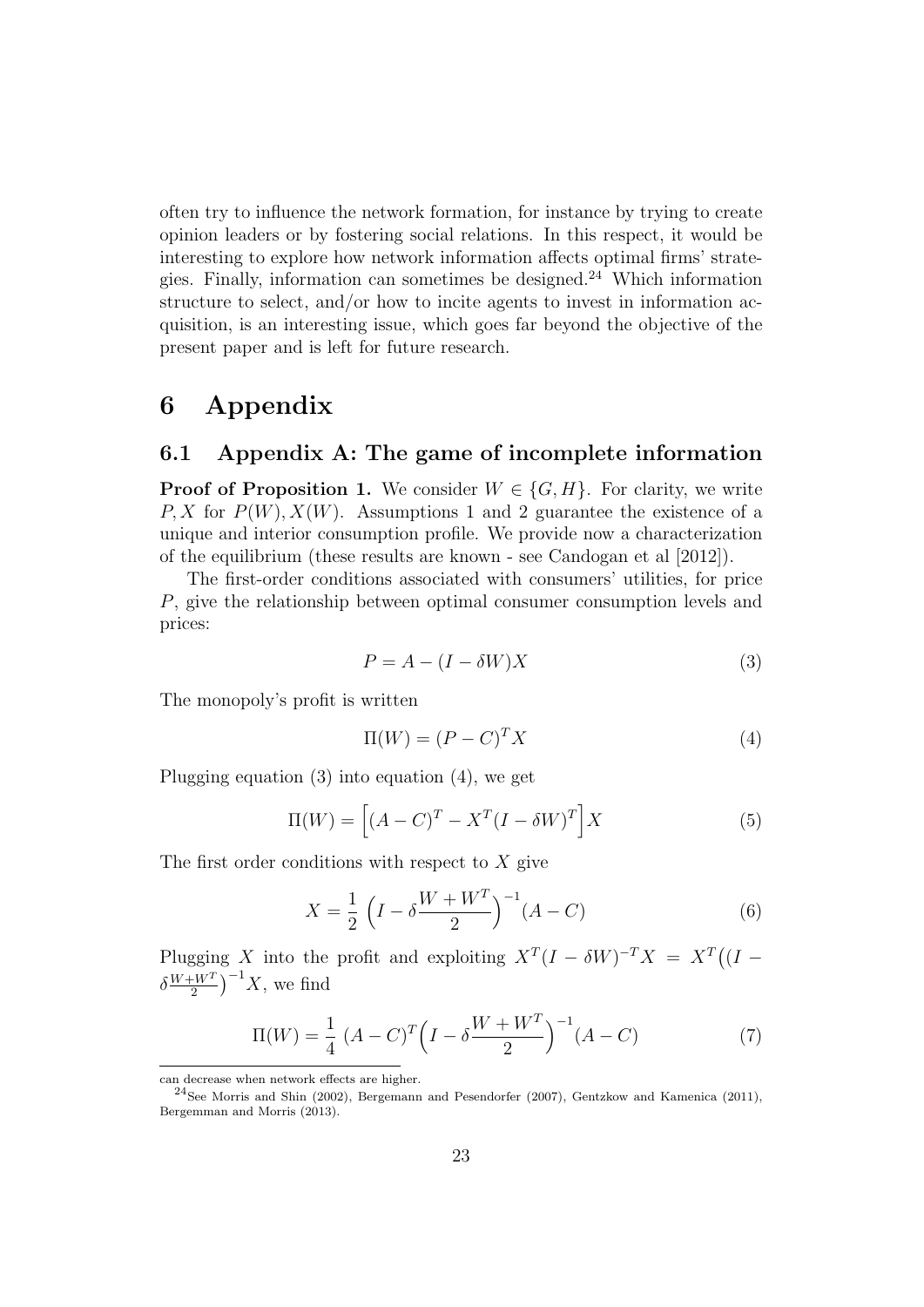i.e.,

$$
\Pi(W) = \frac{1}{2} (A - C)^T X
$$

We turn to consumer surplus. First, we note that, when agent  $i$  plays her best-response consumption  $x_i^{BR}$  to others' choices and to the given price, her utility is written  $u_i^{BR} = \frac{1}{2}$  $\frac{1}{2} \cdot (x_i^{BR})^2$ . Summing all utilities, we find

$$
CS(W) = \frac{1}{2}X^TX\tag{8}
$$

Plugging equation (6) into equation (8), we find

$$
CS(W) = \frac{1}{8}(A-C)^{T}\left(I - \delta \frac{W + W^{T}}{2}\right)^{-2}(A-C)
$$

and we are done.  $\blacksquare$ 

Outcomes in the game of incomplete information. By construction, we have  $Y=\frac{1}{2}$  $\frac{1}{2}(I-\delta \frac{H+\check{H}^T}{2}$  $\frac{(-H^T)}{2}$  $)^{-1}(A-C).$ 

 Outcomes on symmetric networks. We start by determining the matrix  $M_H = (I - \delta H)^{-1}$ . Basically, we have

$$
M_H = I + \sum_{k=1}^{\infty} (\frac{\delta}{g})^k (DD^T)^k
$$

Since  $(DD^T)^k = (D^T D)^{k-1} D D^T$ , we get

$$
M_H = I + \frac{\delta}{1 - \frac{\delta}{g} D^T D} H \tag{9}
$$

Then we get quantities, profit and consumer surplus.

Quantities: we have  $Y = \frac{1}{2}M_H(A-C)$ , so, using equation (9) we obtain

$$
Y = \frac{1}{2}(A - C) + \frac{D^{T}(A - C)}{2g} \frac{\delta}{1 - \frac{\delta}{g}D^{T}D} D
$$

That is,

$$
Y = \frac{A - C}{2} + \nu D \tag{10}
$$

with

$$
\nu = \frac{\delta}{2} \frac{D^T (A - C)}{g - \delta D^T D} \tag{11}
$$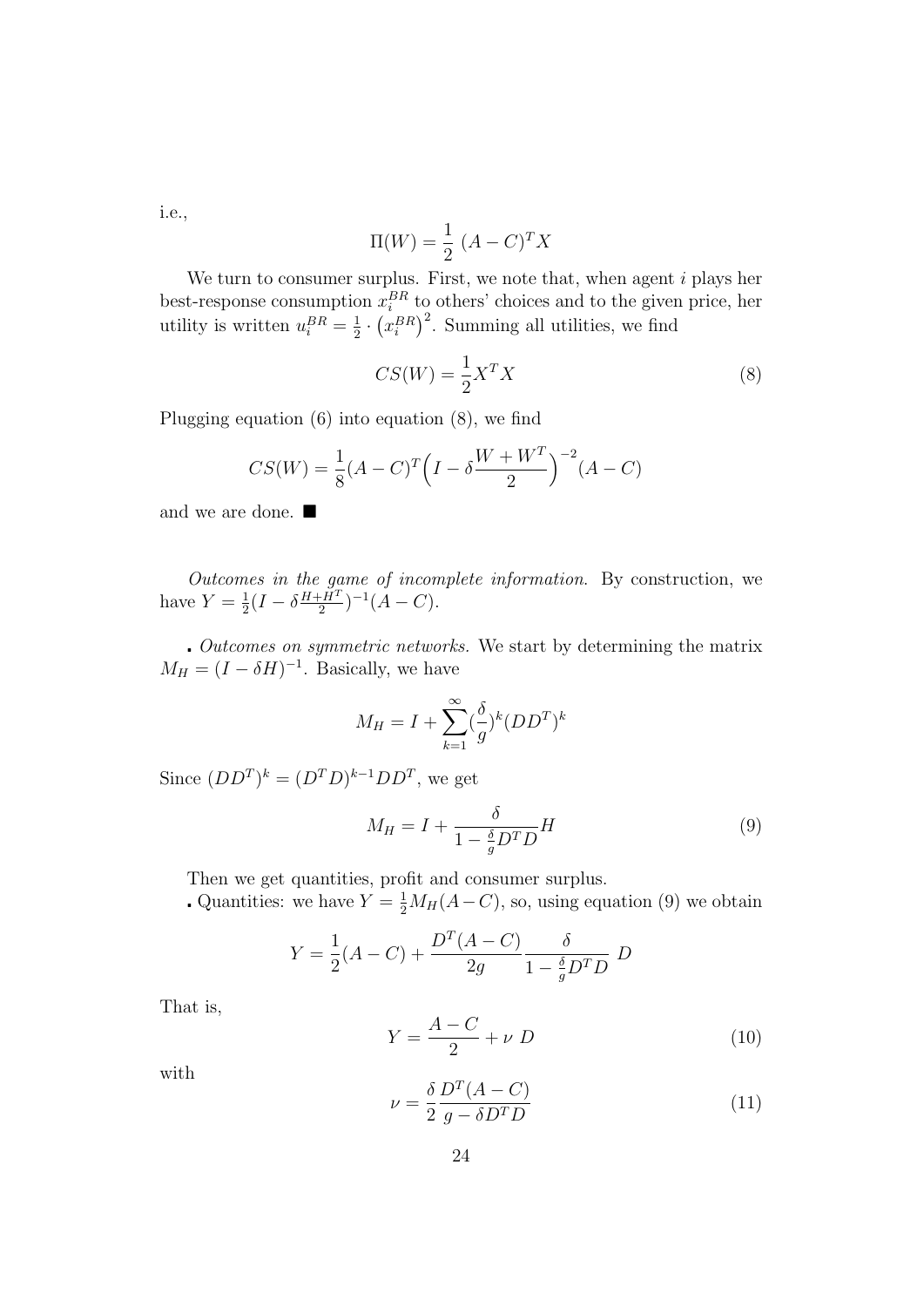Profit: we have  $\Pi(H) = \frac{1}{4}(A-C)^{T}M_{H}(A-C)$ . Using equations (9) and  $(11)$ , we find

$$
\Pi(H) = \frac{1}{4}(A - C)^{T}(A - C) + \frac{\delta}{2}\nu D^{T}(A - C)
$$
\n(12)

Consumer surplus: we have  $CS(H) = \frac{1}{8}(A-C)^{T}M_{H}^{2}(A-C)$ . By equation (9) we have

$$
M_H^2 = I + \phi D D^T
$$

where

$$
\phi = \frac{4\nu}{(D^{T}(A - C))^{2}} D^{T}(A - C + \nu D)
$$

We conclude that

$$
CS(H) = \frac{1}{8}(A - C)^{T}(A - C) + 2\nu D^{T}(A - C + \nu D)
$$
\n(13)

 Outcomes on asymmetric networks. The above results generalize to asymmetric networks as follows. Consider a network G with in-degree profile  $K = G1$  and out-degree profile  $L = G<sup>T</sup>1$ . We define for convenience  $\tau_k =$  $\sum_{p} k_{p}^{2}, \tau_{l} = \sum_{p} l_{p}^{2}, \tau_{kl} = \sum_{p} k_{p} l_{p}.$ 

We start by showing that the vector of consumptions on network  $H$  is written:

$$
Y = \frac{A - C}{2} + \nu_K K + \nu_L L \tag{14}
$$

with

$$
\nu_K = \frac{\delta}{2g} \frac{(1 - \frac{\delta}{2g} \tau_{kl}) \left(\frac{A-C}{2}\right)^T L + \frac{\delta}{2g} \tau_l \left(\frac{A-C}{2}\right)^T K}{(1 - \frac{\delta}{2g} \tau_{kl})^2 - (\frac{\delta}{2g})^2 \tau_l \tau_k}
$$

and

$$
\nu_L = \frac{\delta}{2g} \frac{(1 - \frac{\delta}{2g} \tau_{kl}) \left(\frac{A-C}{2}\right)^T K + \frac{\delta}{2g} \tau_k \left(\frac{A-C}{2}\right)^T L}{(1 - \frac{\delta}{2g} \tau_{kl})^2 - (\frac{\delta}{2g})^2 \tau_l \tau_k}
$$

**Proof.** Denoting  $\beta = \sum$  $p\!\!\in\!\!N$  $l_p y_p$  and  $\gamma = \sum$  $p\in\!N$  $k_p y_p$ , consumer *i*'s consumption level satisfies

$$
y_i - \frac{\delta}{2g}(\beta k_i + \gamma l_i) = \frac{a_i - c}{2}
$$

Exploiting this set of first-order conditions, we get

$$
\beta(1 - \frac{\delta}{2g}\tau_{kl}) - \gamma \frac{\delta}{2g}\tau_l = \left(\frac{A - C}{2}\right)^T L
$$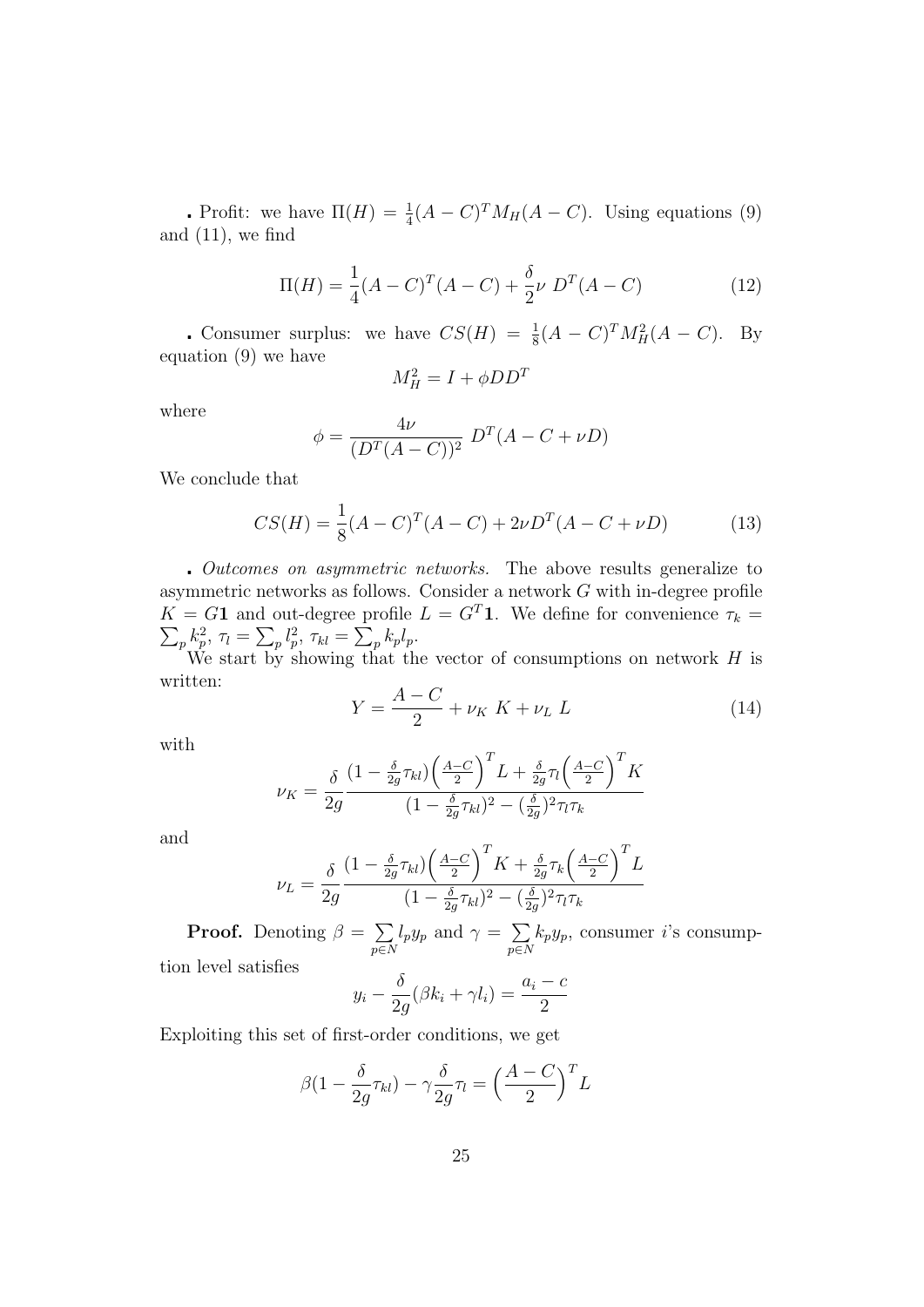and

$$
\gamma (1 - \frac{\delta}{2g} \tau_{kl}) - \beta \frac{\delta}{2g} \tau_k = \left(\frac{A - C}{2}\right)^T K
$$

So, in the end,

$$
\beta = \frac{(1 - \frac{\delta}{2g}\tau_{kl})\left(\frac{A-C}{2}\right)^{T}L + \frac{\delta}{2g}\tau_{l}\left(\frac{A-C}{2}\right)^{T}K}{(1 - \frac{\delta}{2g}\tau_{kl})^{2} - (\frac{\delta}{2g})^{2}\tau_{l}\tau_{k}}
$$

and

$$
\gamma = \frac{\left(1 - \frac{\delta}{2g}\tau_{kl}\right)\left(\frac{A-C}{2}\right)^T K + \frac{\delta}{2g}\tau_k\left(\frac{A-C}{2}\right)^T L}{\left(1 - \frac{\delta}{2g}\tau_{kl}\right)^2 - \left(\frac{\delta}{2g}\right)^2 \tau_l \tau_k}
$$

from which we get directly  $y_i = 1 + \frac{\delta}{2g}(\beta k_i + \gamma l_i)$ .

We turn to profit and consumer surplus. Direct computations entail

$$
\Pi(H) = \frac{1}{4}(A - C)^{T}(A - C) + \frac{1}{2}(\nu_{K}K + \nu_{L}L)^{T}(A - C)
$$
(15)

and

$$
CS(H) = \frac{1}{8}(A-C)^{T}(A-C) + \frac{1}{2}(\nu_{K}K + \nu_{L}L)^{T}((\nu_{K}K + \nu_{L}L + A-C) \quad (16)
$$

# 6.2 Appendix B: Proofs

**Proof of Proposition 2.** For a given symmetric network  $G$ , coefficient  $r_{Z,Z'}(G)$  is written

$$
r_{Z,Z'}(G) = \frac{1}{\sigma_a \sigma_b} \sum_{z \in C_1, z' \in C_2} z z' (e_{zz'} - a_z b_{z'})
$$

that is,

$$
r_{Z,Z'}(G) = \frac{1}{\sigma_a \sigma_b} \left( \sum_{i,j \in N} \frac{g_{ij} z_i z_j'}{g} - \left( \sum_{i,j \in N} \frac{g_{ij} z_i}{g} \right) \left( \sum_{i,j \in N} \frac{g_{ij} z_j'}{g} \right) \right)
$$

or equivalently

$$
r_{Z,Z'}(G) = \frac{1}{\sigma_a \sigma_b} \left( \frac{Z^T G Z'}{g} - \left( \frac{Z^T K}{g} \right) \left( \frac{L^T Z'}{g} \right) \right)
$$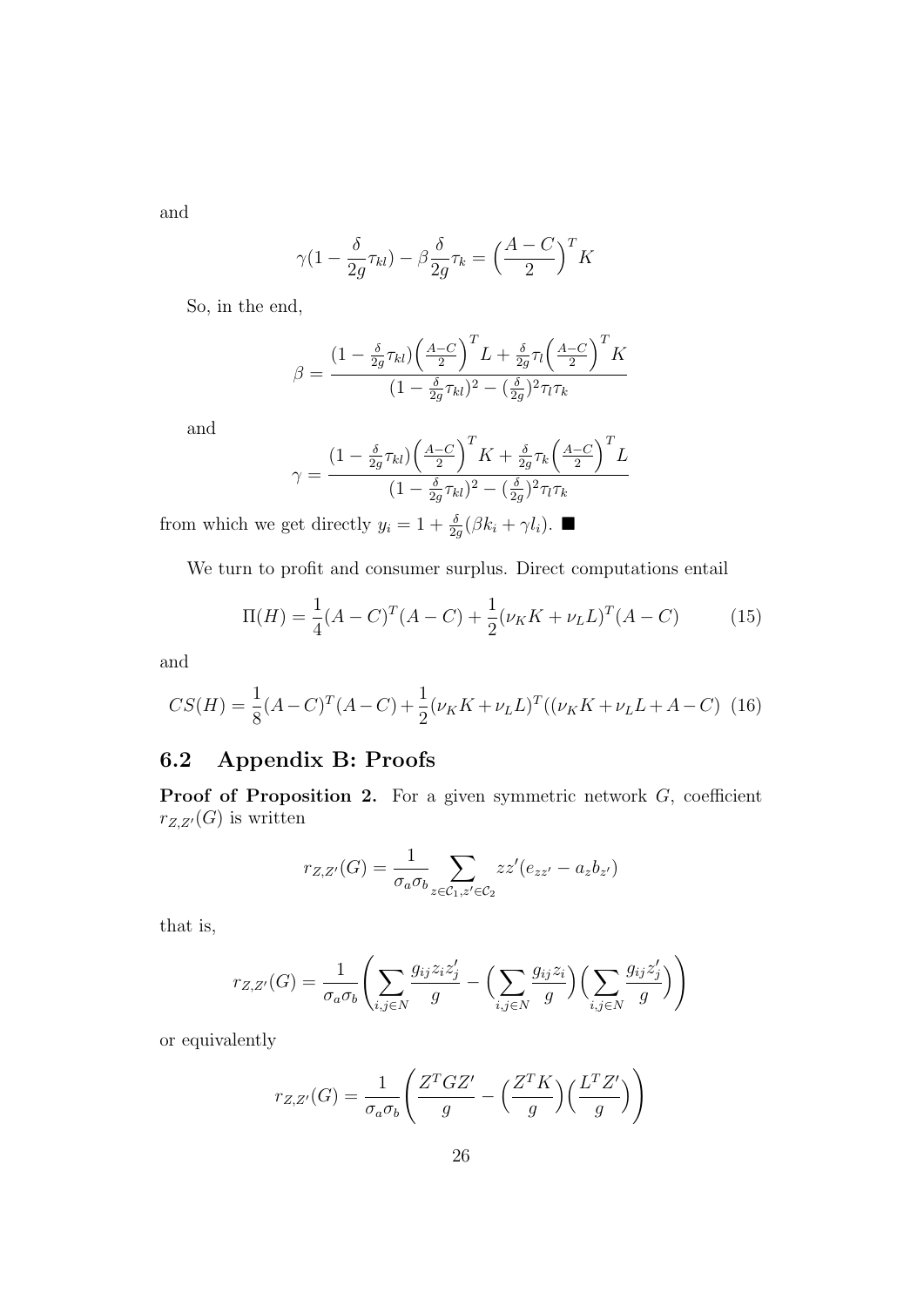Letting matrix  $H = \frac{KL^{T}}{a}$  $\frac{L^2}{g}$ , we obtain finally

$$
r_{Z,Z'}(G) = \frac{1}{\sigma_a \sigma_b} \frac{Z^T \Theta Z'}{g}
$$

and we are done.

We present two useful lemmatas. Assume a symmetric network G and let us define  $M = (I - \delta G)^{-1}$ . The respective consumption profiles under complete and incomplete information are  $X = \frac{1}{2}$  $\frac{1}{2}(I - \delta G)^{-1}(A - C)$  and  $Y=\frac{1}{2}$  $\frac{1}{2}(I - \delta H)^{-1}(A - C)$ . For all vector V, We let  $||V||_M = \sqrt{V^T M V}$  denote the  $\overline{M}$ -norm of vector V (this is a norm by symmetry of matrix  $M$ ), and we let  $||V||$  represent the euclidian norm.

Lemma 1. We have

$$
\Pi(G) - \Pi(H) = \delta^2 \|\Theta Y\|_M^2 + \delta Y^T \Theta Y \tag{17}
$$

Lemma 2. We have

$$
CS(G) - CS(H) = \frac{\delta^2}{2} ||M\Theta Y||^2 + \delta Y^T M \Theta Y \tag{18}
$$

Proof of Lemma 1. We have

$$
(I - \delta G)X = (I - \delta H)Y
$$

that is,

$$
(I - \delta G)(X - Y) = \delta \Theta Y
$$

or equivalently, given that  $M = (I - \delta G)^{-1}$ ,

$$
X = Y + \delta M \Theta Y \tag{19}
$$

Thus,

$$
\frac{1}{2}(A-C)^{T}(X-Y) = \delta X^{T} \Theta Y
$$

that is

$$
\Pi(G) - \Pi(H) = \delta X^T \Theta Y \tag{20}
$$

Plugging equation (19) into equation (20), we obtain

$$
\Pi(G) - \Pi(H) = \delta Y^T \Theta Y + \delta^2 Y^T \Theta^T M \Theta Y
$$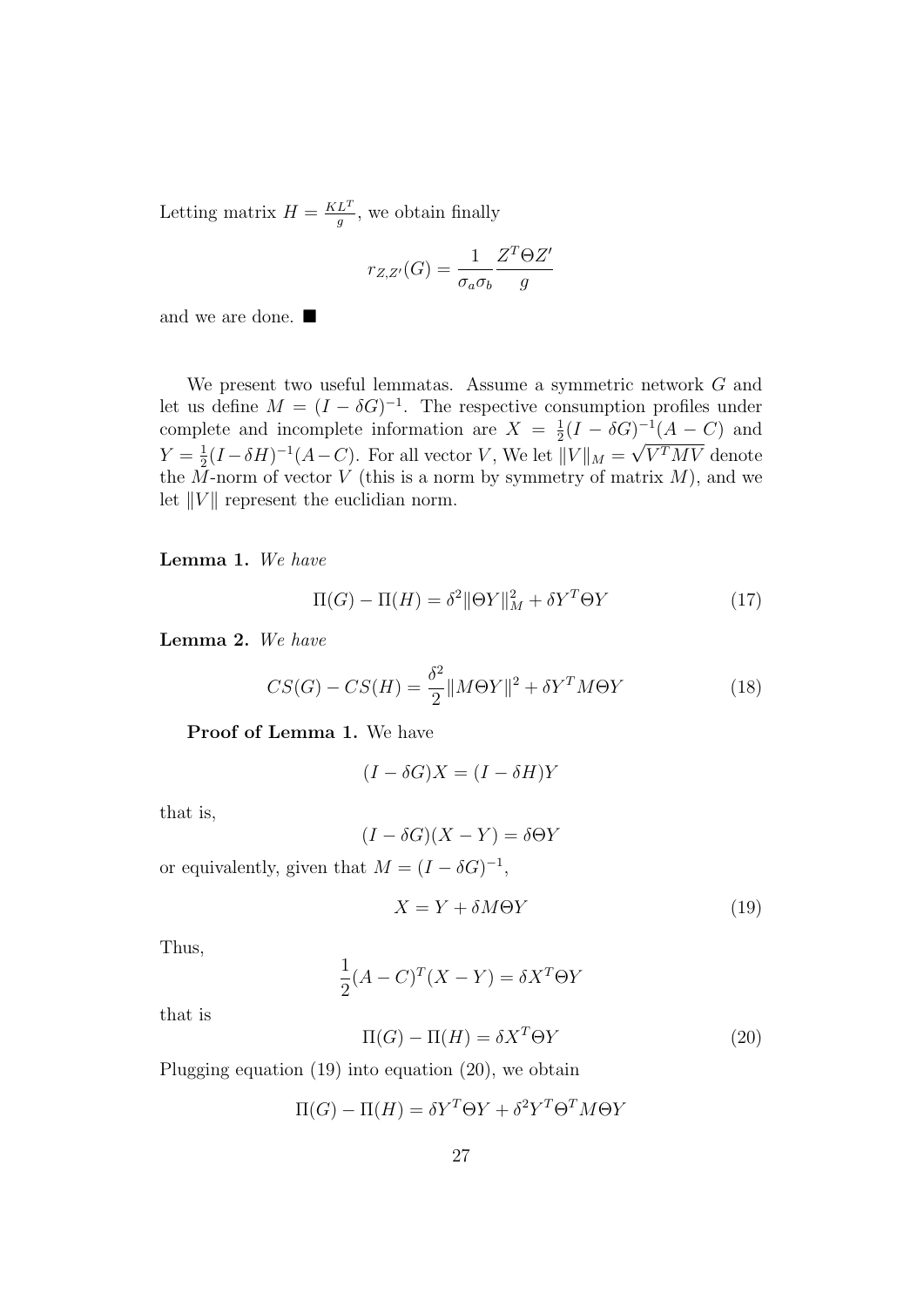and we are done.

**Proof of Lemma 2. Proof.** Recalling that  $X = Y + \delta M\Theta Y$ , we deduce that

$$
X^T X - Y^T Y = \delta^2 (M\Theta Y)^T (M\Theta Y) + 2\delta Y^T M\Theta Y
$$

The gap in consumer surplus being  $CS(G) - CS(H) = \frac{1}{2}(X^T X - Y^T Y)$ , we obtain

$$
CS(G) - CS(H) = \frac{\delta^2}{2} ||M\Theta Y||^2 + \delta Y^T M \Theta Y
$$

and we are done.

Proof of Theorem 1. We consider a non-regular network G. We recall that  $A = 1, X = \frac{1-c}{2}B(G)$ , and  $Y = \frac{1-c}{2}$ 2  $\sqrt{ }$  $1 +$  $\begin{pmatrix} 1 & 1 \\ 0 & 1 \end{pmatrix}$  $1-\delta \frac{D^T D}{g}$  $\setminus$ D 1 .

• If  $\Theta D \neq 0$ :

I. Monopoly's profit.

We prove that the condition  $r_D(G) \geq 0$  is sufficient:

Note that  $\Theta D \neq 0$  implies  $\Theta Y \neq 0$ . By equation (17) in Lemma 1,  $\Pi(G) - \Pi(H) > 0$  if

$$
Y^T \Theta Y \ge 0 \tag{21}
$$

Plugging equation (10) into condition (21) and recalling that  $\Theta$ **1** = **0**, we get  $D^T\Theta D \geq 0$ , which is equivalent to  $r_D(G) \geq 0$ .

We prove that the condition  $r_D(G) \geq 0$  is also necessary:

Suppose that  $r_D(G) < 0$ . We introduce  $e = \frac{1-c}{2}$  $\frac{-c}{2}$  for convenience. We have, for  $\delta$  small enough,

$$
\frac{1}{e}X = \mathbf{1} + \delta G \mathbf{1} + \delta^2 G^2 \mathbf{1} + \delta^3 G^3 \mathbf{1} + o(\delta^3)
$$
  

$$
\frac{1}{e}Y = \mathbf{1} + \delta H \mathbf{1} + \delta^2 H^2 \mathbf{1} + \delta^3 H^3 \mathbf{1} + o(\delta^3)
$$

We recall that  $\Pi(G) - \Pi(H) = e(X - Y)$ , and that, because networks G and H have same degree profile,  $\Theta \mathbf{1} = \mathbf{0}$  and  $\mathbf{1}^T(G^2 - H^2) \mathbf{1} = \mathbf{0}$ . We thus obtain

$$
\Pi(G) - \Pi(H) = e^2 \delta^3 \mathbf{1}^T (G^3 - H^3) \mathbf{1} + o(\delta^3)
$$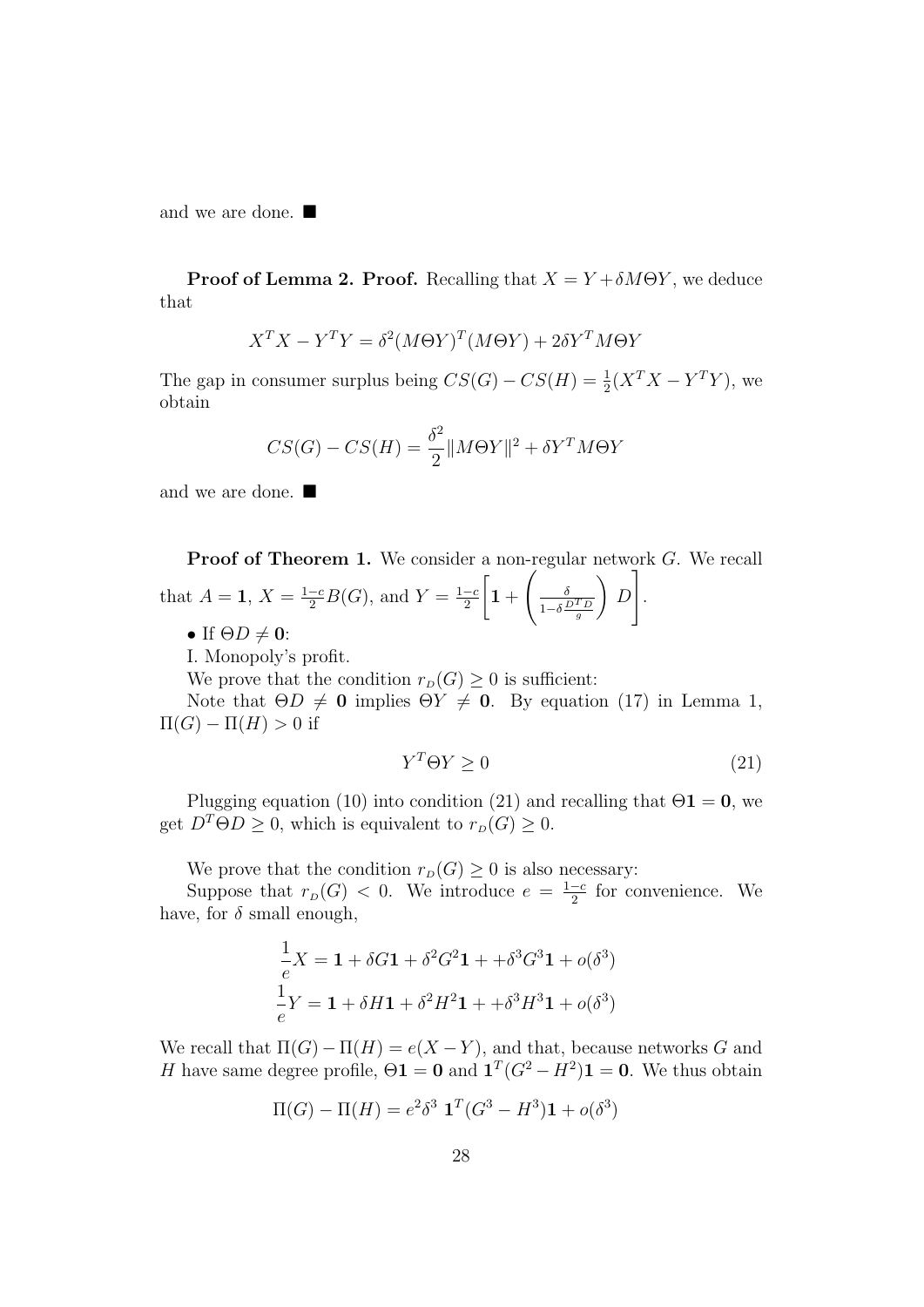Now, we observe that, because  $G1 = H1$ , we have

$$
\mathbf{1}^T (G^3 - H^3) \mathbf{1} = D^T \Theta D
$$

By Proposition 2,  $r_D(G) < 0$  involves  $D^T\Theta D < 0$ , and therefore  $\Pi(G)$  –  $\Pi(H) < 0.$ 

II. Consumer surplus.

We prove that the condition  $r_D(G) \geq 0$  is sufficient: By equation (10),  $Y = \frac{1-c}{2}$  $\frac{-c}{2}$ **1** +  $\nu$ *G***1**. Hence,

$$
Y^T M \Theta Y = \frac{1 - c}{2} \mathbf{1}^T M \Theta Y + \nu \mathbf{1}^T G M \Theta Y
$$

We note that

$$
\frac{1 - c}{2} \mathbf{1}^T M \Theta Y = X^T \Theta Y
$$

Moreover, because  $X - \frac{1-c}{2}$  $\frac{-c}{2}$ **1** =  $\delta GM$ **1** and  $GM = MG$  (since  $G^T = G$ ), we have

$$
\mathbf{1}^T G M \Theta Y = \frac{1}{\delta} \left( X - \frac{1 - c}{2} \mathbf{1} \right)^T \Theta Y
$$

In the end,

$$
Y^{T}M\Theta Y = X^{T}\Theta Y + \frac{\nu}{\delta} \left(X - \frac{1-c}{2}\mathbf{1}\right)^{T}\Theta Y
$$

Exploiting now that  $\Theta^T \mathbf{1} = \Theta \mathbf{1} = \mathbf{0}$  (where **0** represents the vector with entries equal to 0), we obtain

$$
\delta Y^T M \Theta Y = (\nu + \delta) X^T \Theta Y \tag{22}
$$

Now, by equation (20) we have

$$
X^T \Theta Y = \frac{\Pi(G) - \Pi(H)}{\delta} \tag{23}
$$

Thus, combining equations (18), (22) and (23), we get

$$
CS(G) - CS(H) = \frac{\delta^2}{2} ||M\Theta Y||^2 + \left(1 + \frac{\nu}{\delta}\right) \left(\Pi(G) - \Pi(H)\right) \tag{24}
$$

where  $\nu > 0$ . Since  $\Theta Y \neq \mathbf{0}$ , we have  $M\Theta Y \neq \mathbf{0}$ . The condition  $r_D(G) \geq 0$ involves a positive profit gap. This entails a positive consumer surplus gap.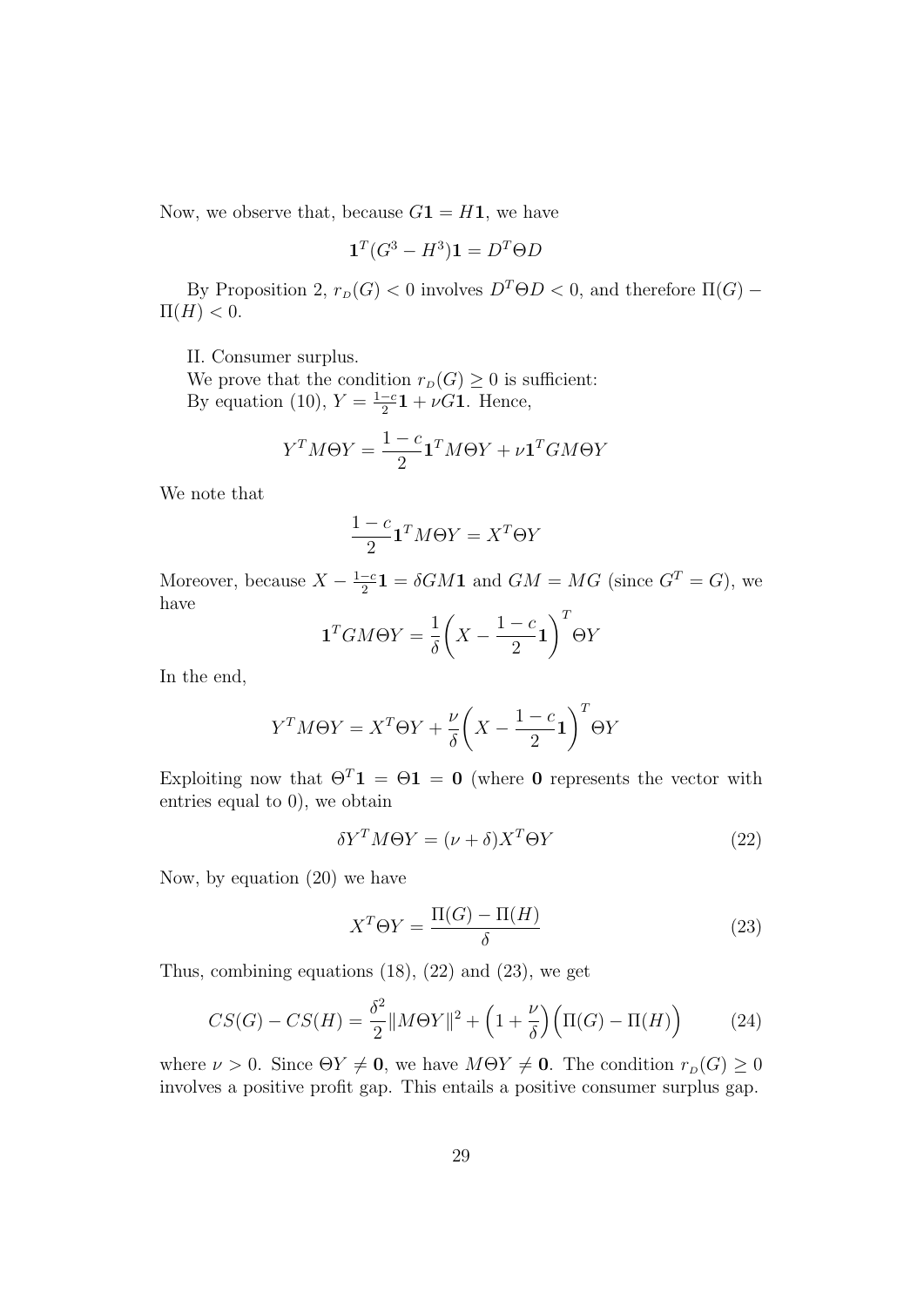We prove that the condition  $r_D(G) \geq 0$  is also necessary:

Suppose first that  $r_D(G) < 0$ . Reacalling that  $e = \frac{1-c}{2}$  $\frac{-c}{2}$  and that  $CS(G)$  –  $CS(H) = \frac{1}{2}(X^T X - Y^T Y)$ , we obtain

$$
\frac{1}{e^2} \Big( CS(G) - CS(H) \Big) = \delta \mathbf{1}^T \Theta \mathbf{1} + \frac{3}{2} \delta^2 \mathbf{1}^T (G^2 - H^2) \mathbf{1} + \frac{3}{2} \delta^3 \mathbf{1}^T (G^3 - H^3) \mathbf{1} + o(\delta^3)
$$

And because  $\Theta$ **1** = **0**, we get

$$
CS(G) - CS(H) = \frac{3e^2}{2} \delta^3 \mathbf{1}^T (G^3 - H^3) \mathbf{1} + o(\delta^3)
$$

Note that, because  $G1 = H1$ , we have

$$
\mathbf{1}^T(G^3 - H^3)\mathbf{1} = D^T \Theta D
$$

and thus,  $r_D(G) < 0$  implies  $CS(G) - CS(H) < 0$ .

• If  $\Theta D = 0$ , we have that  $\Theta Y = \Theta(1 + \nu D) = 0$ . By equation (19), we have that  $X = Y$ . Thus we obtain that  $\Pi(G) = \Pi(H)$  and  $CS(G) = CS(H)$ .  $\blacksquare$ 

Proof of Proposition 3. We observe from equation (19) that

$$
\mathbf{1}^T(X - Y) > 0 \text{ iff } -\delta \|\Theta Y\|_M^2 < Y^T \Theta Y
$$

(with  $||Z||_M^2 = Z^T M Z$ ) We note that M is a symmetric positive definite matrix, with a spectrum deduced from the spectrum of G as follows: if  $\lambda_i$  is an eigenvalue of G, then  $\frac{1}{1-\delta\lambda_i}$  is a positive eigenvalue of M. Letting  $\lambda_{min}(G)$ denote the smallest eigenvalue of  $G$ , the following standard inequality applies:

$$
\forall Z \neq \mathbf{0}, Z^T M Z \ge \frac{1}{1 - \delta \lambda_{min}(G)} Z^T Z
$$

It follows that  $\mathbf{1}^T(X-Y) > 0$  if

$$
-\left(\frac{\delta}{1-\lambda_{min}(G)}\right) \|\Theta Y\|^2 < Y^T \Theta Y \tag{25}
$$

Since  $Y = \frac{1-c}{2}$  $\frac{-c}{2}$ **1** +  $\nu$ *D* and  $\Theta$ **1** = **0**, we have

 $\Theta Y = \nu \Theta D$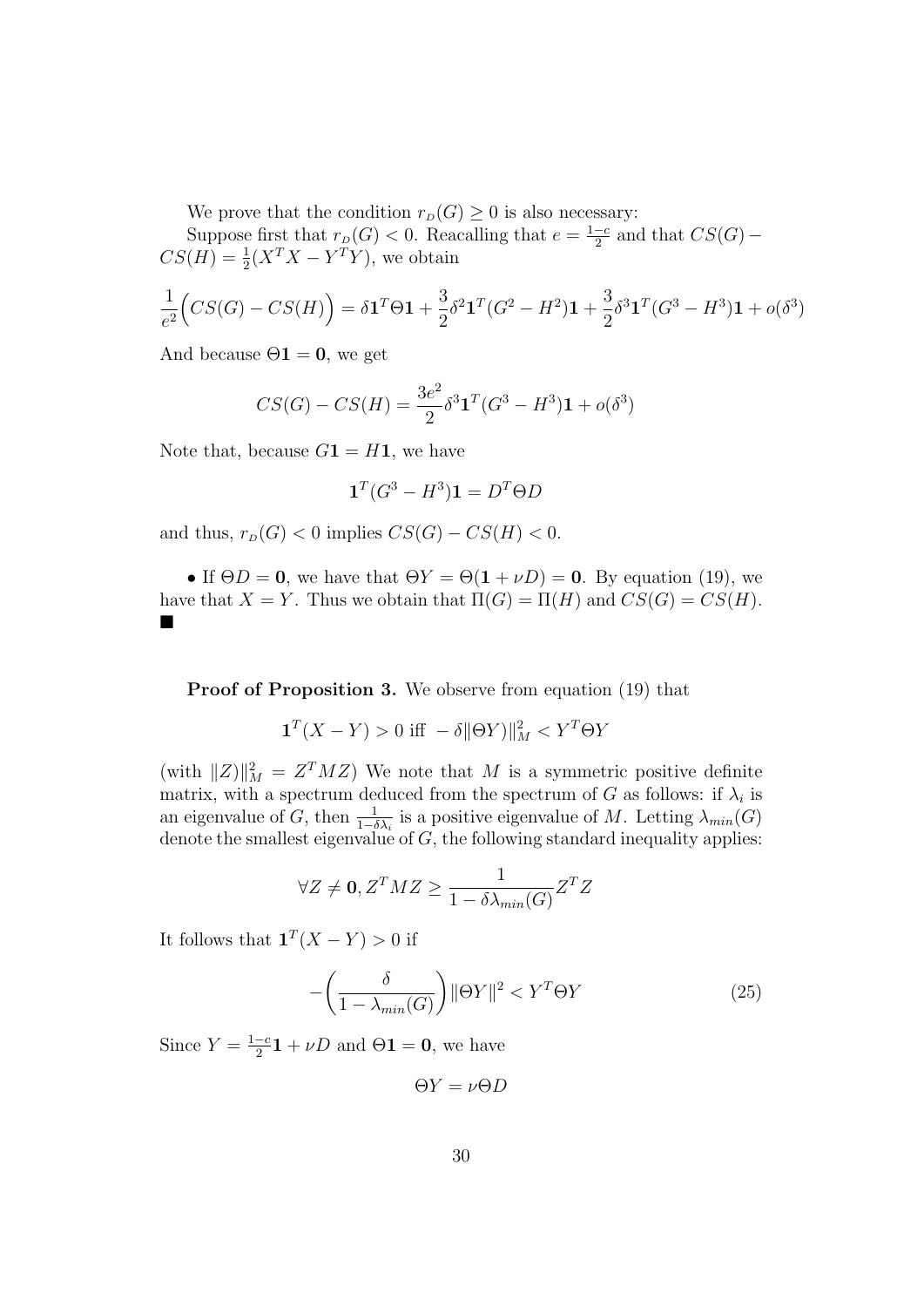Because  $\Theta D \neq 0$ , the problem is non-degenerated (otherwise the inequality (25) is impossible, we would have  $\Theta Y = 0$ ). Noting that

$$
\sum_{i} \left( \sum_{j} g_{ij} d_j \right)^2 = ||G^2 \mathbf{1}||^2 = \mathbf{1}^T G^4 \mathbf{1} = g^{(4)}
$$

we obtain

$$
\|\Theta Y\|^2 = \nu^2 \bigg( \frac{\left(g^{(2)}\right)^3}{g^2} - 2 \frac{g^{(2)}g^{(3)}}{g} + g^{(4)} \bigg)
$$

Exploiting  $Y^T \Theta Y = r_D(G) \left( \sum_i d_i^3 - \frac{(g^{(2)})^2}{q} \right)$  $\binom{[2]}{g}$ , we obtain

$$
r_D(G) > -\left(\frac{\delta \nu^2}{1 - \delta \lambda_{min}(G)}\right) \left(\frac{g^2 g^{(4)} + (g^{(2)})^3 - 2gg^{(2)}g^{(3)}}{g \sum_i d_i^3 - (g^{(2)})^2}\right)
$$

To finish, from equation (24), increased profit entails increased consumer surplus.

Proof of Corollary 1. We differentiate the system of first order conditions  $(I - \delta G)X = \frac{1-c}{2}$  $\frac{-c}{2}$ **1** with respect to  $\delta$ . We denote by X' the derivative of vector X with respect to parameter  $\delta$ . We obtain:

$$
(I - \delta G)X' = GX
$$

that is, with  $M = (I - \delta G)^{-1}$ ,

$$
X'=MGX
$$

Thus, we get

$$
\mathbf{1}^T X' = \frac{2}{1-c} X^T G X
$$

Given that  $\delta GX = X - \frac{1-c}{2}$  $\frac{-c}{2}1$ , we obtain

$$
\delta \mathbf{1}^T X' = \frac{2}{1 - c} X^T X - \mathbf{1}^T X
$$

and since  $CS(G) = \frac{X^T X}{2}$  and  $\Pi(G) = \frac{1-c}{2} \mathbf{1}^T X$ ,

$$
\delta \mathbf{1}^T X' = \frac{2}{1-c} (2CS(G) - \Pi(G))
$$

Hence, we are in position to characterize the sign of the variation in profit gap with  $\delta$ . Indeed:

$$
\frac{(1-c)\delta}{2} \mathbf{1}^T (X'-Y') = 2(CS(G) - CS(H)) - (\Pi(G) - \Pi(H))
$$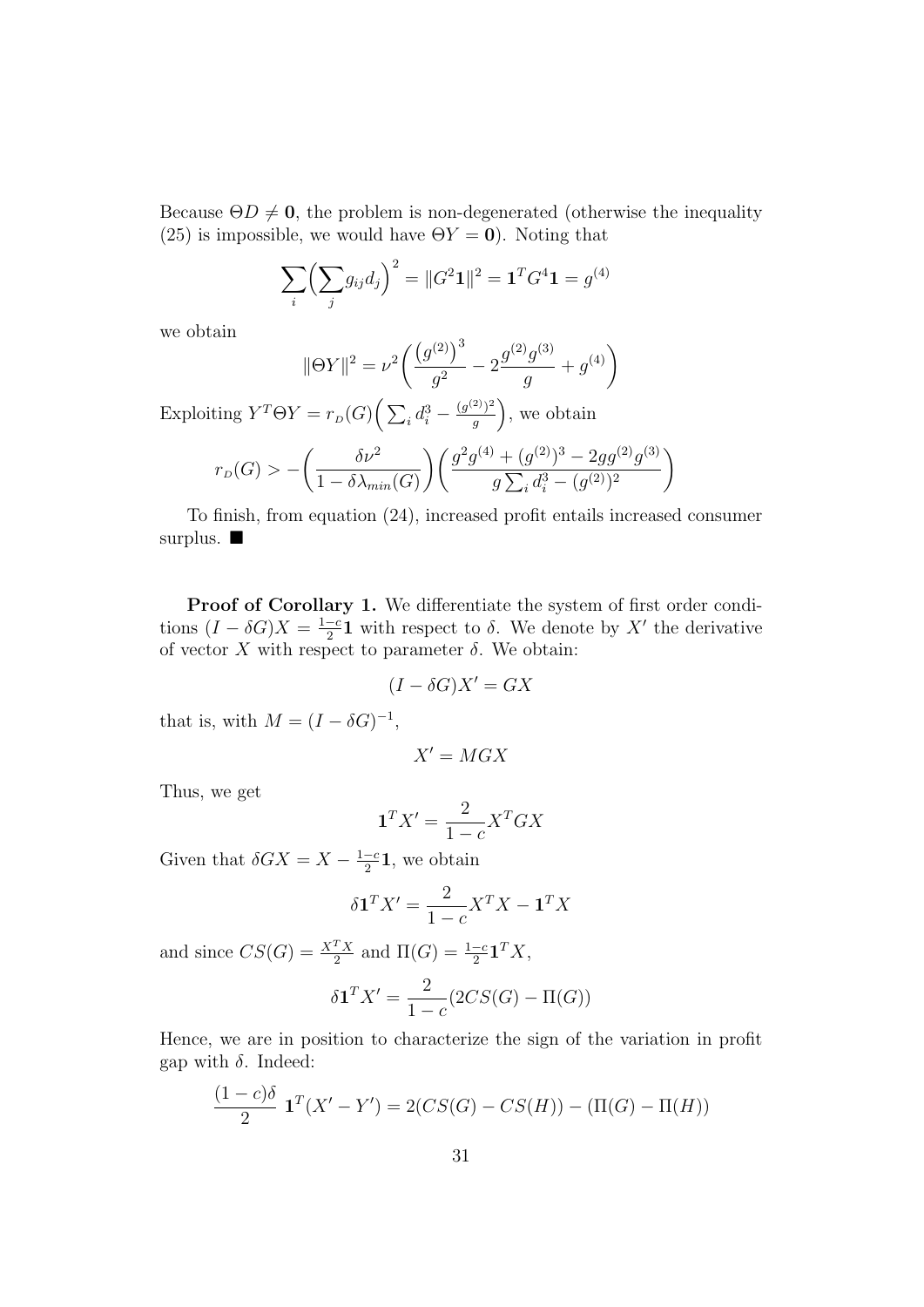By equation (24), and given that  $\Theta D \neq \mathbf{0}$ ,  $CS(G)-CS(H) > \Pi(G)-\Pi(H)$ , so that

$$
\frac{(1-c)\delta}{2} \mathbf{1}^T (X' - Y') > \Pi(G) - \Pi(H)
$$

and since  $r_D(G) \geq 0$ , we have  $\Pi(G) - \Pi(H) > 0$ , so  $\mathbf{1}^T(X' - Y') > 0$ .

**Proof of Theorem 2.** We let  $e = \frac{1-c}{2}$  $\frac{-c}{2}$ . We let  $X = e(I - \delta \tilde{G})^{-1} \mathbf{1}$  and  $Y = e(I - \delta \frac{H + H^T}{2})^{-1}$  represent respectively the equilibrium demand profiles in the games of respectively complete and incomplete information.

We start with the monopoly's profit. By Proposition 1,  $\Pi(G) = \Pi(\tilde{G})$ . We let matrix  $\tilde{H} = \frac{\tilde{D}\tilde{D}^{T}}{q}$  $\frac{D^2}{g}$  denote the matrix of interaction of the game with incomplete information on network  $\tilde{G}$ . By Theorem 1,  $(\tilde{G} - \tilde{H})\tilde{D} \neq 0$  and  $r_{\tilde{D}}(\tilde{G}) > 0$  involve  $\Pi(\tilde{G}) > \Pi(\tilde{H})$ . It is therefore sufficient to show that  $\Pi(H) \geq \Pi(\frac{H+H^{T}}{2})$  for all  $\delta$ . Now, define  $M_{\tilde{H}} = (I - \delta \tilde{H})^{-1}$ . Similar simple computations as in Lemma 1 entail

$$
\Pi(\tilde{H}) - \Pi\left(\frac{H + H^{T}}{2}\right) = \delta^{2} || (\tilde{H} - \frac{H + H^{T}}{2})Y ||_{M_{\tilde{H}}}^{2} + \delta Y^{T} (\tilde{H} - \frac{H + H^{T}}{2})Y
$$

Recalling that  $\frac{H+H^T}{2} = \frac{KL^T + LK^T}{2g}$  $\frac{+LK^2}{2g}$ , few computations entail

$$
\tilde{H} - \frac{H + H^{T}}{2} = \frac{1}{4g}(L - K)(L - K)^{T}
$$

This means that matrix  $\tilde{H} - \frac{H + H^T}{2}$  $\frac{2H^2}{2}$  is positive definite. Therefore, we have  $Y^T(\tilde{H} - \frac{H+H^T}{2})Y > 0$ , which shows the result.

We turn to consumer surplus. We use the same overall strategy as with monopoly profit. First we note that  $CS(G) = CS(G)$ . Moreover,  $(\tilde{G}-\tilde{H})\tilde{D} \neq 0$  and  $r_{K+L}(\tilde{G}) \geq 0$  implies  $CS(\tilde{G}) > CS(\tilde{H})$ . It is therefore sufficient to show that  $CS(\tilde{H}) \geq CS(\frac{H+H^T}{2})$ .

To proceed, we examine the sum of squares of centralities given by equation (14). We write  $\alpha = \nu_{\tilde{D}}, \beta = \nu_K, \gamma = \nu_L$  for convenience. The square of consumer i's consumption for network  $\tilde{H}$  is

$$
[1 + \delta \alpha (k_i + l_i)]^2 = 1 + 2\delta \alpha (k_i + l_i) + \delta^2 \alpha^2 (k_i^2 + l_i^2 + 2k_i l_i)
$$

while the square of agent i's consumption for network  $H$  is

$$
[1 + \delta\beta k_i + \delta\gamma l_i]^2 = 1 + 2\delta\beta k_i + 2\delta\gamma l_i + \delta^2(\beta^2 k_i^2 + \gamma^2 l_i^2 + 2\beta\gamma k_i l_i)
$$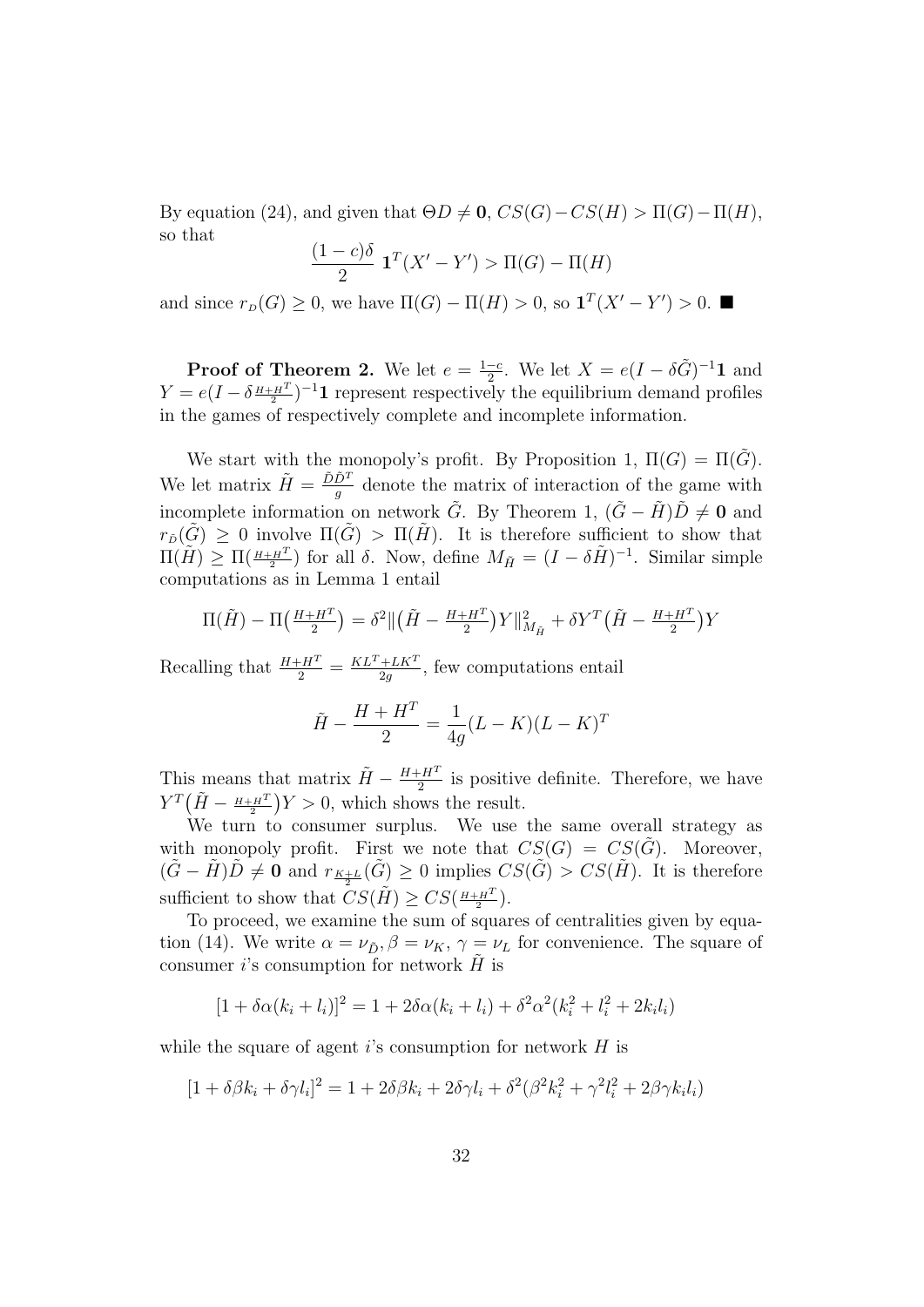Summing over all agents, it is sufficient to show that all terms before the quantities  $\tau_{kl}, \tau_l, \tau_k$  are larger in the former situation than in the latter. We get:

for  $\tau_{kl}$ , it must be that  $\gamma \beta \leq \alpha^2$ . But we know that  $\frac{\gamma + \beta}{2} \leq \alpha$ , and it is true that  $\gamma \beta \leq \left(\frac{\gamma + \beta}{2}\right)$  $\left(\frac{+\beta}{2}\right)^2$  because this means  $(\beta - \gamma)^2 \geq 0$ .

for  $\tau_k$  and  $\tau_l$ , it is sufficient to prove that  $\tau_k(\alpha^2 - \beta^2) + \tau_l(\alpha^2 - \gamma^2) \geq 0$ . Now, exploiting that  $\frac{\gamma+\beta}{2} \leq \alpha$ , we have

$$
\tau_k(\alpha^2 - \beta^2) + \tau_l(\alpha^2 - \gamma^2) \ge \frac{\gamma - \beta}{4} \Big[ (\gamma + 3\beta)\tau_k - (\beta + 3\gamma)\tau_l \Big]
$$

Assume w.l.o.g. that  $\gamma \geq \beta$ , that is  $\tau_k \geq \tau_l$ . Then we have

$$
\tau_k(\alpha^2 - \beta^2) + \tau_l(\alpha^2 - \gamma^2) \ge \frac{\gamma - \beta}{4} \Big[ (\gamma + 3\beta)\tau_k - (\beta + 3\gamma)\tau_l \Big]
$$

Now, we have  $\beta \tau_k - \gamma \tau_l \geq 0$ : replacing  $\beta$  and  $\gamma$ , we get that this quantity is proportional to  $\tau_k - \tau_l$ . Hence,

$$
\tau_k(\alpha^2 - \beta^2) + \tau_l(\alpha^2 - \gamma^2) \ge 0
$$

We thus obtain  $CS(\tilde{H}) \geq CS(\frac{H+H^T}{2})$  $\frac{H^T}{2}$ ).  $\blacksquare$ 

**Proof of Proposition 4.** We introduce  $E = \frac{A-C}{2}$  $\frac{-C}{2}$  for convenience. We have, for  $\delta$  small enough,

$$
X = E + \delta GE + \delta^2 G^2 E + \delta^3 G^3 E + o(\delta^3)
$$
  

$$
Y = E + \delta HE + \delta^2 H^2 E + \delta^3 H^3 E + o(\delta^3)
$$

Recall that  $\Pi(G) - \Pi(H) = E^T(X - Y)$  and  $CS(G) - CS(H) = \frac{1}{2}(X^T X Y^TY$ ). Noting that  $E^T GHE = E^T HGE$  (so  $E^T (G^2 - H^2)E = E^T (G +$  $H$ ) $\Theta E$ , we obtain

 $\Pi(G) - \Pi(H) = \delta E^{T} \Theta E + \delta^{2} E^{T} (G + H) \Theta E + \delta^{3} E^{T} (G^{3} - H^{3}) E + o(\delta^{3})$  $CS(G) - CS(H) = 2\delta E^{T} \Theta E + 3\delta^{2} E^{T} (G+H) \Theta E + 4\delta^{3} E^{T} (G^{3} - H^{3}) E + o(\delta^{3})$ 

We note that  $E^T \Theta E = A^T \Theta A$ , which entails

$$
\Pi(G) - \Pi(H) = \delta A^T \Theta A + o(\delta)
$$
  

$$
CS(G) - CS(H) = 2\delta A^T \Theta A + o(\delta)
$$

Thus, when  $r_A(G) > 0$ , i.e.  $A^T \Theta A > 0$ , outcome gaps are positive.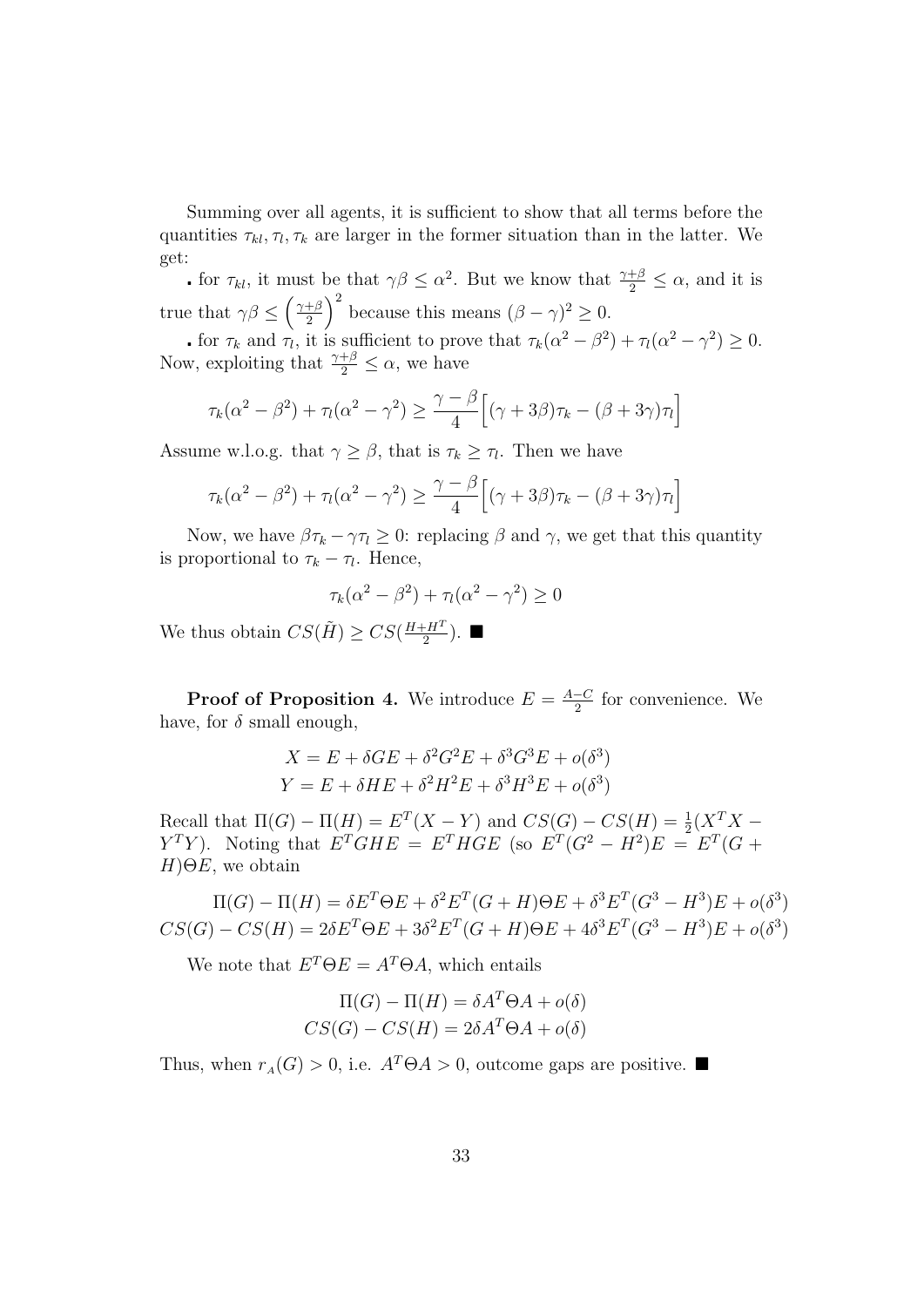Proof of Theorem 3.

•  $\Theta A \neq \mathbf{0}$  or  $\Theta D \neq \mathbf{0}$ : in this case  $\Theta Y = \Theta(A + \nu D) \neq \mathbf{0}$ , so  $\|\Theta Y\|_M > 0$ . Then, by Lemma 1, we have that

$$
Y^T \Theta Y \ge 0
$$
 implies  $\Pi(G) - \Pi(H) > 0$ 

We exploit  $Y = \frac{A-C}{2} + \nu D$  (see equation (10)). Define

$$
f(t) = \left(\frac{A-C}{2} + tD\right)^{T} \Theta\left(\frac{A-C}{2} + tD\right)
$$

The sufficient condition is thus expressed as  $f(\nu) > 0$ . Note that parameter  $\nu$  is increasing with  $\delta$ , and when  $\delta$  goes from 0 to its maximal bound,  $\nu$  goes from 0 to infinity.

Now,  $r_A(G) \geq 0$  implies  $f(0) \geq 0$ . Moreover,  $r_D(G) \geq 0$  implies  $f(+\infty) \geq 0$ 0. For intermediate values of parameter  $\nu$ , note that  $r_D(G) \geq 0$  entails that  $f(.)$  is U-shaped. The minimum is attained at  $\nu^* = \frac{-(\frac{A-C}{2})^T \Theta D}{D^T \Theta D}$  $\frac{2}{D^T \Theta D}$ , and  $f(\nu^*) \geq 0$  if  $r_{A,D}(G) \geq -\sqrt{r_A(G) \cdot r_D(G)}$ .

• When  $\Theta A = \Theta D = 0$ , we have  $\Theta Y = 0$ . Lemma 1 then involves  $\Pi(G) = \Pi(H)$ .

#### Proof of Theorem 4.

•  $\Theta A \neq \mathbf{0}$  or  $\Theta D \neq \mathbf{0}$ : assume that  $r_D(G) \geq 0$ ,  $r_A(G) \geq 0$ ,  $r_{A,D}(G) \geq 0$  $-\sqrt{r_A(G)\cdot r_D(G)}$ , and  $r_{B(G),A}(G)\geq 0$ .

We have  $\Theta Y = \Theta(A + \nu D) \neq \mathbf{0}$ , so  $||M\Theta Y|| > 0$ . Then, by Lemma 2,  $Y^T M \Theta Y > 0$  guarantees that  $CS(G) > CS(H)$ . We will show that  $Y^T M \Theta Y > 0$ . Since  $Y^T M \Theta Y = X^T \Theta Y + \nu \mathbf{1}^T G M \Theta Y$ , we will show that  $X^T \Theta Y > 0$  and  $\mathbf{1}^T G M \Theta Y > 0$ .

 $\mathbf{X}^T \Theta Y > 0$ : recall that  $\Pi(G) - \Pi(H) = \delta X^T \Theta Y$ . Therefore, under the three first conditions,  $X^T\Theta Y > 0$ .

. 1<sup>T</sup>GM $\Theta Y > 0$ : Note that  $GM = \frac{M-I}{\delta}$  $\frac{q-1}{\delta}$ , so  $\mathbf{1}^T G M \Theta Y > 0$  whenever  $B(G)^{T}\Theta Y > 0$  (with  $B(G) = M$ 1).

Since  $Y = (A - C)/2 + \nu D$ ,  $B(G)^T \Theta Y > 0$  is implied by  $B(G)^T \Theta A > 0$ and  $B(G)^{T}\Theta D > 0$ . Now, on the one hand,  $r_{B(G),A}(G) \geq 0$  means  $A^{T}\Theta B(G) \geq 0$ 0. On the other hand,  $r_D(G) > 0$  implies  $D^T\Theta B(G) > 0$ . This stems from Theorem 1: indeed, this theorem states that profit gap is positive when  $D^T\Theta D > 0$ , and in the homogenous case, profit gap is proportional to  $B(G)^{T}\Theta(\mathbf{1}+\nu D), \text{ i.e., to } B(G)^{T}\Theta D.$ 

Note that

$$
CS(G) < CS(H) \text{ implies } B(G)^T \Theta A < 0
$$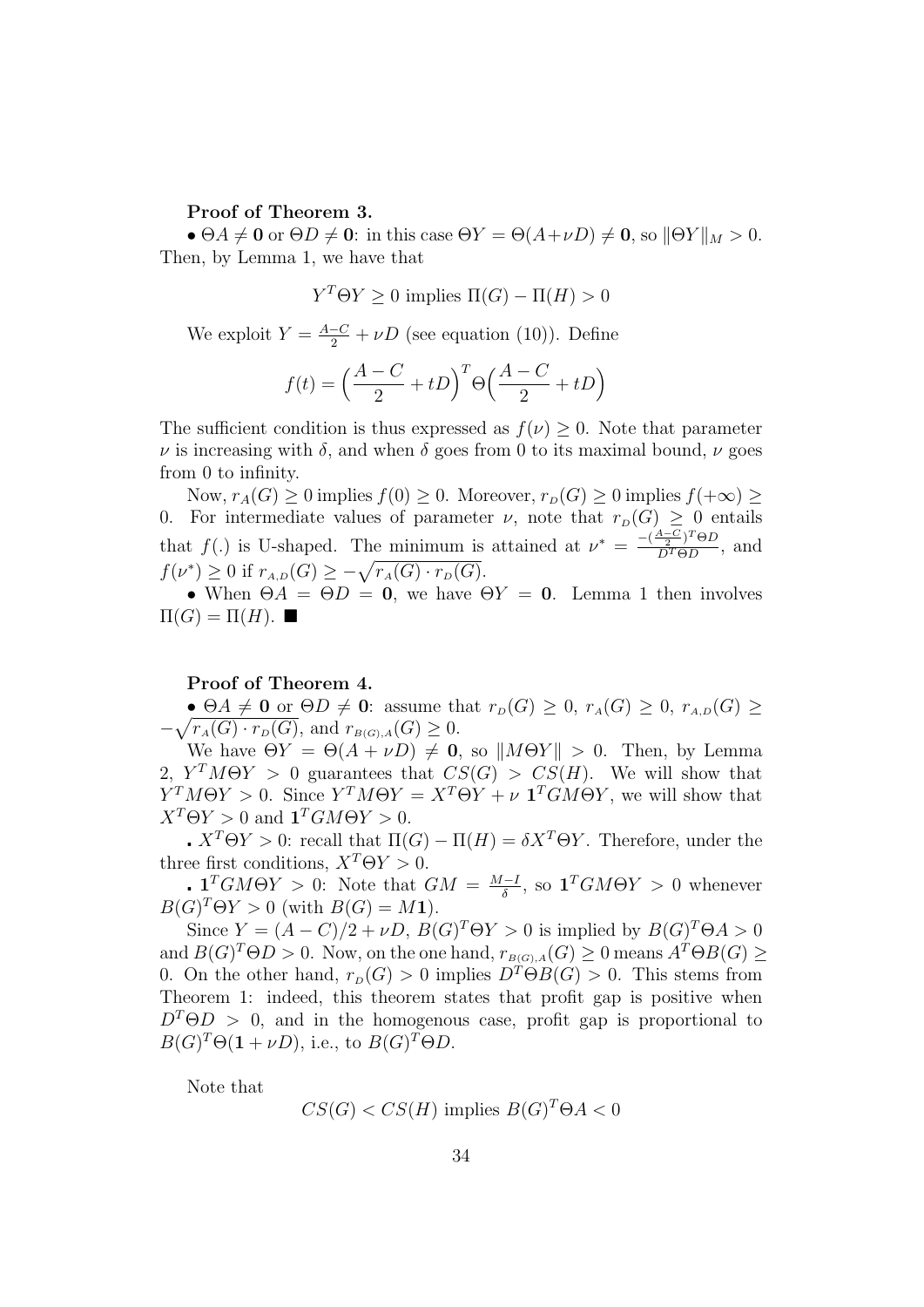To see this, it follows directly from the above proof that  $CS(G) < CS(H)$ implies  $\mathbf{1}^T M \Theta Y < 0$  (which is more demanding that the necessary condition  $Y^T M \Theta Y < 0$ ). Noting that  $Y = (A - C)/2 + \nu D$  and remembering that  $\mathbf{1}^T M \Theta D \geq 0$  because  $r_D(G) \geq 0$ , it follows that the condition  $\mathbf{1}^T M \Theta Y < 0$ requires  $\mathbf{1}^T M \Theta(A-C) < 0$ , that is  $B(G)^T \Theta A < 0$ .

• When  $\Theta A = \Theta D = 0$ , we have  $\Theta Y = 0$ . Lemma 2 then involves  $CS(G) = CS(H)$ .

**Proof of Proposition 6.** We set  $c = 0$  for convenience as it plays no role in the proof. We let  $\bar{H} = \frac{K\mathbf{1}^T}{n}$  $\frac{\mathbf{1}^T}{n}$ . For convenience, we denote by  $Y = B(\frac{\bar{H} + \bar{H}^{T}}{2}, \delta)$  the consumption profile under incomplete information and we define  $\Phi = \frac{G + G^T}{2} - \frac{\bar{H} + \bar{H}^T}{2}$ . We will first characterize Y. Second, we apply Lemma 1, which still holds in this scenario.

**Step 1:** We characterize the vector Y. For consumer  $i$ , the probability of being influenced by any consumer j is  $\frac{k_i}{n}$ . Therefore, vector Y satisfies

$$
y_i = 1 + \delta \sum_j \frac{k_i + k_j}{2n} y_j
$$

Setting  $y = \mathbf{1}^T Y$ , we get after simple development

$$
y = \frac{4n}{(2 - \delta d)^2 - \delta^2 \sum_i k_i^2}
$$

and consumer  $i$ 's consumption is written

$$
y_i = \frac{4 + 2\delta(k_i - d)}{(2 - \delta d)^2 - \frac{\delta^2}{n} \sum_p k_p^2}
$$
 (26)

Step 2: We can show as in Lemma 1 that

$$
\Pi\left(\tfrac{G+G^T}{2}\right) - \Pi\left(\tfrac{\bar{H}+\bar{H}^T}{2}\right) = \delta^2 \|\Phi Y\|_M^2 + \delta Y^T \Phi Y
$$

Hence,  $Y^T \Phi Y \ge 0$  guarantees a positive profit gap. Exploiting equation (26), we find

$$
\sum_{i} \sum_{j} \phi_{ij} (2 - \delta d + \delta k_i)(2 - \delta d + \delta k_j) \ge 0
$$

That is, given that  $\mathbf{1}^T \Phi \mathbf{1} = 0$  and simplifying by  $\delta$ ,

$$
2(2 - \delta d) \sum_{i} \sum_{j} \left( \frac{g_{ij} + g_{ji}}{2} - \frac{k_i + k_j}{2n} \right) k_i + \delta \sum_{i} \sum_{j} \left( \frac{g_{ij} + g_{ji}}{2} - \frac{k_i + k_j}{2n} \right) k_i k_j \ge 0
$$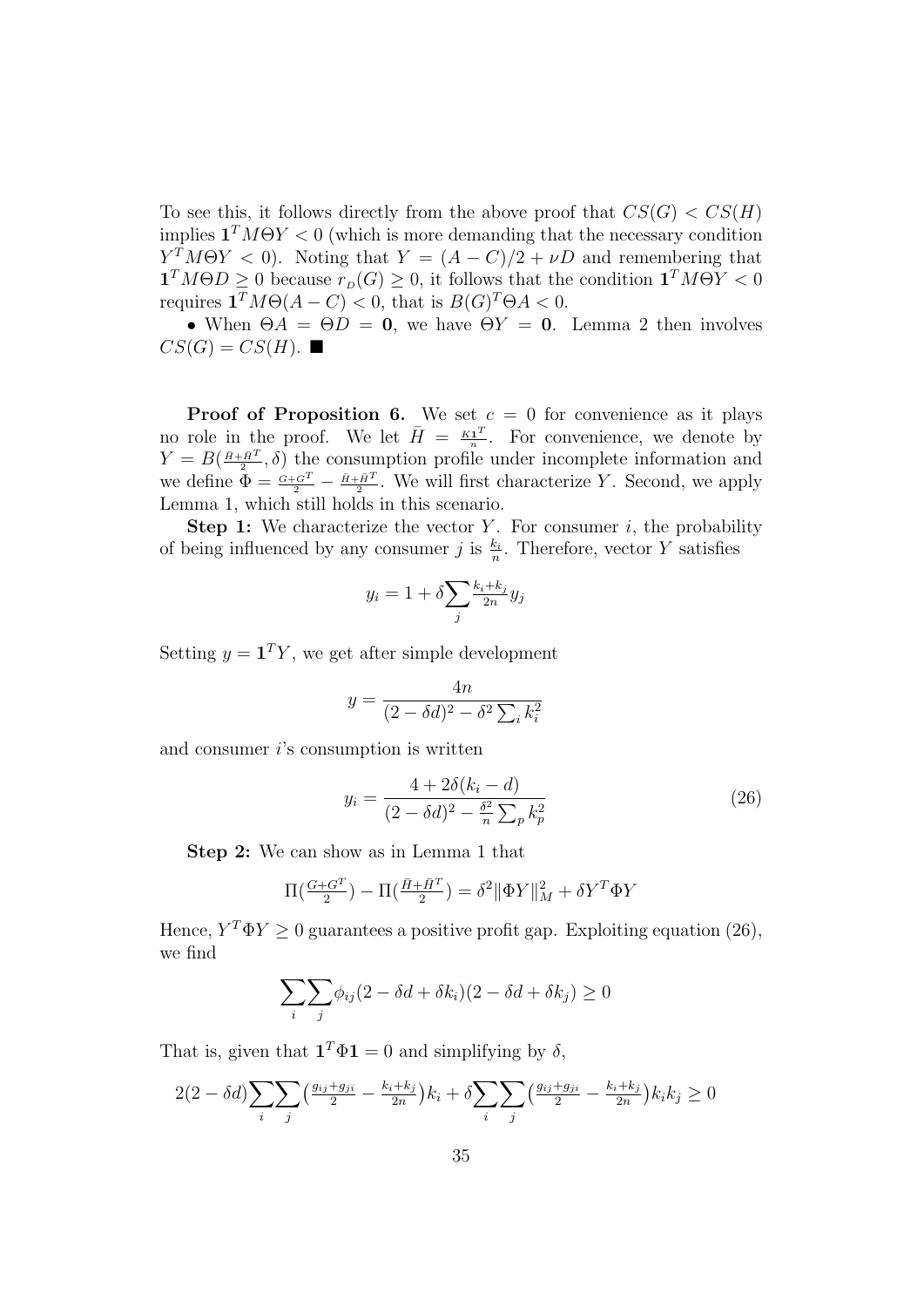that is,

$$
\sum_{i} \sum_{j} \frac{g_{ij} + g_{ji}}{2} k_i k_j \ge n \left( \frac{2 - \delta d}{\delta} \right) \left( d^2 - d \sum_{i} k_i l_i \right) + \frac{1}{n} \sum_{i} k_i^2
$$

Noting that  $K^T G K = K^T \left( \frac{G + G^T}{2} \right) K$ , we get

$$
\sum_{i} \sum_{j} g_{ij} k_i k_j \ge n \left(\frac{2 - \delta d}{\delta}\right) \left(d^2 - \frac{1}{n} \sum_{i} k_i l_i\right) + d \sum_{i} k_i^2 \tag{27}
$$

Remembering that  $\Sigma$ i  $k<sub>i</sub>l<sub>i</sub> = n(Cov(k, l) + d<sup>2</sup>)$  (where  $Cov(k, l)$  is the covariance between in-degrees and out-degrees), we obtain

$$
\sum_{i} \sum_{j} g_{ij} k_i k_j - d \sum_{i} k_i^2 + n \left( \frac{2 - \delta d}{\delta} \right) Cov(k, l) \ge 0
$$

We add and substract the term  $\frac{1}{g}(\sum$ p  $k_p^2\Big)\Big(\sum$ p  $(k_p l_p)$ , and we note that  $\frac{\sum_i k_i l_i}{g} = d + \frac{Cov(k,l)}{d}$  $\frac{\partial (k,l)}{d}$ . The above equation is then equivalent to

$$
\left[\sum_{i}\sum_{j}g_{ij}k_{i}k_{j} - \frac{1}{g}\left(\sum_{p}k_{p}^{2}\right)\left(\sum_{p}k_{p}l_{p}\right)\right] + Cov(k,l)\left(\frac{\sum_{i}k_{i}^{2}}{d} + n\left(\frac{2-\delta d}{\delta}\right)\right) \geq 0(28)
$$

The first term is equal to  $K^T(G - \frac{KL^T}{a})$  $\frac{L}{g}$ ) K and is positive if  $r_K(G) > 0$ (in-degree assortativity). The second term is non-negative if in-degrees and out-degrees are positively correlated  $(\rho_{k,l} \geq 0)$ .

## References

- [1] Acemoglu, D., A. Malekian and A. Ozdaglar, 2013, Network Security and Contagion, NBER Working Paper No. 19174.
- [2] Ballester, C., A. Calvò-Armengol and Y. Zenou, 2006, Who's who in networks. Wanted: the key player, Econometrica, vol. 74(5), 1403-1417.
- [3] Becker, G., 1973, A theory of marriage: Part I, Journal of Political Economy, vol. 81, 813846.
- [4] Bénabou, R., 1996, Heterogeneity, stratification, and growth: macroeconomic implications of community structure and school finance, American Economic Review, vol. 86, 584-609.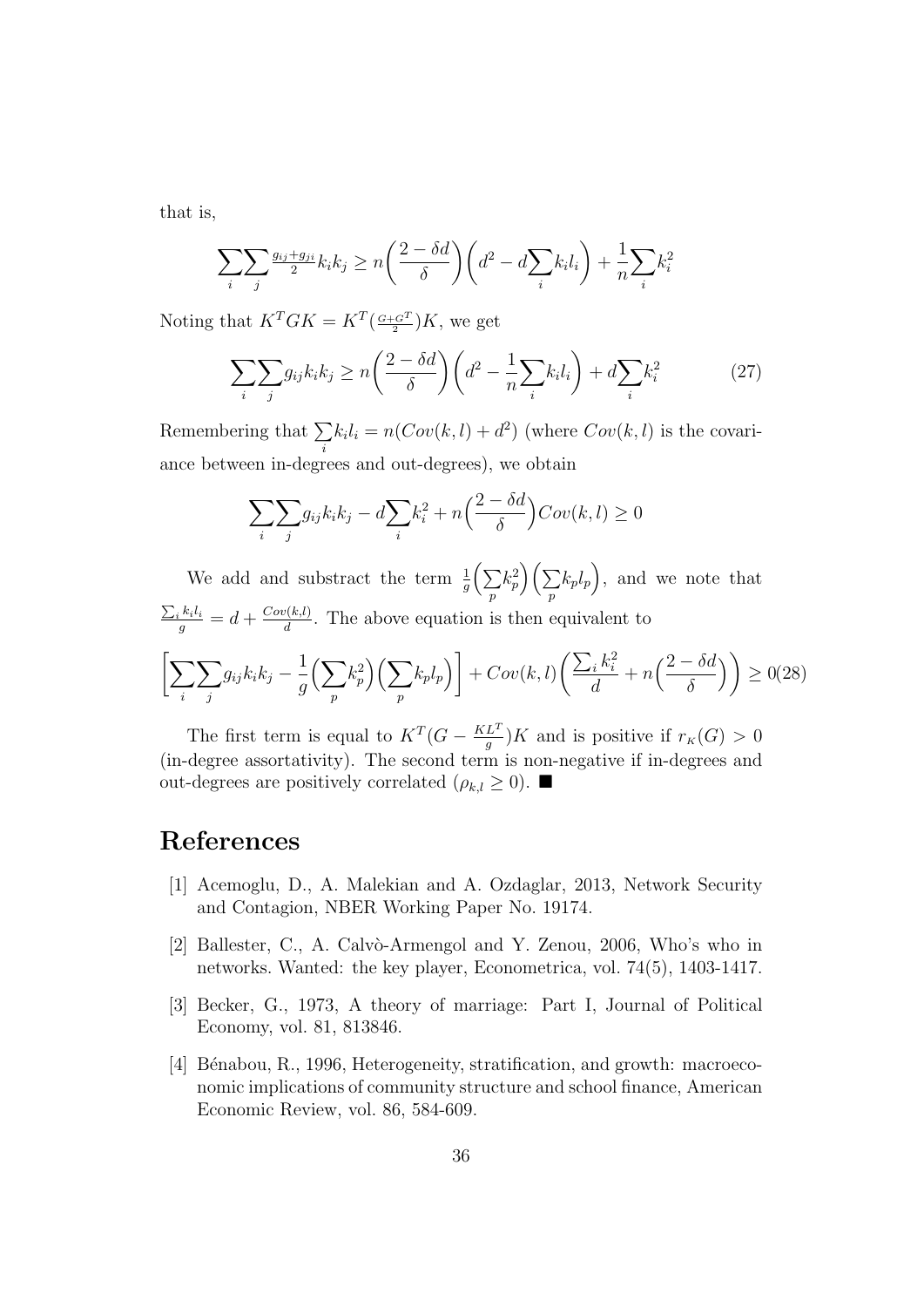- [5] Bloch, F. and N. Quérou, 2013, Pricing in Social Networks, Games and Economic Behavior, vol. 80, 263-281.
- [6] Bramoullé, Y., S. Currarini, M. Jackson, P. Pin and B. Rogers, 2012, Homophily and Long-Run Integration in Social Networks, Journal of Economic Theory, vol. 147(5), 1754-1786.
- [7] Cabrales, A., P. Gottardi and F. Vega-Redondo, 2014, Risk-Sharing and Contagion in Networks, CESifo Working Paper No. 4715.
- [8] Candogan, O., K. Bimpikis and A. Ozdaglar, 2012, Optimal Pricing in the Presence of Local Network Effects, Operations Research, vol. 60(4), 883-905.
- [9] Charness, G., F. Feri, M. Meléndez-Jiménez and M. Sutter, 2014, Experimental Games on Networks: Underpinnings of Behavior and Equilibrium Selection, Econometrica, vol. 82(5), 1615-1670.
- [10] Chen, Y.-J., Y. Zenou and J. Zhou, 2015, Competitive Pricing Strategies in Social Networks, mimeo.
- [11] Currarini, S., M. Jackson and P. Pin, 2009, An Economic Model of Friendship: Homophily, Minorities and Segregation, Econometrica, vol. 77(4), 1003-1045.
- [12] de Marti, J. and Y. Zenou, 2015, Network Games with Incomplete Information, Journal of Mathematical Economics, vol. 61, 221-240.
- [13] Durlauf, S. and A. Seshadri, 2003, Is Assortative Matching Efficient?, Economic Theory, vol. 21, 475-493.
- [14] Economides, N., 1996, The Economics of Networks, International Journal of Industrial Organization, vol. 14(6), 673-699.
- [15] Erdös, P. and A. Rényi, 1960, On the Evolution of Random Graphs, Publ. Math. Inst. Hungar. Acad. Sci 5, 17-61.
- [16] Fainmesser, I. and A. Galeotti, 2015, Pricing Network Effects, forthcoming in the Review of Economic Studies.
- [17] Farrell, J. and G. Saloner, 1985, Standardization, Compatibility and Innovation, RAND Journal of Economics, vol. 16, 70-83.
- [18] Galeotti, A., S. Goyal, M. Jackson, F. Vega-Redondo and L. Yariv, 2010, Network Games, Review of Economic Studies, , vol. 77(1), 218-244.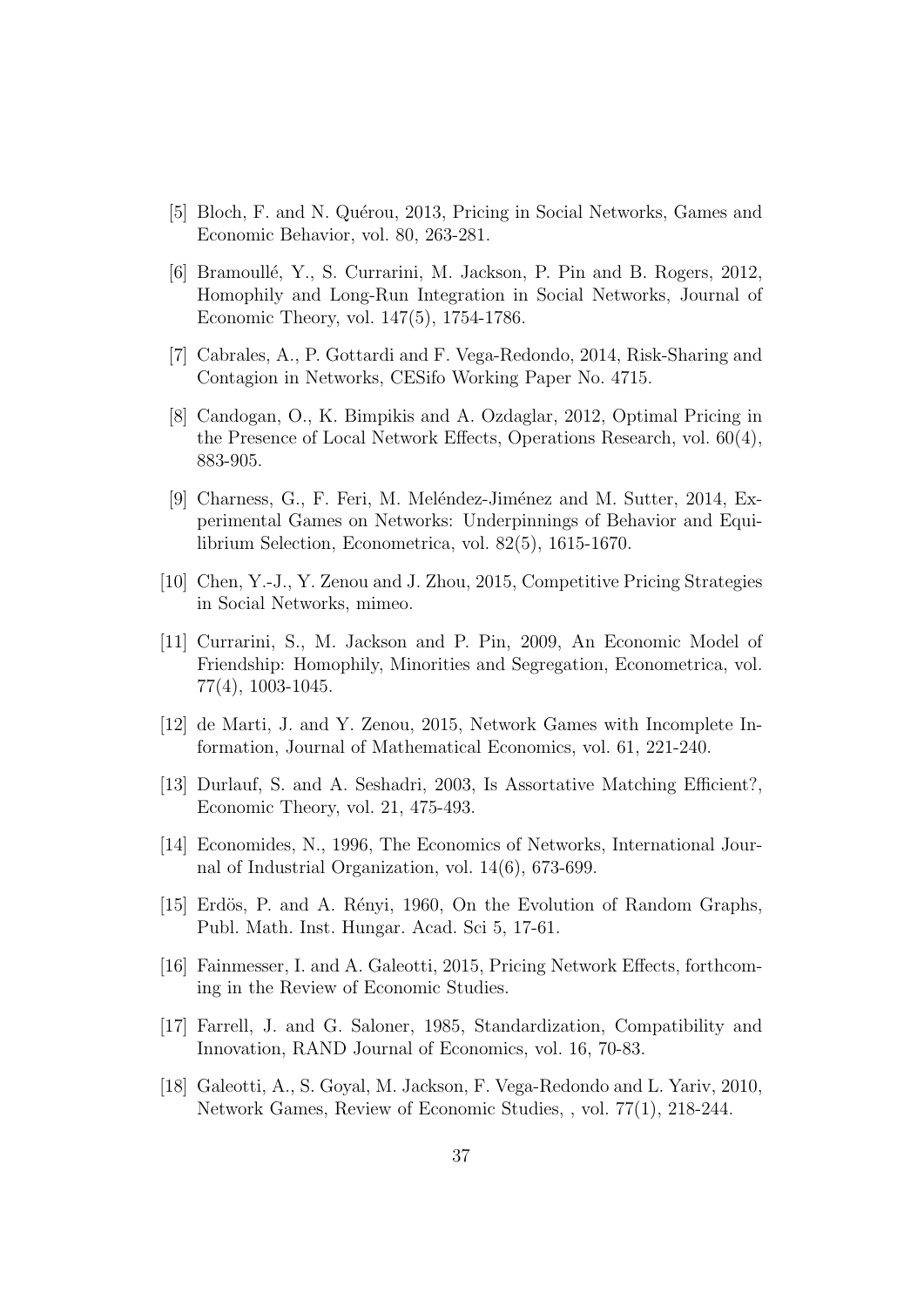- [19] Galeotti, A. and B. Rogers, 2013, Strategic Immunization and Group Structure, American Economic Journal: Microeconomics, vol. 5(2), 1- 32.
- [20] Hagberg A and N. Lemons N, 2015, Fast Generation of Sparse Random Kernel Graphs, PLoS ONE 10(9): e0135177.
- [21] Hemmecke, R., S. Kosub, E. Mayr, H. Täubig and J. Weihmann,  $2011$ , Inequalities for the Number of Walks in Trees and General Graphs and a Generalization of a Theorem of Erdös and Simonovits, mimeo Technische Universität München.
- [22] Jackson, M. and B. Rogers, 2007, Meeting Strangers and Friends of Friends: How Random Are Social Networks?, American Economic Review, vol. 97(3), 890-915.
- [23] Jackson, M. and L. Yariv, 2005, Diffusion on Social Networks, Economie Publique, 16(1), 3-16.
- [24] Jackson, M. and L. Yariv, 2007, Diffusion of Behavior and Equilibrium Properties in Network Games, American Economic Review, vol. 93(2), 92-98.
- [25] Katz, M. and C. Shapiro, 1985, Network Externalities, Competition and Compatibility, American Economic Review, vol. 75, 424-440.

Marketing Research Symposium.

- [26] Kets, W., 2011, Robustness of Equilibria in Anonymous Local Games, Journal of Economic Theory, vol. 146(1), 300-325.
- [27] König, M., C. Tessone and Y. Zenou, From Assortative to Dissortative Networks: The Role of Capacity Constraints, Advances in Complex Systems, Vol. 13(4), 483-499.
- [28] Lazarsfeld, P. and R. Merton, 1954, Friendship as a social process: A substantive and methodological analysis. In Freedom and control in modern society, ed. M. Berger, T. Abel, and C. Page, 18-66, New York: Van Nostrand.
- [29] Li, L., D. Alderson, W. Willinger, J. Doyle., 2004, A first-principles approach to understanding the internets router-level topology, ACM SIG-COMM Computer Communication Review, vol. 34(4), 3-14.